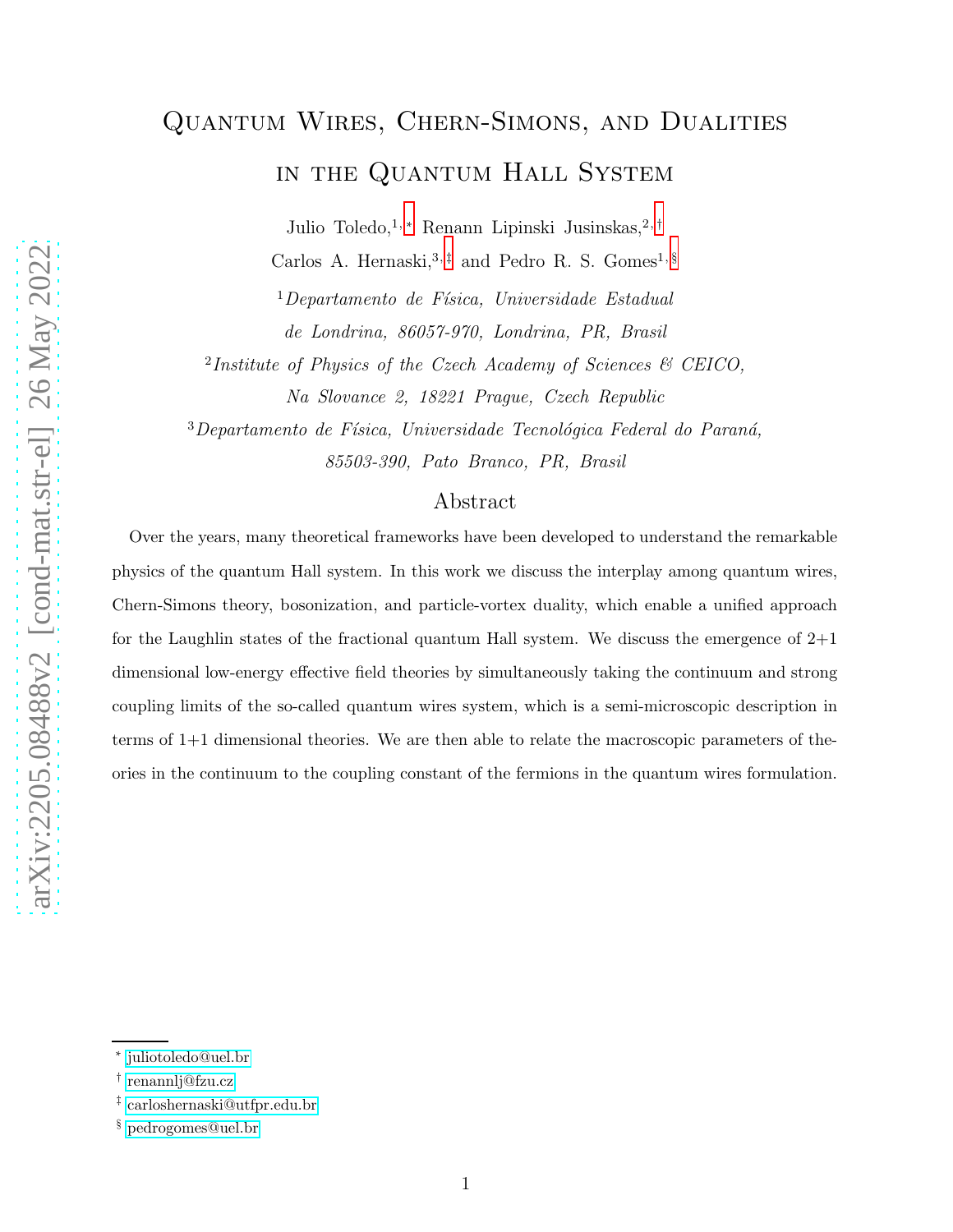# **CONTENTS**

|  | I. Introduction                                                            | $\overline{2}$ |
|--|----------------------------------------------------------------------------|----------------|
|  | II. Effective Field Theories for Laughlin States                           | 6              |
|  | A. Particle-Vortex Duality                                                 | 6              |
|  | B. Nonrelativistic Setting                                                 | $\overline{7}$ |
|  | C. Hamiltonian Analysis                                                    | 9              |
|  | III. Quantum Wires Description of Laughlin States                          | 10             |
|  | A. Quantum Wires Formulation                                               | 11             |
|  | <b>B.</b> Bosonization                                                     | 12             |
|  | C. Strongly Coupled Continuum Limit I: Maxwell-Chern-Simons Theory         | 14             |
|  | D. Strongly Coupled Continuum Limit II: Self-Dual Theory                   | 16             |
|  | IV. From Quantum Wires to Effective Gauge Theories                         | 17             |
|  | A. Self-Dual Model                                                         | 17             |
|  | B. Maxwell-Chern-Simons: Particle-Vortex Duality                           | 19             |
|  | C. A More Direct Route to Maxwell-Chern-Simons Theory                      | 22             |
|  | D. Vortex Creation Operators                                               | 23             |
|  | V. Final Remarks                                                           | 26             |
|  | VI. Acknowledgments                                                        | 27             |
|  | A. Emergence of Maxwell and Chern-Simons Terms in the Quantum Wires System | 27             |
|  | References                                                                 | 29             |

# <span id="page-1-0"></span>I. INTRODUCTION

The Quantum Hall Effect (QHE) is one of the crown jewels of condensed matter physics. While its conception is simple, the underlying physics is extremely rich, with far-reaching implications that have ultimately driven the development of the whole field of topological phases of matter [\[1](#page-28-1)[–3\]](#page-28-2). Theoretical descriptions of the QHE go back to Laughlin [\[4](#page-28-3)], and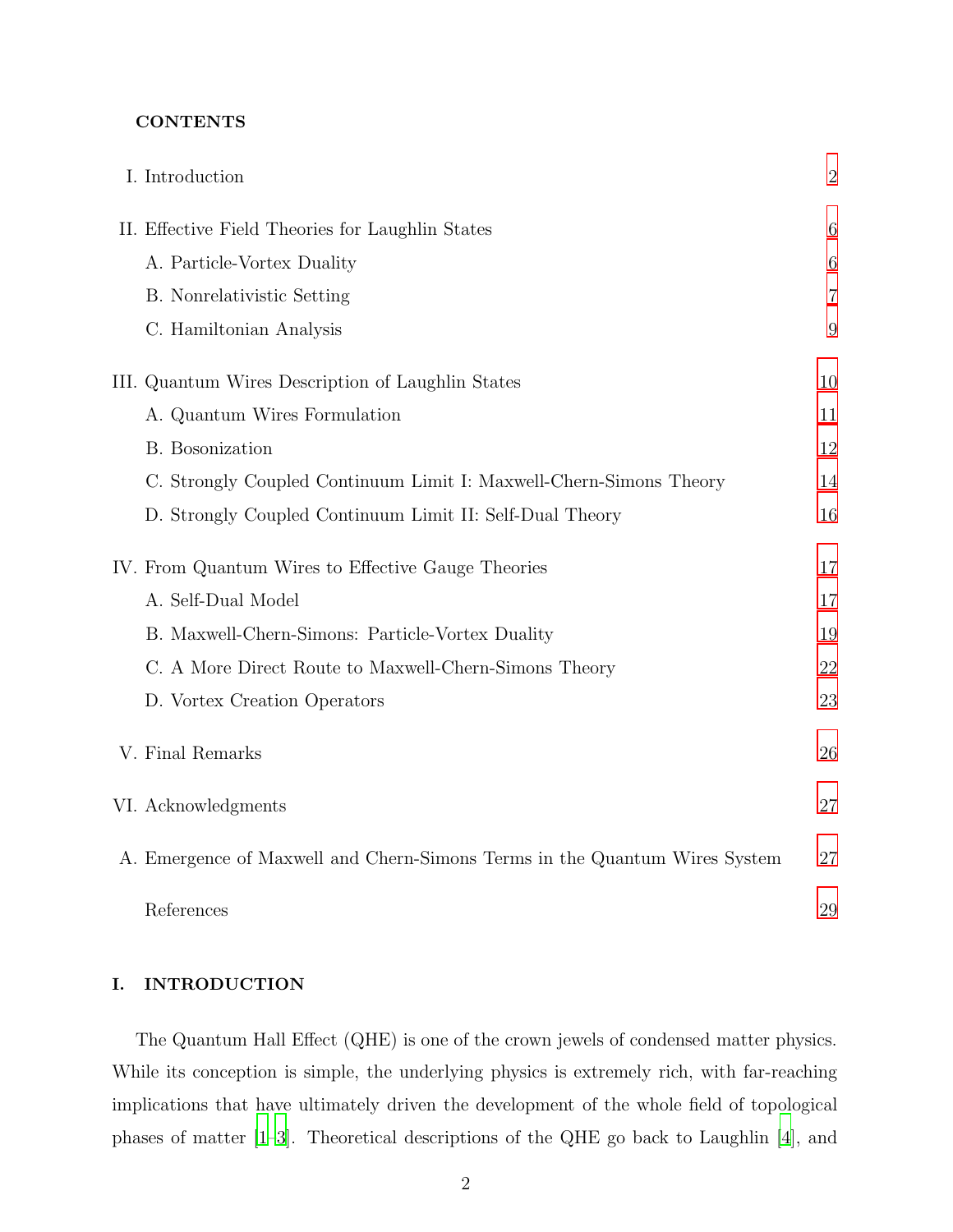many more have been proposed since then to model and understand this formidable phenomenon [\[5](#page-28-4)[–7\]](#page-28-5). The present work aims to precisely connect two contrasting descriptions of the Laughlin series of the fractional QHE, either using effective field theories (EFTs) or the so-called quantum wires (QW) approach.

The EFTs we focus on are  $2+1$  dimensional field theories with dual descriptions of the quasi-particle excitations. On one hand, the quasi-particles are seen as elementary excitations of some field, and the respective EFTs are usually referred to as Landau-Ginzburg-Chern-Simons or Zhang-Hansson-Kivelson (ZHK) theories [\[8,](#page-28-6) [9\]](#page-28-7). On the other hand, the EFTs describing quasi-particles excitations in terms of vortices are known as Wen-Zee theories or hydrodynamical topological field theories [\[2](#page-28-8), [10](#page-28-9)].

The quantum wires approach establishes a partially microscopic description of the QHE, with interactions modelled directly in terms of electron degrees of freedom propagating in an array of one-dimensional wires. This approach was pioneered by [\[11](#page-29-0), [12](#page-29-1)] in the description of the fractional QHE and has since been a subject of great interest, and recently used in several investigations of topologically ordered systems. Indeed, it has been generalized to other Abelian and non-Abelian quantum Hall phases [\[13](#page-29-2)[–19\]](#page-29-3), used in the description of topological insulators [\[20](#page-29-4)[–23](#page-29-5)] and superconductors [\[24](#page-29-6), [25\]](#page-30-0), in the constructions of topologically ordered spin liquids [\[26](#page-30-1)[–30](#page-30-2)], and also extended to higher dimensional topological phases [\[31](#page-30-3)[–33\]](#page-30-4). For a recent review, see [\[34](#page-30-5)].

A natural step towards a better understanding of the QHE is to investigate whether the different descriptions available share an underlying connection, leading to a more unified theoretical framework. While this is still far from being achieved for general fractional quantum Hall phases, a more favorable scenario emerges in the class of Laughlin states of the Abelian QHE [\[4](#page-28-3)], characterized by the filling fraction of the form  $\nu = 1/m$ , with m being an odd integer. In particular, explicit connections between QW and EFT descriptions have been obtained in [\[35](#page-30-6)[–37\]](#page-30-7). In [\[36](#page-30-8)] and [\[37\]](#page-30-7), however, the maps relating the microscopic degrees of freedom and the fields of the effective theory are rather different, and their equivalence was unclear<sup>[1](#page-2-0)</sup>. One of the main purposes of this work is to fill this gap, showing that the approaches of [\[36\]](#page-30-8) and [\[37\]](#page-30-7) are indeed equivalent. The pivot underpinning all these connections is the particle-vortex duality, with explicit realizations in terms of quantum wires [\[38,](#page-31-0) [39\]](#page-31-1).

<span id="page-2-0"></span><sup>1</sup> Perhaps for this reason the authors of [\[37](#page-30-7)] did not recognize a bigger picture connecting our works.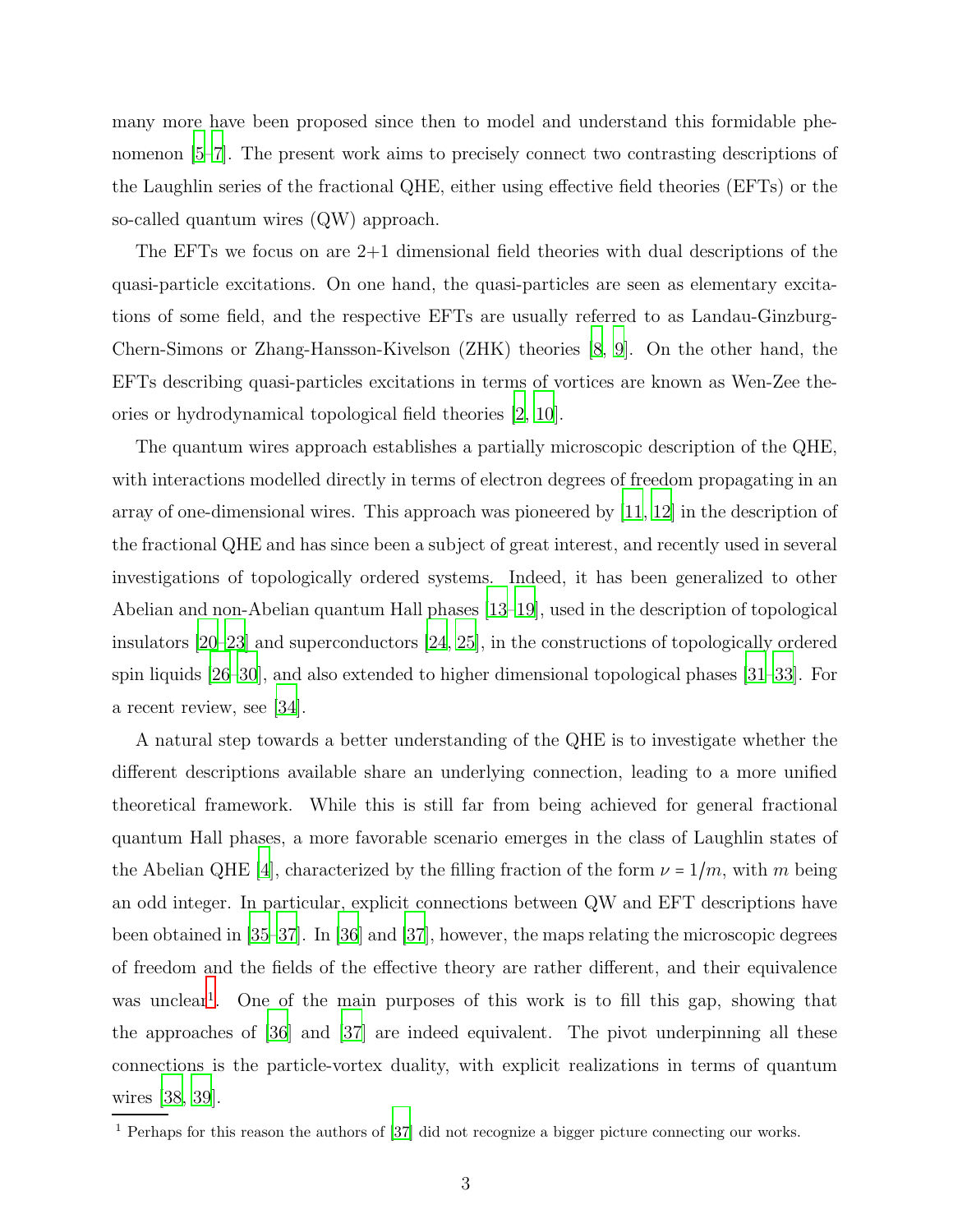In one of its simplest incarnations, the particle-vortex duality is the equivalence between the two 2+1 dimensional relativistic theories,

<span id="page-3-0"></span>
$$
S_1 \equiv \int |D_B \phi|^2 - V(\phi) \quad \Leftrightarrow \quad S_2 \equiv \int |D_\alpha \tilde{\phi}|^2 - \tilde{V}(\tilde{\phi}) + \frac{1}{2\pi} B d\alpha,\tag{1.1}
$$

where B is a background gauge field for the global  $U(1)$  symmetry and  $\alpha$  is a dynamical gauge field, with covariant derivatives  $D_B \equiv \partial - iB$  and  $D_\alpha \equiv \partial - i\alpha$ . In addition, the potentials  $V(\phi)$  and  $\tilde{V}(\tilde{\phi})$  admit spontaneous symmetry breaking, e.g.,

$$
V(\phi) = M^2 |\phi|^2 + \frac{\lambda}{4} |\phi|^4 \quad \text{and} \quad \tilde{V}(\tilde{\phi}) = \tilde{M}^2 |\tilde{\phi}|^2 + \frac{\tilde{\lambda}}{4} |\tilde{\phi}|^4. \tag{1.2}
$$

The background field  $B$  couples to the particle current in the action  $S_1$  and to the topological (vortex) current in the action  $S_2$ . This is a salient feature of the particle-vortex duality. The matching of the phases is achieved through the correspondence  $M^2 \Leftrightarrow -\tilde{M}^2$ . Thus, the gapped phase  $M^2 > 0$  of the theory  $S_1$  corresponds to the Higgs phase  $\tilde{M}^2 < 0$  of  $S_2$ , whereas the Goldstone bosons of  $S_1$  correspond to the photon of the theory  $S_2$  in the gapless phase.

The particle-vortex duality has been recently found to be a central element in the socalled web of dualities, a remarkable series of connections between  $2+1$  dimensional quantum field theories [\[40](#page-31-2)[–42\]](#page-31-3). The web of dualities started with Son's groundbreaking work in [\[43\]](#page-31-4), who suggested a fermionic counterpart to the particle-vortex duality in the description of the QHE at the metallic filling fraction  $\nu = 1/2$ . Enlightening reviews can be found in [\[44](#page-31-5), [45](#page-31-6)]. In particular, the quantum wires formulation provides a fruitful perspective on bosonic and fermionic particle-vortex dualities. It leads to explicit mappings between dual theories through bosonization [\[38,](#page-31-0) [39\]](#page-31-1), placing the dualities on a sounder basis.

In the context of QHE and building on the results of [\[39\]](#page-31-1), Fuji and Furusaki were able to cast the quantum wires description of the Abelian fractional QHE in different forms by using certain maps between microscopic degrees of freedom [\[46](#page-31-7)]. While it is possible to extract the physics of the different microscopic formulations and match the corresponding ZHK and Wen-Zee effective theories, explicit connections between microscopic degrees of freedom and fields in the continuum are very difficult to be established. In the infrared (IR) limit, however, it is possible to find explicit maps, as presented in [\[36](#page-30-8)] and [\[37\]](#page-30-7).

In this work we further explore these ideas. We start by discussing how the ZHK and Wen-Zee effective field theories are related by a particle-vortex duality. In the infrared (IR) limit these theories flow to Self-Dual (SD) and to Maxwell-Chern-Simons (MCS) theories,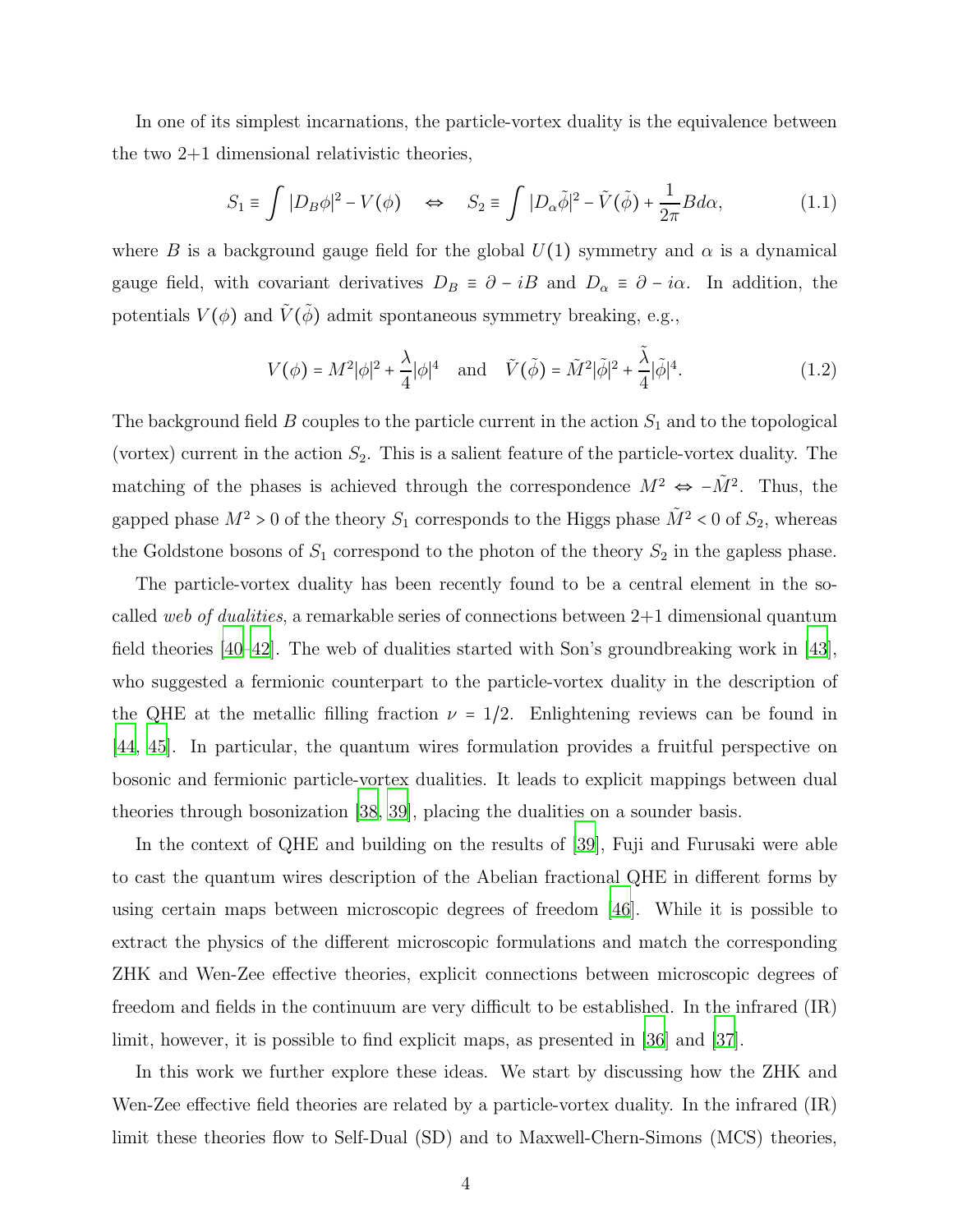respectively. To put it another way, the long known relationship between SD and MCS theories [\[47\]](#page-31-8) can be interpreted as a particle-vortex duality. Both ZHK and Wen-Zee effective theories involve emergent gauge structures, namely a statistical gauge field in the case of ZHK theory, responsible for attaching flux to the bosons to turn then into fermions, and a hydrodynamical gauge field in the case of Wen-Zee theory, capturing the collective behavior of the electrons in the QHE. We then analyze the fate of these structures in the IR limit. In ZHK theory the gauge structure is manifested in the broken (Higgs) phase, whereas in Wen-Zee theories the gauge strucure appears in the symmetric phase.

More specifically, we first describe the Laughlin series of the fractional QHE in terms of quantum wires and embed the model in a gauge invariant theory. This leads to a direct identification between the ZHK model and its IR limit, and the SD model. We then apply particle-vortex transformations on the quantum wires variables and show how the Wen-Zee theory emerges in this scenario, as well as its IR limit in terms of the MCS model. The duality between quantum wires theories and their low-energy effective actions can also be explored in terms of particle and vortex creation operators. We also show that the vortex creation operators in the dual quantum wires models are mapped to the respective vortex creation operators in the low-energy effective gauge theories. In a different perspective, we interpret the gauge field prescriptions in terms of quantum wires variables of work [\[36](#page-30-8)] as a momentum winding duality between ZHK and MCS, namely, a generalization of the known duality between the XY model and Maxwell theory in 2+1 dimensions.

This paper is organized as follows. In Sec. [II,](#page-5-0) we discuss the relevant aspects of the ZHK and Wen-Zee theories, their infrared limit, and their Hamiltonian formulation, which is useful for the comparison with the quantum wires. In Sec. [III,](#page-9-0) we review the quantum wires description of the Laughlin states and show the explicit connections with the continuum theories. In Sec. [IV,](#page-16-0) we embed the quantum wires in a gauge invariant model and use particle-vortex duality on the wires lattice to justify the prescriptions of [\[36\]](#page-30-8) and [\[37](#page-30-7)] that lead to the MCS and SD models in the IR regime, respectively. In Sec. [IV C](#page-21-0) we generalize the XY-Maxwell duality and interpret the prescription of [\[36](#page-30-8)] as a momentum-winding duality between ZHK and MCS models. In Sec. [IV D,](#page-22-0) we construct the vortex creation operators in the dual quantum wires models and show that they are mapped through the gauge field prescriptions to the corresponding vortex creation operators in the low-energy gauge theories. We conclude in Sec. [V](#page-25-0) with a brief summary and a discussion of the results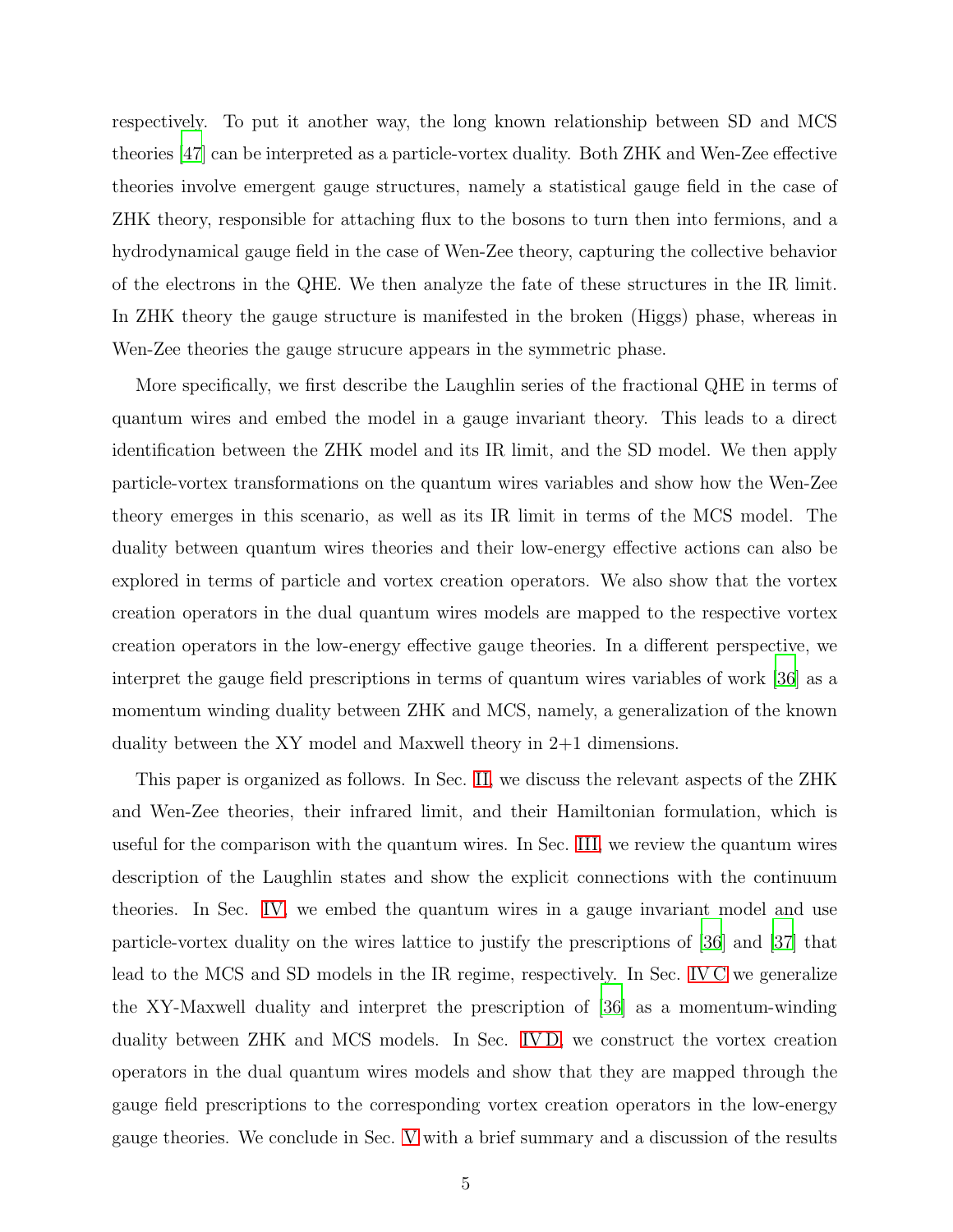and possible implications. Some details of the computations involved here are presented in the Appendix [A.](#page-26-1)

#### <span id="page-5-0"></span>II. EFFECTIVE FIELD THEORIES FOR LAUGHLIN STATES

In this section we discuss the ZHK and Wen-Zee theories for Laughlin states, relating them through the particle-vortex duality. We then consider their infrared (IR) limit and corresponding Hamiltonian formulations, which are useful in the comparisson with the quantum wires approach in later sections.

#### <span id="page-5-1"></span>A. Particle-Vortex Duality

Effective field theory descriptions of the Laughlin class of Abelian fractional QHE can be embedded into the bosonic particle-vortex duality [\[7,](#page-28-5) [48](#page-31-9)[–50\]](#page-31-10). The basic idea is to gauge the global  $U(1)$  symmetry of  $(1.1)$  to make the gapless excitations unphysical, along with the introduction of suitable Chern-Simons terms. More explicitly, we introduce in both sides of [\(1.1\)](#page-3-0) the term  $\frac{k}{4}$  $4\pi$  $BdB + \frac{1}{2}$  $2\pi$  $AdB$ , and promote  $B$  to a dynamical gauge field  $a$ , with  $A$ denoting the external electromagnetic field used to measure Hall conductivity<sup>[2](#page-5-2)</sup>.

This sequence of operations leads to the relation

$$
S_1 = \int |D_a \phi|^2 - V(\phi) + \frac{k}{4\pi} a d\phi + \frac{1}{2\pi} A d\phi
$$
  
\n
$$
\Leftrightarrow \quad S_2 = \int |D_a \tilde{\phi}|^2 - \tilde{V}(\tilde{\phi}) + \frac{1}{2\pi} a d(\alpha + A) + \frac{k}{4\pi} a d\phi.
$$
\n(2.1)

We can further reduce the theory  $S_2$  by making the shift  $\alpha \to \alpha - A$ , and integrating out the field a that appears quadratically,

<span id="page-5-3"></span>
$$
S_1 = \int |D_a \phi|^2 - V(\phi) + \frac{k}{4\pi} a d\phi + \frac{1}{2\pi} A d\phi
$$
  
\n
$$
\Leftrightarrow \quad S_2 = \int |D_{\alpha - A} \tilde{\phi}|^2 - \tilde{V}(\tilde{\phi}) - \frac{1}{4\pi k} \alpha d\alpha.
$$
\n(2.2)

The action  $S_1$  is the Wen-Zee effective description of the Laughlin class of the fractional QHE. The electromagnetic field is coupled to the topological current  $J = \frac{1}{2i}$  $\frac{1}{2\pi}da$ , parametrized by the hydrodynamic field a. The action includes a Chern-Simons term for the field a with a

<span id="page-5-2"></span><sup>&</sup>lt;sup>2</sup> We use the notation that capital letters  $A, B, ...$  denote external fields, whereas lowercase letters  $a, b, \alpha, ...$ represent dynamical ones.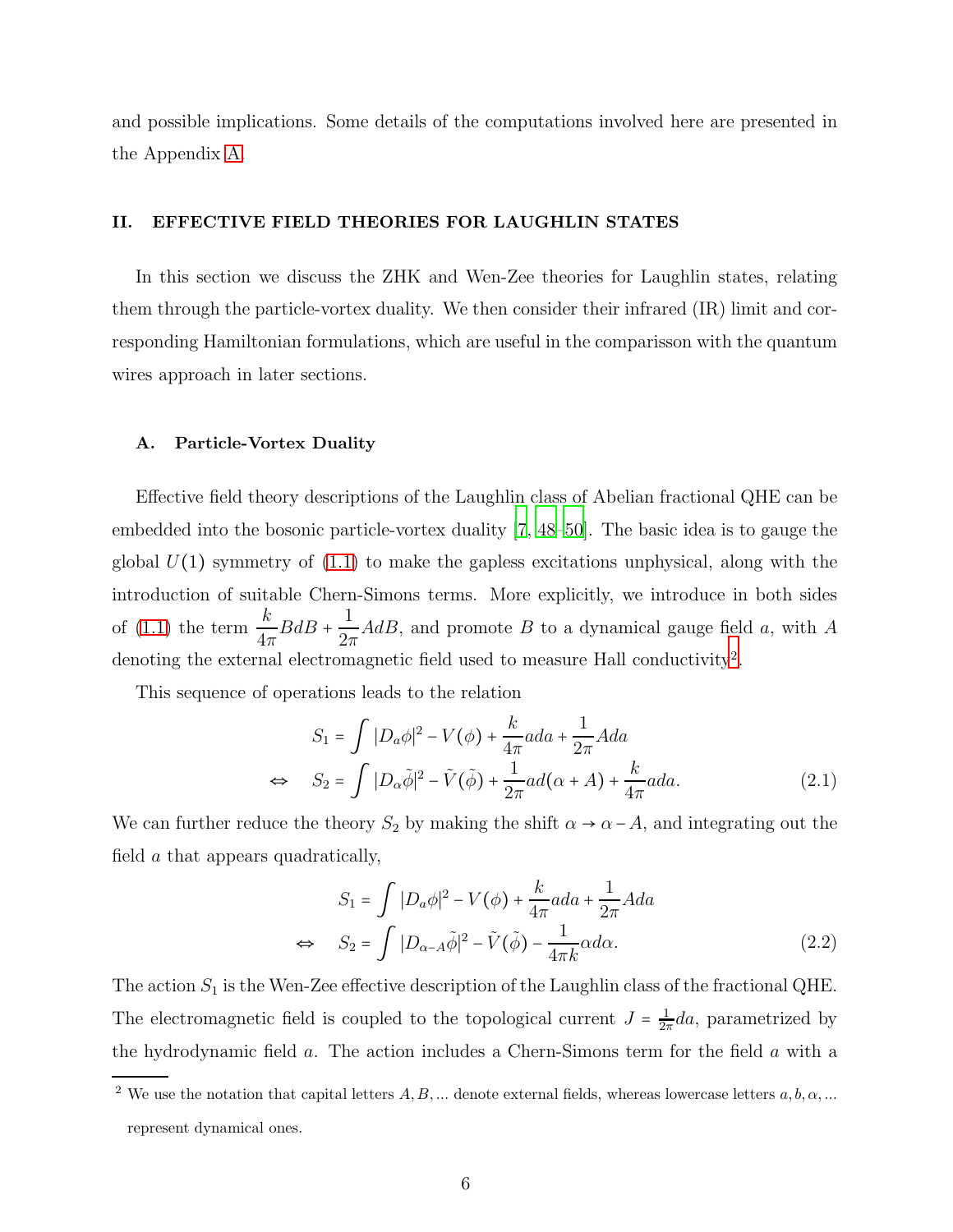properly quantized level. This emergent field couples to the quasi-particle current, written in terms of the scalar field  $\phi$ . Electron excitations correspond to the vortices of  $\phi$ . The action  $S_2$  is the relativistic counterpart of the original ZHK description of QHE (the nonrelativistic setting will be discussed below). The external field couples to the particle current of the field  $\phi$ . The statistical field  $\alpha$ , without a properly quantized Chern-Simons level, attaches an odd number m of flux units to the  $\tilde{\phi}$ -excitations, which effectively turns them into fermions. This is known as the composite boson picture. In this case, quasi-particles are described by the vortices of the field  $\ddot{\phi}$ .

It is useful for our purposes to consider the IR limit of the duality [\(2.2\)](#page-5-3) in the phase describing the Laughlin state. It corresponds to the symmetric phase of  $S_1$  ( $M^2 > 0$ ) and to the Higgs phase of  $S_2$  ( $\tilde{M}^2$  < 0). Then, we have

<span id="page-6-1"></span>
$$
\int -\frac{1}{96\pi M} f_a^2 + \frac{k}{4\pi} a da + \frac{1}{2\pi} A da \quad \Leftrightarrow \quad \int \frac{|\tilde{M}^2|}{2\tilde{\lambda}} (\alpha_\mu - A_\mu) (\alpha^\mu - A^\mu) - \frac{1}{4\pi k} \alpha d\alpha, \tag{2.3}
$$

where the Maxwell term in theory  $S_1$  comes from one-loop contributions. There are several interesting points in this relation. First, we observe in [\(2.2\)](#page-5-3) that the scalar field  $\tilde{\phi}$  is charged under both  $\alpha$  and A. In the Higgs phase [\(2.3\)](#page-6-1), we have absorbed the phase of the field into  $\alpha_{\mu}$ , which means that the redefined  $\alpha_{\mu}$  field is now charged under the  $U(1)_{A}$ . Second, in the deep IR limit (M and  $|\tilde{M}^2| \to \infty$ ), integrating out the dynamical fields reduces both sides of [\(2.3\)](#page-6-1) to  $-\frac{1}{4\pi k}AdA$ , yielding the Hall conductivity of the Laughlin state  $\sigma_{xy} = \frac{1}{2\pi k}$ . Finally, by turning off the external field  $A$  in  $(2.3)$ , we obtain the known duality between Maxwell-Chern-Simons (MCS) and the Self-Dual (SD) Model [\[47](#page-31-8)], leading to the identification

<span id="page-6-2"></span>
$$
|\tilde{M}^2| = \frac{6\tilde{\lambda}}{\pi}M.
$$
\n(2.4)

Therefore, the MCS-SD duality by itself can also be framed as a particle-vortex type. This is supported simply by the fact that the electromagnetic field couples to the vortex current 1  $\frac{1}{2\pi}da$  in MCS, whereas it couples to the ("Higgsed") particle current  $-\frac{|\tilde{M}^2|}{\tilde{\lambda}}(\alpha - A)$  in the SD model in [\(2.3\)](#page-6-1). The form of the duality in [\(2.3\)](#page-6-1) will be important later when connecting the quantum wires description with field theories in the continuum limit.

#### <span id="page-6-0"></span>B. Nonrelativistic Setting

Next, it will be enlightening to discuss the nonrelativistic counterpart of the duality [\(2.2\)](#page-5-3) [\[48,](#page-31-9) [50](#page-31-10)]. We simply replace  $\phi$  and  $\tilde{\phi}$ , that create both particle and anti-particles, by their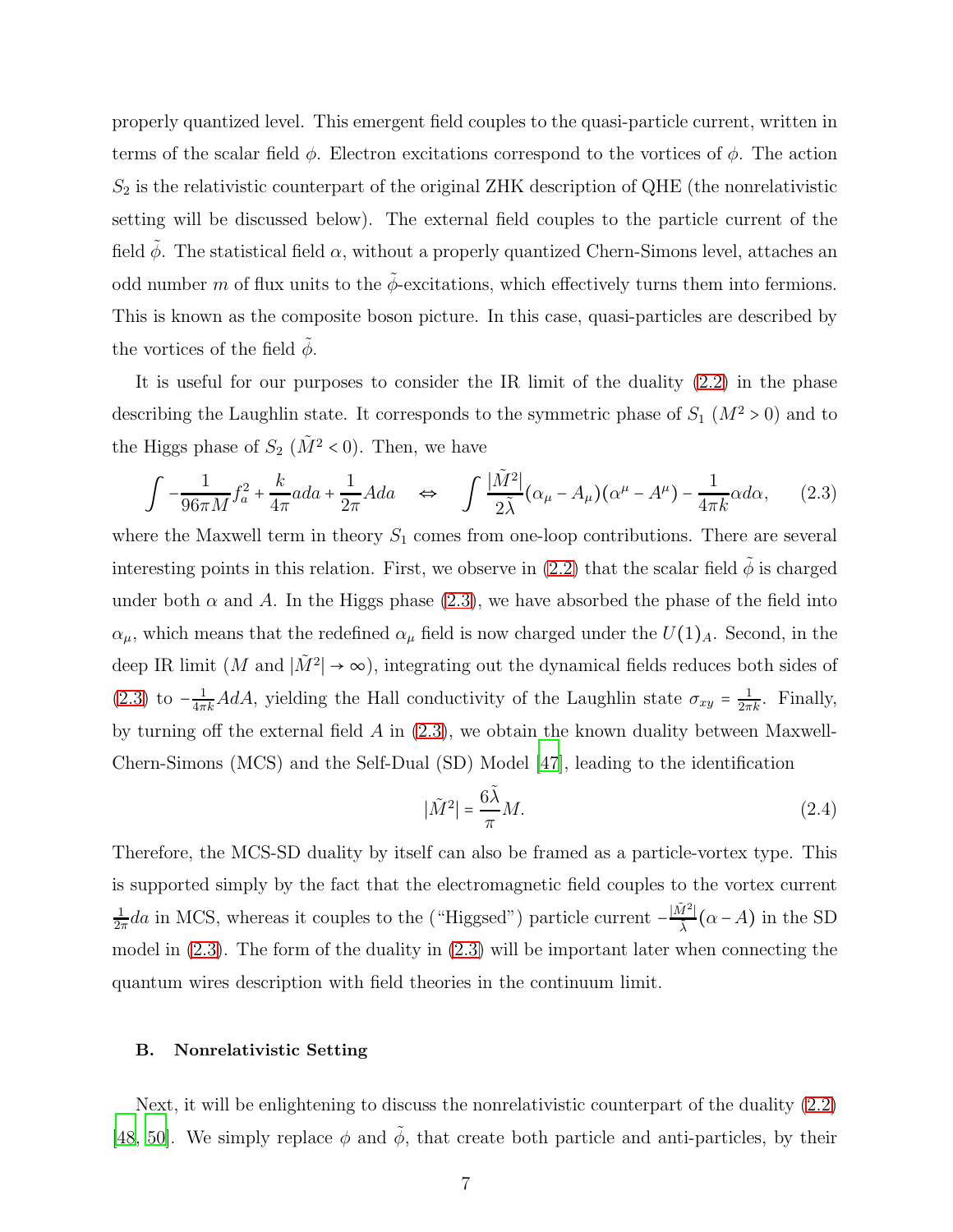nonrelativistic counterparts  $\psi$  and  $\tilde{\psi}$ , accompanied by the respective chemical potentials  $\mu$ and  $\tilde{\mu}$  to control the average number of particles. The nonrelativistic duality then reads

<span id="page-7-0"></span>
$$
S_1 = \int i\psi^*(\partial_t - ia_t - i\mu)\psi - \frac{1}{2M} |(\partial_i - ia_i)\psi|^2 - V(\psi) + \frac{k}{4\pi} ada + \frac{1}{2\pi} Ada \qquad (2.5)
$$
  
\n
$$
\Leftrightarrow S_2 = \int i\tilde{\psi}^*(\partial_t - i(\alpha_t - A_t) - i\tilde{\mu})\tilde{\psi} - \frac{1}{2\tilde{M}} |(\partial_i - i(\alpha_i - A_i))\tilde{\psi}|^2 - V(\tilde{\psi}) - \frac{1}{4\pi k}\alpha d\alpha.
$$

As before, we consider the IR limit describing the Laughlin state in the nonrelativistic case. Relying only on gauge invariance, now without Lorentz covariance, the integration over the matter fields produces

<span id="page-7-1"></span>
$$
\int c_1 f_{a,0i}^2 + c_2 f_{a,ij}^2 + \frac{k}{4\pi} a da + \frac{1}{2\pi} A da \iff \int \tilde{c}_1 (\alpha_0 - A_0)^2 + \tilde{c}_2 (\vec{\alpha} - \vec{A})^2 - \frac{1}{4\pi k} \alpha d\alpha, (2.6)
$$

where  $c_1 \neq c_2$  and  $\tilde{c}_1 \neq \tilde{c}_2$  are constants depending on the parameters of the theories in [\(2.5\)](#page-7-0). The above relation is the nonrelativistic version of the duality between Maxwell-Chern-Simons and the Self-Dual model, which can be established with the usual construction of the interpolating (master) Lagrangian. As a by-product of this analysis, we will be able to find the relation between the parameters  $c_1, c_2$  and  $\tilde{c}_1, \tilde{c}_2$ . The master Lagrangian is

$$
\mathcal{L}_{master}[a, \alpha; A] = q_1(\alpha_0 - A_0)^2 + q_2(\alpha_i - A_i)^2 + \frac{1}{2\pi}\alpha da + \frac{k}{4\pi}ada,\tag{2.7}
$$

with  $q_1, q_2, q_3$  denoting constant parameters. As we will see, integrating out the fields  $(\alpha_0, \alpha_i)$ or  $(a_0, a_i)$  leads to MCS or SD theory, respectively.

Let us start with the integration of  $(a_0, a_i)$ . Their equations of motion can be cast as

$$
d\alpha + kda = 0 \quad \Rightarrow \quad a = -\frac{1}{k}\alpha. \tag{2.8}
$$

Plugging them back in the master Lagrangian leads to

$$
\mathcal{L}_{master}[\alpha; A] = q_1(\alpha_0 - A_0)^2 + q_2(\alpha_i - A_i)^2 - \frac{1}{4\pi k}\alpha d\alpha.
$$
 (2.9)

Now, comparing this Lagrangian with the Self-Dual model in [\(2.6\)](#page-7-1), we readily see that

<span id="page-7-2"></span>
$$
q_1 = \tilde{c}_1 \quad \text{and} \quad q_2 = \tilde{c}_2. \tag{2.10}
$$

On the other hand, the equations of motion of  $\alpha$  can be expressed as

$$
\alpha_0 = A_0 - \frac{1}{4\pi q_1} \epsilon_{ij} \partial_i a_j, \quad \alpha_i = A_i + \frac{1}{4\pi q_2} \epsilon_{ij} f_{a,0j}, \tag{2.11}
$$

such that the master Lagrangian is rewritten as

$$
\mathcal{L}_{master}[a; A] = -\frac{1}{16\pi^2 q_2} f_{a,0i}^2 - \frac{1}{32\pi^2 q_1} f_{a,ij}^2 + \frac{k}{4\pi} a d a + \frac{1}{2\pi} A d a. \tag{2.12}
$$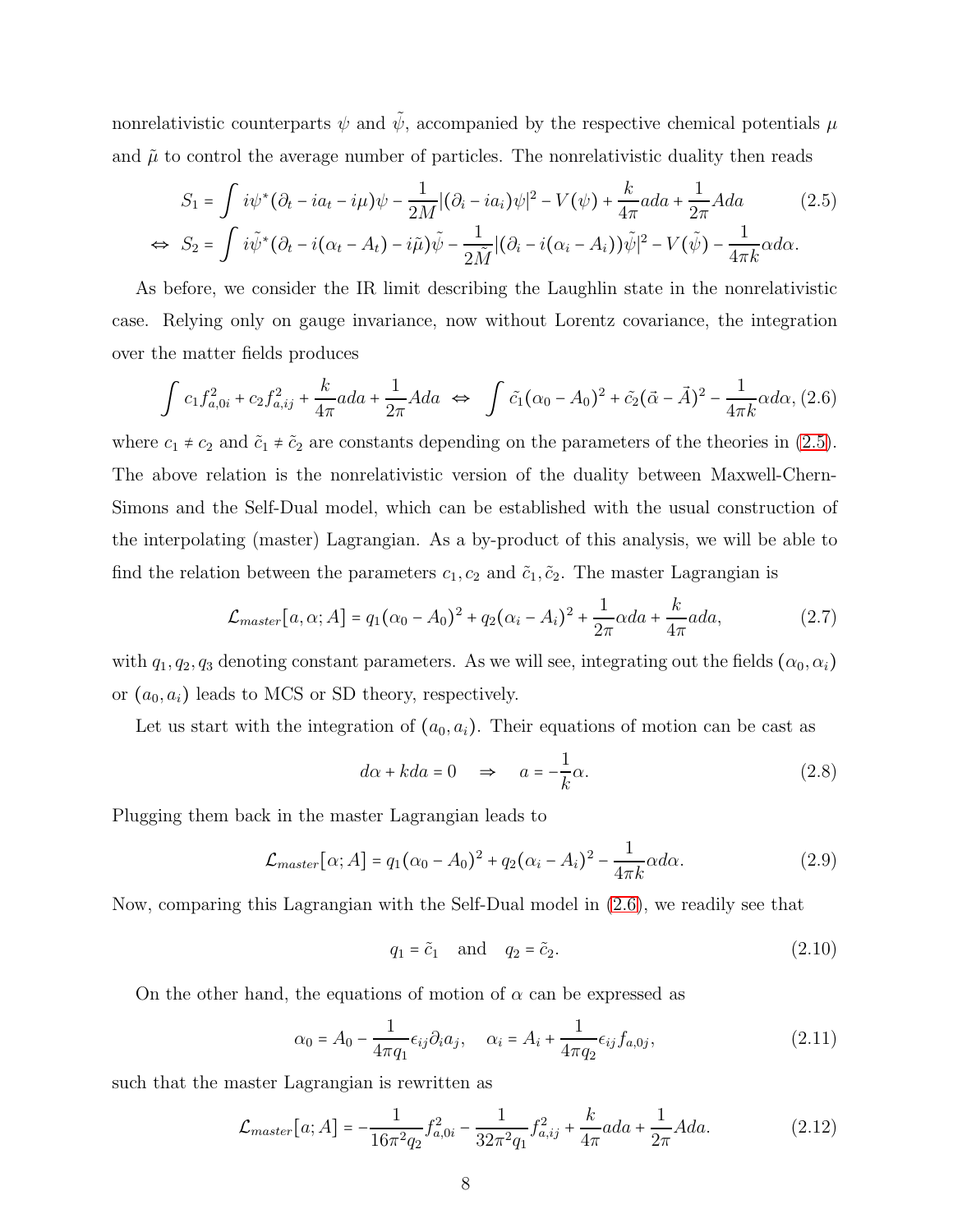A direct comparisson with the Maxwell-Chern-Simons theory [\(2.6\)](#page-7-1) yields

<span id="page-8-1"></span>
$$
-\frac{1}{16\pi^2 q_2} = c_1 \quad \text{and} \quad -\frac{1}{32\pi^2 q_1} = c_2,\tag{2.13}
$$

Finally, combining the identifications [\(2.10\)](#page-7-2) and [\(2.13\)](#page-8-1) leads to

$$
c_1 \tilde{c}_2 = -\frac{1}{16\pi^2}
$$
 and  $c_2 \tilde{c}_1 = -\frac{1}{32\pi^2}$ . (2.14)

In the relativistic case  $(c_1 = -2c_2 \text{ and } \tilde{c}_1 = -\tilde{c}_2)$  these two equations reduce to a single one.

#### <span id="page-8-0"></span>C. Hamiltonian Analysis

Now we would like to express the dual theories of [\(2.3\)](#page-6-1) in a form that can be directly compared with the quantum wires formulation. In this case, the Hamiltonian description is more transparent.

The canonical momenta in the MCS theory [\(2.3\)](#page-6-1) are

$$
\Pi_0 = 0
$$
 and  $\Pi_i = \frac{1}{24\pi M} f_{0i} + \frac{1}{2\pi} \epsilon_{ij} \left( A_j + \frac{k}{2} a_j \right).$  (2.15)

The first relation defines a primary constraint. Then, the canonical Hamiltonian is given by

$$
\mathcal{H}_{MCS} = \Pi_i (\partial_0 a_i) - \mathcal{L}
$$
  
=  $\frac{1}{48\pi M} (\vec{e}^2 + b^2) - \frac{a_0}{2\pi} \left( B + kb + \frac{1}{12M} \nabla \cdot \vec{e} \right) - \frac{1}{2\pi} A_0 b.$  (2.16)

Here we have introduced the electric and magnetic fields  $e_i \equiv f_{0i}$  and  $b \equiv \epsilon_{ij}\partial_i a_j$ , respectively. The component  $a_0$  plays the role of a Lagrange multiplier enforcing the Gauss's law

<span id="page-8-2"></span>
$$
B + k b + \frac{1}{12M} \nabla \cdot \vec{e} = 0, \qquad (2.17)
$$

which gives a secundary constraint and ensures the time independence of the primary constraint  $\Pi_0 = 0$ . On the constrained surface defined by the full set of constraints, the Hamiltonian reduces to

<span id="page-8-3"></span>
$$
\mathcal{H}_{MCS} = \frac{1}{48\pi M} (\vec{e}^2 + b^2) - \frac{1}{2\pi} A_0 b. \tag{2.18}
$$

The canonical commutation relations imply the gauge invariant algebra

$$
[e_i(\vec{x}), e_j(\vec{x}')] = -i(24\pi M)^2 \frac{k}{2\pi} \epsilon_{ij} \delta(\vec{x} - \vec{x}') \tag{2.19}
$$

and

$$
[b(\vec{x}), e_i(\vec{x}')] = -i(24\pi M)\epsilon_{ij}\partial_j\delta(\vec{x} - \vec{x}'). \qquad (2.20)
$$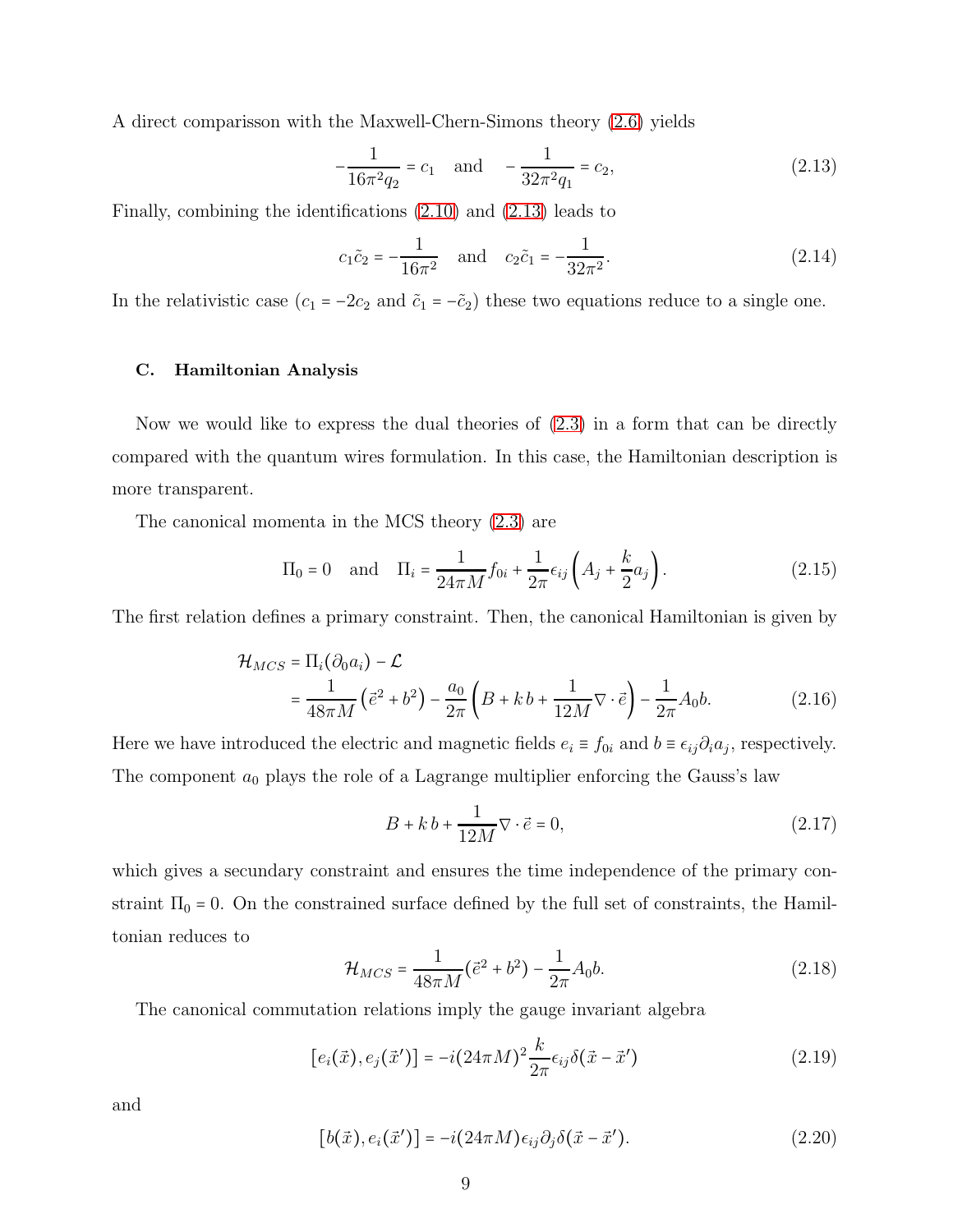As a consistency check, we can see that the constraint  $(2.17)$  commutes with  $e_i$  and b and consequently with the Hamiltonian. Together with the Hamiltonian [\(2.18\)](#page-8-3), we will see that the above algebra enables a direct comparison with the canonical structure emerging in the continuum limit of the quantum wires system.

Next we consider the SD model in [\(2.3\)](#page-6-1), with canonical momenta,

$$
\tilde{\Pi}_0 = 0 \quad \text{and} \quad \tilde{\Pi}_i = -\frac{1}{4\pi k} \epsilon^{ij} \alpha_j,
$$
\n(2.21)

which are primary constraints. The corresponding canonical Hamiltonian reads

$$
\mathcal{H}_{SD} = \frac{1}{2\pi k} \alpha_0 \left( \epsilon_{ij} \partial_i \alpha_j \right) - \frac{\tilde{M}}{2} \left( \alpha_0 - A_0 \right)^2 + \frac{\tilde{M}}{2} \left( \vec{\alpha} - \vec{A} \right)^2, \tag{2.22}
$$

where we have defined the mass parameter

$$
\tilde{M}_{\tilde{\lambda}} \equiv \frac{|\tilde{M}^2|}{\tilde{\lambda}}.\tag{2.23}
$$

It is convenient to shift the component  $\alpha_0$  as  $\alpha_0 \rightarrow \alpha_0 + A_0$ , leading to

$$
\mathcal{H}_{SD} = \frac{1}{2\pi k} (\alpha_0 + A_0)(\epsilon_{ij}\partial_i\alpha_j) - \frac{\tilde{M}_{\tilde{\lambda}}}{2} (\alpha_0)^2 + \frac{\tilde{M}_{\tilde{\lambda}}}{2} (\vec{\alpha} - \vec{A})^2.
$$
 (2.24)

After using the algebraic equation of motion  $\frac{d}{dt}\tilde{\Pi}_0 = -\frac{\delta}{\delta \alpha}$  $\frac{\partial}{\partial \alpha_0} H_{SD} = 0$ , the Hamiltonian  $\mathcal{H}_{SD}$ is recast as

$$
\mathcal{H}_{SD} = \frac{\tilde{M}_{\tilde{\lambda}}}{2} \left( \vec{\alpha} - \vec{A} \right)^2 + \frac{1}{2\tilde{M}_{\tilde{\lambda}}} \frac{1}{(2\pi k)^2} (\epsilon_{ij} \partial_i \alpha_j)^2 + \frac{1}{2\pi k} A_0 (\epsilon_{ij} \partial_i \alpha_j). \tag{2.25}
$$

Finally, the canonical commutation relations can be obtained using the Dirac formalism for second class constraints:

<span id="page-9-1"></span>
$$
[\alpha_i(\vec{x}), \alpha_j(\vec{x}')] = -i(2\pi k)\epsilon_{ij}\delta(\vec{x} - \vec{x}'),\tag{2.26}
$$

offering an alternative interpretation for the continuum limit of the quantum wires system.

The dual formulation of the Hamiltonians  $\mathcal{H}_{MCS}$  and  $\mathcal{H}_{SD}$  is the backbone of our analysis on the underlying dualities of the fractional quantum Hall effect.

# <span id="page-9-0"></span>III. QUANTUM WIRES DESCRIPTION OF LAUGHLIN STATES

In this section we discuss the quantum wires description of the Laughlin states. After the bosonization of the fermionic theory, we consider the continuum limit, which enables us to identify an emergent gauge structure that can be connected with MCS and SD Hamiltonians.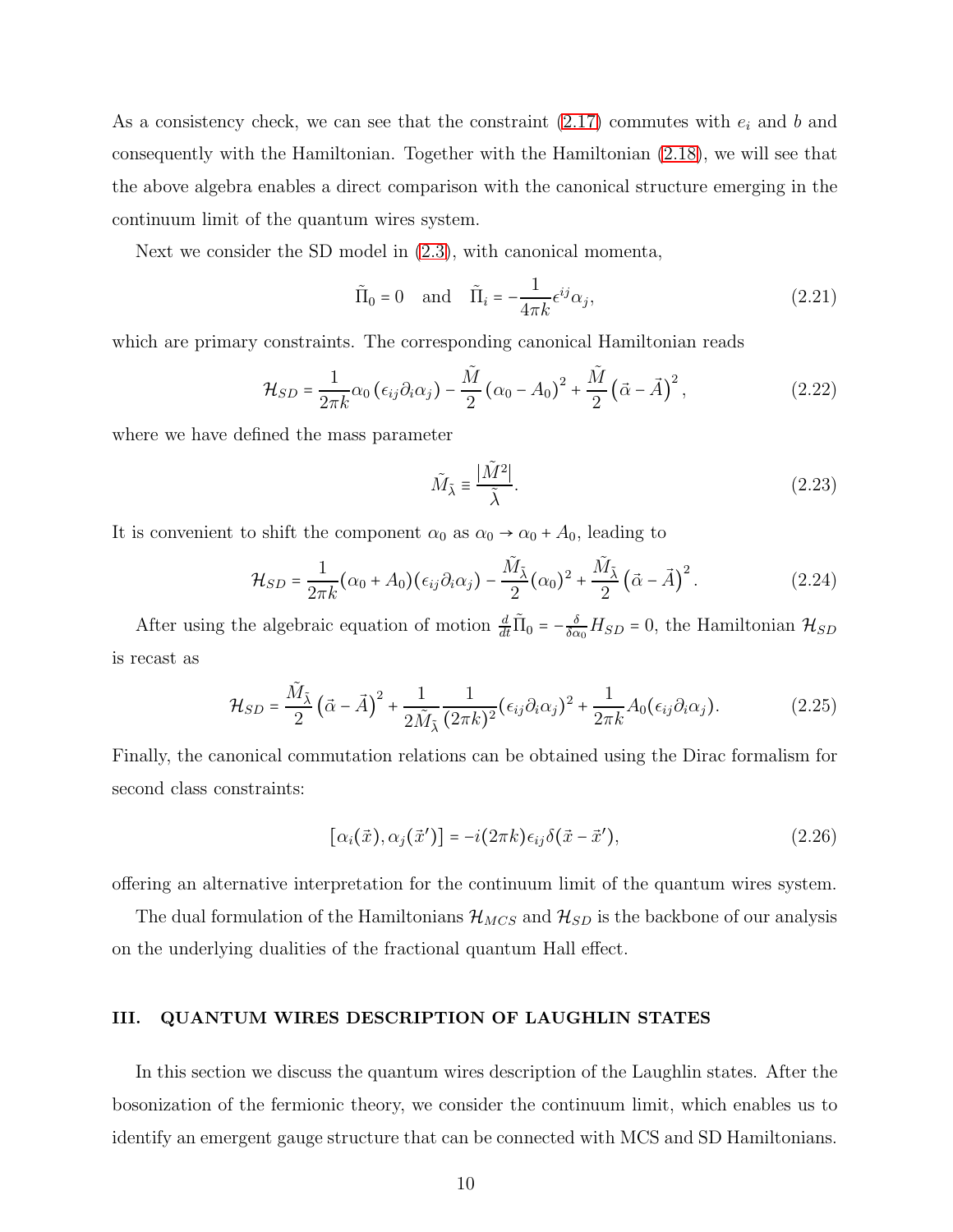#### <span id="page-10-0"></span>A. Quantum Wires Formulation

The quantum wires setup starts with a collection of noninteracting one-dimensional wires supporting electrons in the presence of an external magnetic field. The linearized excitations around the Fermi points are gapless, described by the Hamiltonian

$$
H_0 = v_F \sum_y \int dx \left( \psi_{L,y}^\dagger i \partial_x \psi_{L,y} - \psi_{R,y}^\dagger i \partial_x \psi_{R,y} \right), \tag{3.1}
$$

where  $v_F$  is the Fermi velocity and y labels the different wires.

There are two types of interactions in such a system, intrawire and interwire, and we would like to model the ones able to destabilize the critical theory [\(3.1\)](#page-13-1) and drive the system to the Laughlin phase.

As the different wires in [\(3.1\)](#page-13-1) do not interact, charge is conserved inside each wire. Furthermore, [\(3.1\)](#page-13-1) is invariant under chiral transformations  $\psi_{R/L,y} \to e^{\pm i\alpha}\psi_{R/L,j}$ . These symmetries imply conservation of the currents  $J_{R/L,y} \equiv \psi_{R/L,y}^{\dagger} \psi_{R/L,y}$ , which in turn can be used to introduce current-current (forward) intrawire interactions of type

<span id="page-10-1"></span>
$$
H_{JJ} = \pi \int dx \sum_{y} \left\{ \lambda_a \left[ (J_{R,y})^2 + (J_{L,y})^2 \right] + 2\lambda_b J_{R,y} J_{L,y} \right\},\tag{3.2}
$$

where  $\lambda_a$  and  $\lambda_b$  are coupling constants. Under bosonization, the role of  $H_{JJ}$  is to renormalize the kinetic parameters.

Interwire interactions describe more general processes in which electric charge is exchanged between different wires. Charge conservation applies to the system as a whole, not inside each wire, effectively realizing a higher dimensional phase. As shown in the pioneering works of [\[11,](#page-29-0) [12\]](#page-29-1), the interactions responsible for driving the system to the Laughlin phase at the filling fraction  $\nu = 1/m$  are given by

<span id="page-10-2"></span>
$$
H_{inter}^{1/m} = -g \int dx \sum_{y=1}^{N} (\psi_{L,y+1}^{\dagger})^{\frac{m+1}{2}} (\psi_{R,y+1})^{\frac{m-1}{2}} (\psi_{L,y}^{\dagger})^{\frac{m-1}{2}} (\psi_{R,y})^{\frac{m+1}{2}} + H.c.. \tag{3.3}
$$

If we further submit the system to a probe external field A to measure Hall responses, the minimally coupled action associated with  $H_0$  is

$$
S_0[A] = \int dt dx \sum_{y} \left\{ i \psi_{R,y}^{\dagger} \left( D_0 + v_F D_1 \right) \psi_{R,y} + i \psi_{L,y}^{\dagger} \left( D_0 - v_F D_1 \right) \psi_{L,y} \right\}, \tag{3.4}
$$

where  $D_0 \equiv \partial_t - iA_{0,y}$  and  $D_1 \equiv \partial_x - iA_{1,y}$ .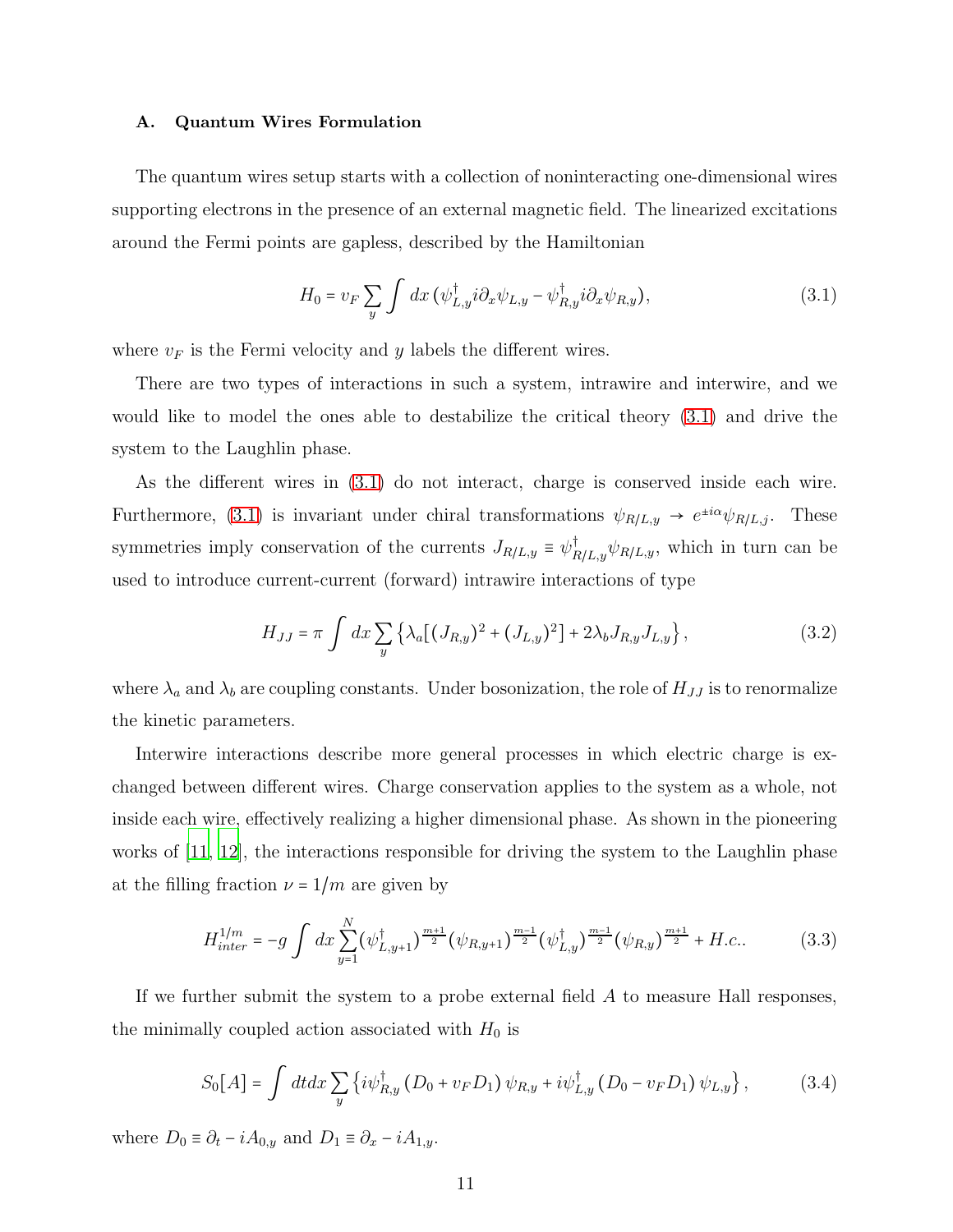Fermionic operators at coincident points must be treated carefully, so that they are pointsplit regularized in a gauge invariant way. In the case of the currents  $J_{R/L}$ , this amounts to define the gauge-invariant operator through the insertion of a Wilson line along  $x$ -direction

$$
J_{R/L,y} \equiv \lim_{\epsilon_{\parallel} \to 0} \psi_{R/L,y}^{\dagger}(x+\epsilon_{\parallel}) e^{i \int_x^{x+\epsilon_{\parallel}} dx A_{1,y}} \psi_{R/L,j}(x) - \langle \psi_{R/L,y}^{\dagger}(x) \psi_{R/L,y}(x) \rangle, \tag{3.5}
$$

where  $\epsilon_{\parallel}$  is a short-distance cutoff along the wires, and the divergent part of the current operator has been subtracted. A similar treatment can be applied to the  $H_{inter}^{1/m}$  operator [\[35\]](#page-30-6), introducing Wilson lines along the discretized y-direction between fermion operators that are raised to the same power. For example,

$$
(\psi_{L,y+1}^{\dagger} \psi_{R,y})^{\frac{m+1}{2}} \to (\psi_{L,y+1}^{\dagger} e^{i \int_{y}^{y+1} dy A_{2,y}} \psi_{R,y})^{\frac{m+1}{2}}.
$$
 (3.6)

More generally, the interactions in  $H_{inter}^{1/m}$  are implicitly built with point-splitting along the x-direction.

#### <span id="page-11-0"></span>B. Bosonization

Having defined all the ingredients of the quantum wires system, we are ready to proceed with bosonization. This is done through the field redefinition

<span id="page-11-1"></span>
$$
\psi_{R,y} = \frac{\kappa_y}{\sqrt{2\pi\epsilon_{\parallel}}}e^{i(\varphi_y + \theta_y)}, \quad \psi_{L,y} = \frac{\kappa_y}{\sqrt{2\pi\epsilon_{\parallel}}}e^{i(\varphi_y - \theta_y)}, \tag{3.7}
$$

where  $\epsilon_{\parallel}$  is the short-distance cutoff previously introduced and  $\kappa_{y}$  denotes the Klein factors ensuring that fermions from different wires anticommute. The only nontrivial commutation rule between the bosonic fields is given by

<span id="page-11-2"></span>
$$
[\theta_y(x), \varphi_{y'}(x')] = i\pi \delta_{yy'} \Theta(x - x'), \qquad (3.8)
$$

where  $\Theta(x - x')$  is the Heaviside function.

Using  $(3.7)$ , the bosonized action associated to the system  $H_0 + H_{JJ}$  is written as

$$
S[A] = \frac{1}{2\pi} \int dt dx \sum_{y} \left\{ -2\partial_x \theta_y (\partial_t \varphi_y - A_{0,y}) - v (\partial_x \varphi_y - A_{1,y})^2 - u (\partial_x \theta_y)^2 \right\},\tag{3.9}
$$

where u and v are given in terms of the parameters of the forward interactions  $(3.2)$ ,

$$
u = v_F + \lambda_a + \lambda_b \quad \text{and} \quad v = v_F + \lambda_a - \lambda_b. \tag{3.10}
$$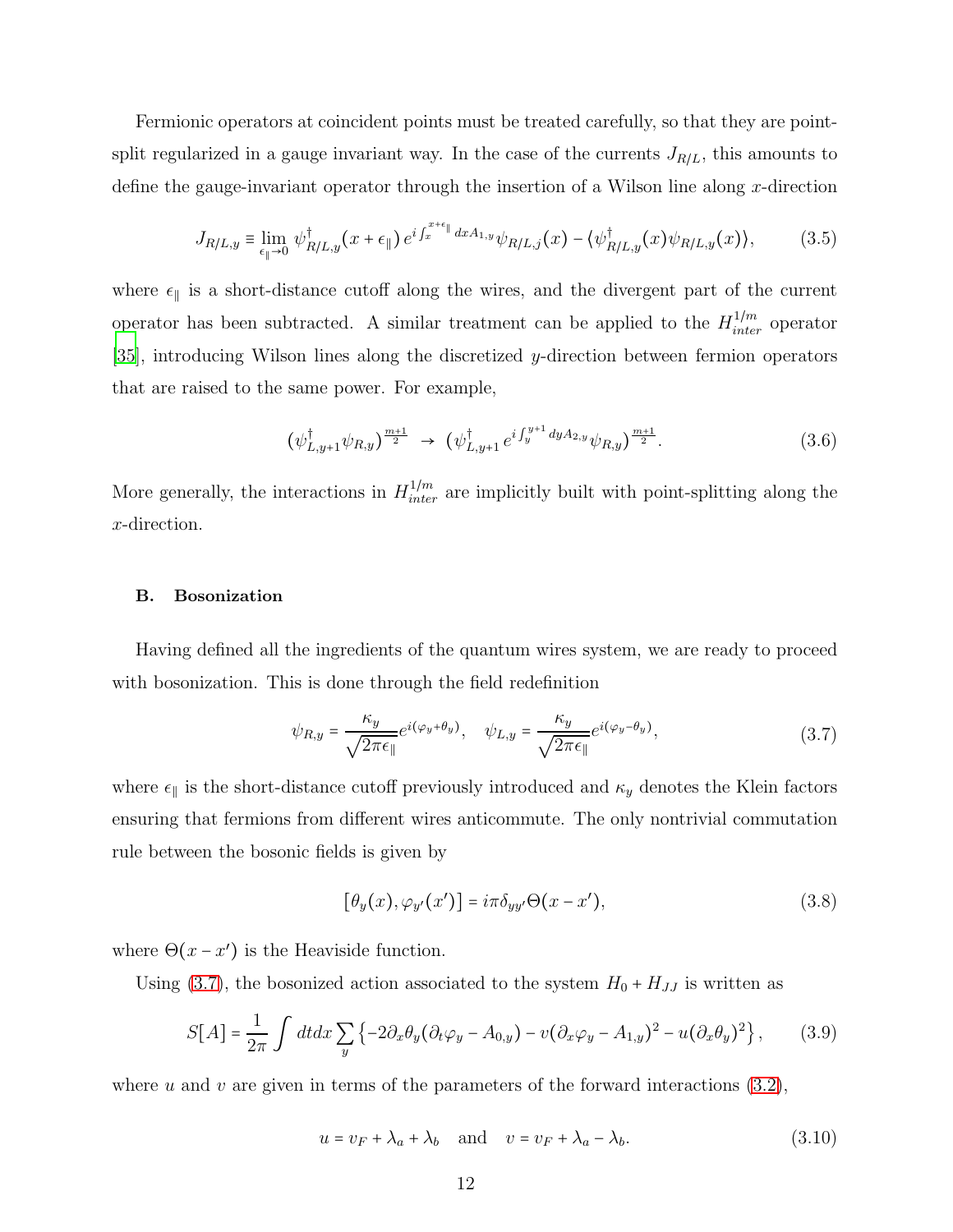The corresponding Hamiltonian reads

$$
H[A] = \frac{1}{2\pi} \int dx \sum_{y} \left\{ -2\partial_x \theta_y A_{0,y} + v \left( \partial_x \varphi_y - A_{1,y} \right)^2 + u \left( \partial_x \theta_y \right)^2 \right\},\tag{3.11}
$$

while the interwire Hamiltonian [\(3.3\)](#page-10-2) is recast as

<span id="page-12-0"></span>
$$
H_{inter}^{1/m} = -g \int dx \sum_{y} \kappa_{y+1} \kappa_{y} e^{i(-\Delta_y \varphi_y + \epsilon_{\perp} A_{2,y} + mS\theta_y)} + H.c.
$$
  

$$
= -\int dx \sum_{y} g_{y,y+1} \sin(-\Delta_y \varphi_y + \epsilon_{\perp} A_{2,y} + mS\theta_y).
$$
 (3.12)

Here  $\Delta_y \varphi_y \equiv \varphi_{y+1} - \varphi_y$ ,  $S\theta_y \equiv \theta_{y+1} + \theta_y$ , and in the last line we have absorbed the Klein factors into the coupling constants  $g_{y,y+1}$ . The parameter  $\epsilon_1$  denotes the interwire spacing.

In the absence of an external background, the field configurations that minimize the potential are the constant ones given by  $\varphi_y \equiv \varphi_0$  and  $\theta_y \equiv \theta_0 = \frac{\pi}{4n}$  $\frac{\pi}{4m}$ . Note that the value of  $\varphi_0$ remains unspecified since the Hamiltonian involves only derivatives and differences of  $\varphi$ 's. It is then simpler to set the expectation value  $\varphi_0$  to zero via a field shift. In this case, [\(3.12\)](#page-12-0) becomes

$$
H_{inter}^{1/m} = -\int dx \sum_{y} g_{y,y+1} \cos \left(-\Delta_y \varphi_y + \epsilon_\perp A_{2,y} + mS\theta_y\right),\tag{3.13}
$$

where now  $\varphi_0 = \theta_0 = 0$ .

It is more convenient to rewrite the parameters  $u$  and  $v$  as

$$
u = \mathsf{v}/K \quad \text{and} \quad v = \mathsf{v}/K,\tag{3.14}
$$

with

<span id="page-12-2"></span>
$$
\mathbf{v} \equiv \sqrt{(v_F + \lambda_a)^2 - \lambda_b^2} \quad \text{and} \quad K \equiv \sqrt{\frac{v_F + \lambda_a - \lambda_b}{v_F + \lambda_a + \lambda_b}}.\tag{3.15}
$$

We can then rescale the fields  $\varphi$  and  $\theta$ ,

<span id="page-12-3"></span>
$$
\varphi_y \to \varphi_y / \sqrt{K}
$$
 and  $\theta_y \to \sqrt{K} \theta_y$ , (3.16)

bringing the Hamiltonian to the canonical normalization. Note that these rescalings do not change the commutator [\(3.8\)](#page-11-2). Finally, the complete Hamiltonian becomes

<span id="page-12-1"></span>
$$
H = \frac{1}{2\pi} \int dx \sum_{y} \left\{ -2\sqrt{K} \partial_x \theta_y A_{0,y} + \mathbf{v} (\partial_x \varphi_y - \sqrt{K} A_{1,y})^2 + \mathbf{v} (\partial_x \theta_y)^2 \right\}
$$

$$
- \int dx \sum_{y} g_{y,y+1} \cos \left( \Delta_y \varphi_y / \sqrt{K} - \epsilon_1 A_{2,y} - m \sqrt{K} S \theta_y \right). \tag{3.17}
$$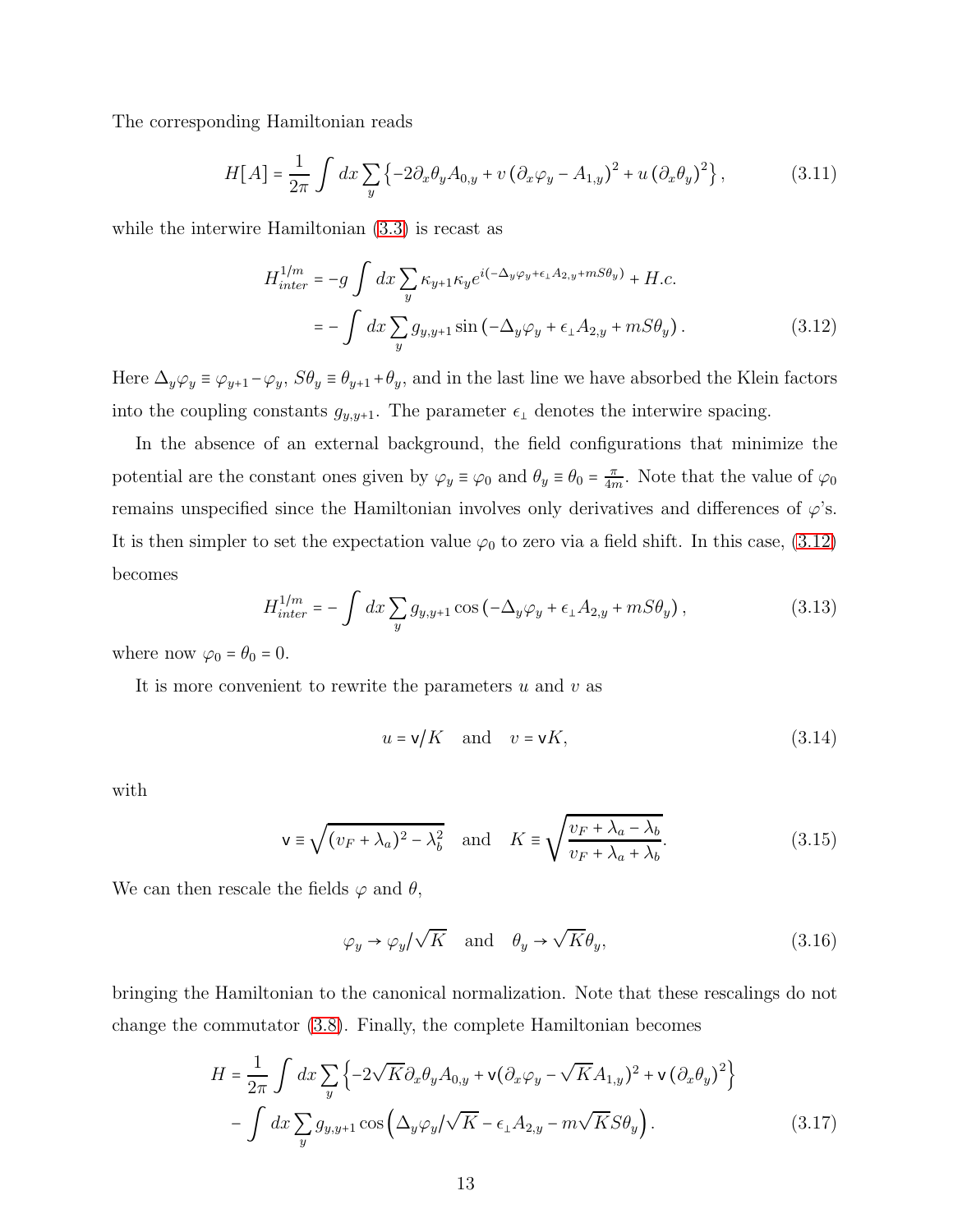The strongly coupled limit of the quantum wires system is expected to realize the Laughlin state. A key feature of the bosonized theory is that both strongly coupled and continuum limits can be simultaneously taken, leading to a simple structure that may be readily compared with the continuum theories of Sec. [II.](#page-5-0) In the next subsections we summarize the results of [\[36](#page-30-8)] and [\[37\]](#page-30-7), which arrive at the description of Laughlin series in terms of the Maxwell-Chern-Simons theory starting from the quantum wires approach and introducing suitable prescriptions of microscopic degrees of freedom in terms of emergent gauge fields. The prescriptions in these two papers differ but ultimately connected through particle-vortex duality, as we will clarify soon.

#### <span id="page-13-0"></span>C. Strongly Coupled Continuum Limit I: Maxwell-Chern-Simons Theory

We start with the discussion of [\[36](#page-30-8)], with the Hamiltonian in [\(3.17\)](#page-12-1) and the following identifications[3](#page-13-2) :

<span id="page-13-3"></span><span id="page-13-1"></span>
$$
b_y \equiv \frac{2\sqrt{K}}{\epsilon_{\perp}} \partial_x \theta_y,\tag{3.18a}
$$

$$
e_{1,y} \equiv 2\pi g \left( \frac{1}{\sqrt{K}} \Delta_y \varphi_y - m \sqrt{K} S \theta_y - \epsilon_{\perp} A_{2,y} \right), \tag{3.18b}
$$

$$
e_{2,y} \equiv -\frac{2v\sqrt{K}}{\epsilon_{\perp}} \left( \partial_x \varphi_y - \sqrt{K} A_{1,y} \right). \tag{3.18c}
$$

This identification can be tested via their canonical algebra and Hamiltonian. The Hamiltonian  $(3.17)$  written in terms of  $(e, b)$  becomes

<span id="page-13-4"></span>
$$
H = \int dx \sum_{j} \epsilon_{\perp} \left\{ -\frac{1}{2\pi} b_{y} A_{0,y} + \frac{1}{8\pi} \left( \frac{1}{\mathsf{v} \Lambda_{K}} e_{2,y}^{2} + \frac{\mathsf{v}}{\Lambda_{K}} b_{y}^{2} + \frac{1}{\Lambda_{g}} e_{1,y}^{2} \right) + \cdots \right\},\tag{3.19}
$$

where we have defined the energy scales

$$
\Lambda_K \equiv K \epsilon_1^{-1} \quad \text{and} \quad \Lambda_g \equiv \pi \epsilon_1 g_{y, y+1}.
$$
\n(3.20)

The energy scale  $\Lambda_K$  can be interpreted as a gap for excitations propagating along the wires, because it involves the forward coupling constants. For similar reasoning,  $\Lambda_g$  can be interpreted as a gap for excitations propagating in the perpendicular direction. The ellipsis stand for terms that are either constant or higher-order in the cosine expansion.

<span id="page-13-2"></span><sup>&</sup>lt;sup>3</sup> Note that the normalization constants used in [\[36](#page-30-8)] are slightly different from those used here.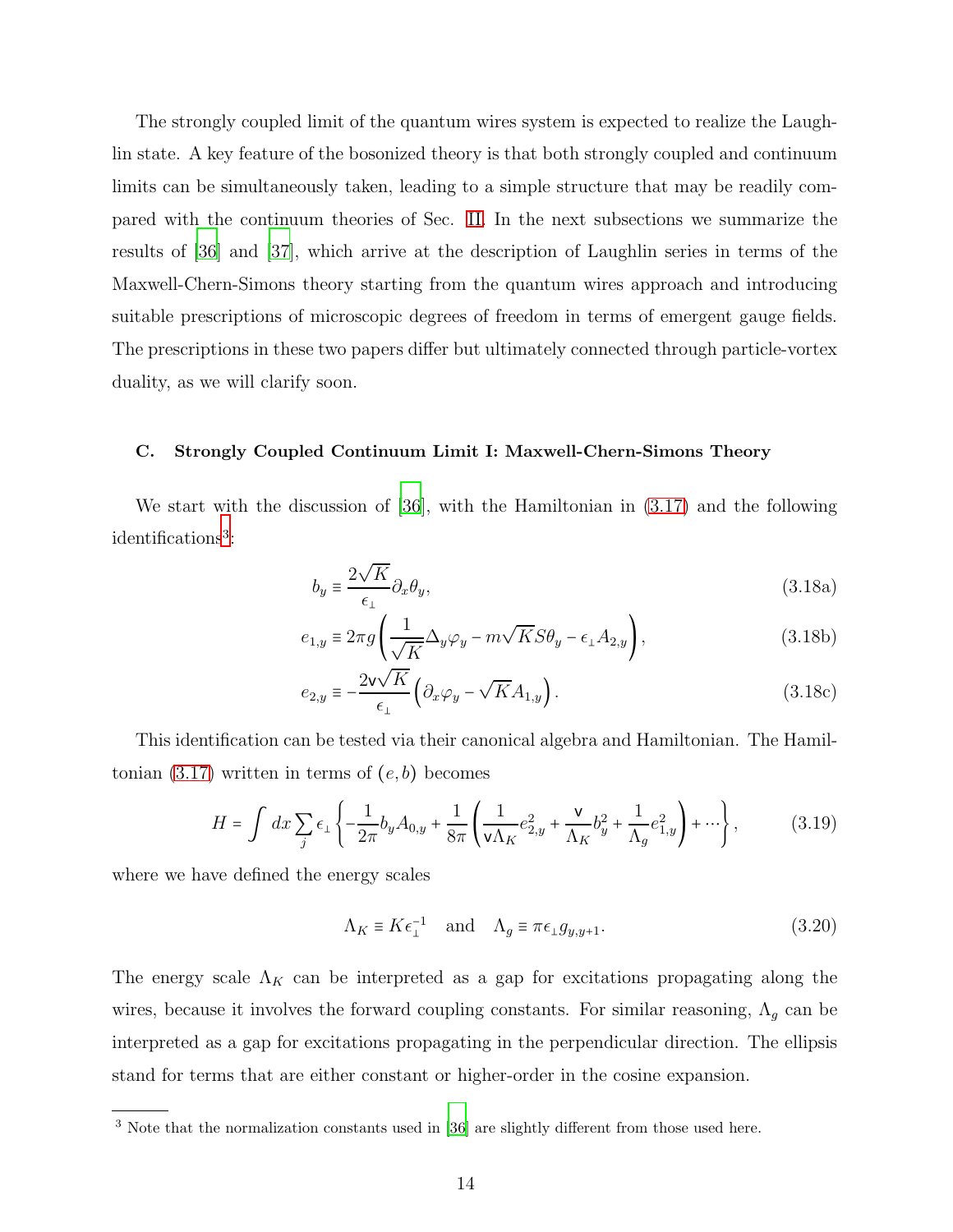The identifications in [\(3.18\)](#page-13-3) imply the constraint

<span id="page-14-0"></span>
$$
\frac{1}{2\Lambda_g}\partial_x e_{1,y} + \frac{1}{2v\Lambda_K} \frac{\Delta_y}{\epsilon_\perp} e_{2,y} + \frac{1}{2}mSb_y + B_y = 0.
$$
\n(3.21)

The  $(e, b)$  algebra can be explicitly computed using  $(3.8)$ , and is given by

$$
[e_{1,y}(x), e_{2,y'}(x')] = -i4\pi m v \Lambda_g \Lambda_K \frac{1}{\epsilon_{\perp}} (\delta_{y,y'} + \delta_{y,y'+1}) \delta(x - x'), \qquad (3.22)
$$

$$
[b_y(x), e_{1,y'}(x')] = -i4\pi \Lambda_g \frac{\Delta_y}{\epsilon_\perp} \frac{1}{\epsilon_\perp} \delta_{y,y'} \delta(x - x'), \qquad (3.23)
$$

$$
[b_y(x), e_{2,y'}(x')] = i4\pi \mathbf{v} \Lambda_K \frac{1}{\epsilon_{\perp}} \delta_{y,y'} \partial_x \delta(x - x'). \qquad (3.24)
$$

To consider the continuum limit we take neighboring wires to be infinitesimally close, i.e.  $\epsilon_{\perp} \to 0$ . This limit is only regular if we also take  $K \to 0$  and  $g_{y,y+1} \to \infty$ , setting the respective scales to constant values. From equation [\(3.15\)](#page-12-2), we see that the limit  $K \to 0$  corresponds to  $\lambda_a, \lambda_b \to \infty$ . Therefore, the continuum limit  $\epsilon_{\perp} \to 0$  is consistent with the strongly coupled regime. Besides,  $\sum_{y} \epsilon_{\perp}$  is identified as an integral over the perpendicular direction y, such that  $\frac{\delta_{yy'}}{\epsilon_{\perp}} \to \delta(y-y').$ 

<span id="page-14-1"></span>We can see from the Hamiltonian  $(3.19)$  that a spatially isotropic two-dimensional phase emerges when

$$
\Lambda_g = \mathsf{v}\Lambda_K. \tag{3.25}
$$

To compare with the relativistic theories in subsection IIC we further set  $v = 1$ . Together with the continuum limit discussed above, the Hamiltonian [\(3.19\)](#page-13-4) becomes

<span id="page-14-3"></span>
$$
H = \int d^2x \left[ -\frac{1}{2\pi} bA_0 + \frac{1}{8\pi\Lambda_K} \left( \vec{e}^2 + b^2 \right) - \frac{a_0}{2\pi} \left( \frac{1}{2\Lambda_K} \nabla \cdot \vec{e} + mb + B \right) \right],\tag{3.26}
$$

where we have used an auxiliary field  $a_0$  to impose the constraint [\(3.21\)](#page-14-0) dinamically. The algebra reduces to

<span id="page-14-4"></span>
$$
[e_i(\vec{r}), e_j(\vec{r}')] = -i(4\pi\Lambda_K)^2 \frac{m}{2\pi} \epsilon_{ij} \delta(\vec{r} - \vec{r}'), \qquad (3.27)
$$

$$
[b(\vec{r}), e_i(\vec{r}')] = -i4\pi \Lambda_K \epsilon_{ij} \partial_j \delta(\vec{r} - \vec{r}'). \qquad (3.28)
$$

Therefore, a direct comparison with the respective objects in subsection [II C](#page-8-0) leads to

<span id="page-14-2"></span>
$$
m = k \quad \text{and} \quad \Lambda_K = 6M. \tag{3.29}
$$

Using all these identifications, the continuum bosonic quantum wires system explicitly realizes the MCS theory.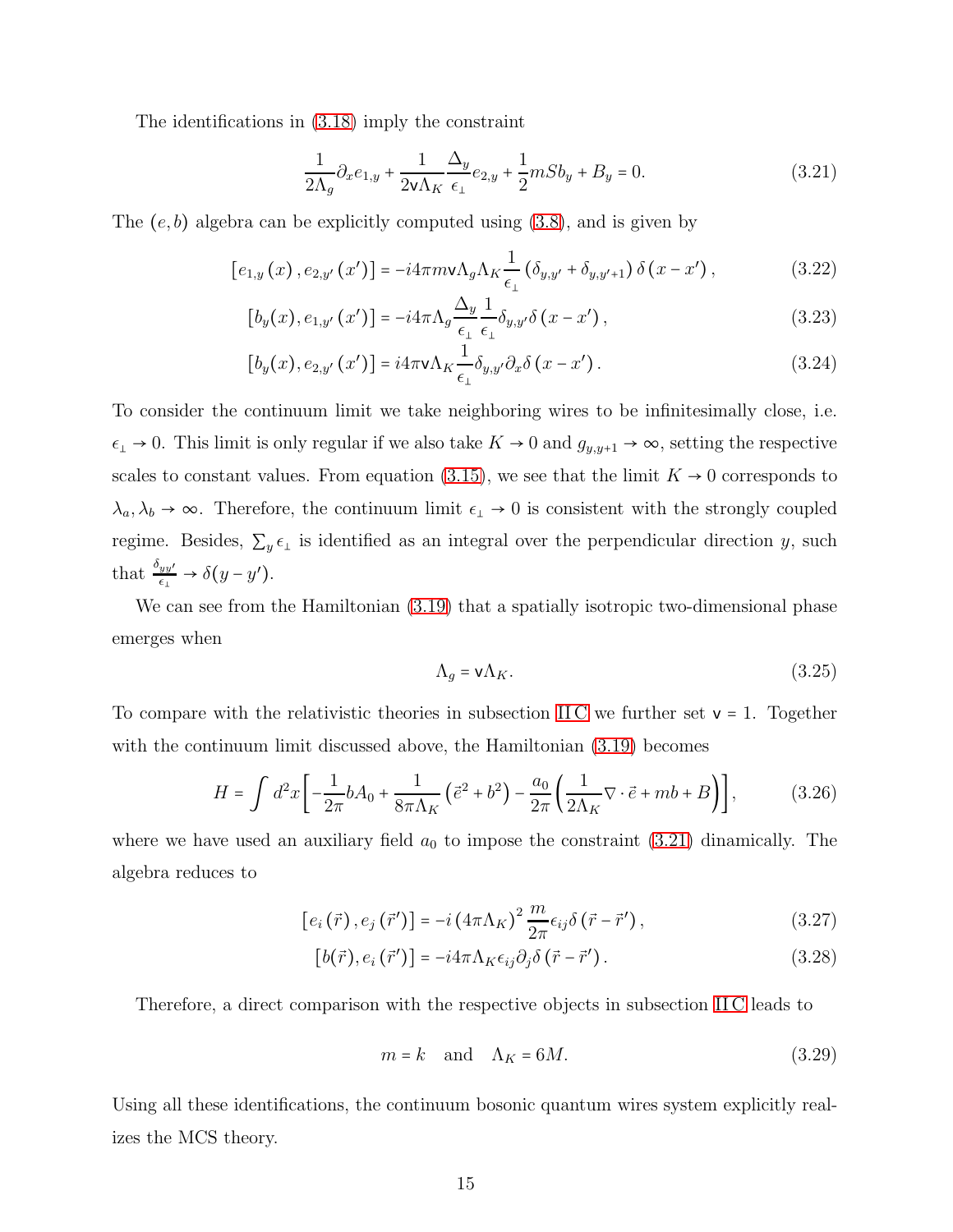#### <span id="page-15-0"></span>D. Strongly Coupled Continuum Limit II: Self-Dual Theory

The work of [\[37\]](#page-30-7) starts with the Hamiltonian [\(3.17\)](#page-12-1) and makes the following field identifications:

$$
\alpha_{1,y} \equiv \frac{1}{\sqrt{K}} \partial_x \varphi_y \quad \text{and} \quad \alpha_{2,y} \equiv \frac{1}{\epsilon_1 \sqrt{K}} \left( \Delta_y \varphi_y - mKS \theta_y \right). \tag{3.30}
$$

Using [\(3.8\)](#page-11-2), it is easy to show they satisfy the algebra

$$
[\alpha_{1,y}(x), \alpha_{2,y'}(x')] = -\frac{i\pi m}{\epsilon_{\perp}} (\delta_{y,y'+1} + \delta_{y,y'}) \delta(x - x'). \tag{3.31}
$$

The associated magnetic field  $b_{\alpha} \equiv \epsilon_{ij} \partial_i \alpha_j$  is cast as

$$
b_{\alpha,y} = -2\pi m \rho_y,\tag{3.32}
$$

where  $\rho_y$  is the two-dimensional electron density,

$$
\rho_y = \frac{1}{2\pi\epsilon_\perp} \sqrt{K} \partial_x S \theta_y. \tag{3.33}
$$

The expression for  $b_{\alpha}$  in terms of  $\rho$  resembles the flux-attachment condition imposed by the Chern-Simons field, with magnetic field determined by the particle density.

Following the same strategy of the previous subsection, we rewrite the Hamiltonian [\(3.17\)](#page-12-1) in terms of  $\alpha$ ,

$$
H = \int dx \sum_{y} \epsilon_{\perp} \left\{ -A_{0,y}\rho_{y} + \frac{\mathsf{v}\Lambda_{K}}{2\pi} \left[ (\alpha_{1,y} - A_{1,y})^{2} + \frac{\Lambda_{g}}{\mathsf{v}\Lambda_{K}} (\alpha_{2,y} - A_{2,y})^{2} \right] + \frac{\mathsf{v}}{2\pi} \Lambda_{K} \pi^{2} 4\rho_{y}^{2} \right\}, \quad (3.34)
$$

and take its strongly coupled continuum limit,

$$
H = \int d^2x \left\{ -A_0 \rho + \frac{\mathsf{v}\Lambda_K}{2\pi} \left[ (\alpha_1 - A_1)^2 + \frac{\Lambda_g}{\mathsf{v}\Lambda_K} (\alpha_2 - A_2)^2 \right] + \frac{\mathsf{v}}{2\pi} \frac{\pi^2}{\Lambda_K} \frac{1}{(2\pi m)^2} (\epsilon_{ij} \partial_i \alpha_j)^2 \right\}.
$$
\n(3.35)

The algebra becomes

$$
[\alpha_i(\vec{x}), \alpha_j(\vec{x}')] = -2\pi i m \epsilon_{ij} \delta(\vec{x} - \vec{x}'). \qquad (3.36)
$$

We see that the spatially isotropic case is given precisely by [\(3.25\)](#page-14-1), and we also set here  $v = 1$ . Once more, comparing these results with their counterpart in the subsection IIC leads to

<span id="page-15-1"></span>
$$
m = k \quad \text{and} \quad \Lambda_K = \pi \tilde{M}_{\tilde{\lambda}}.
$$
 (3.37)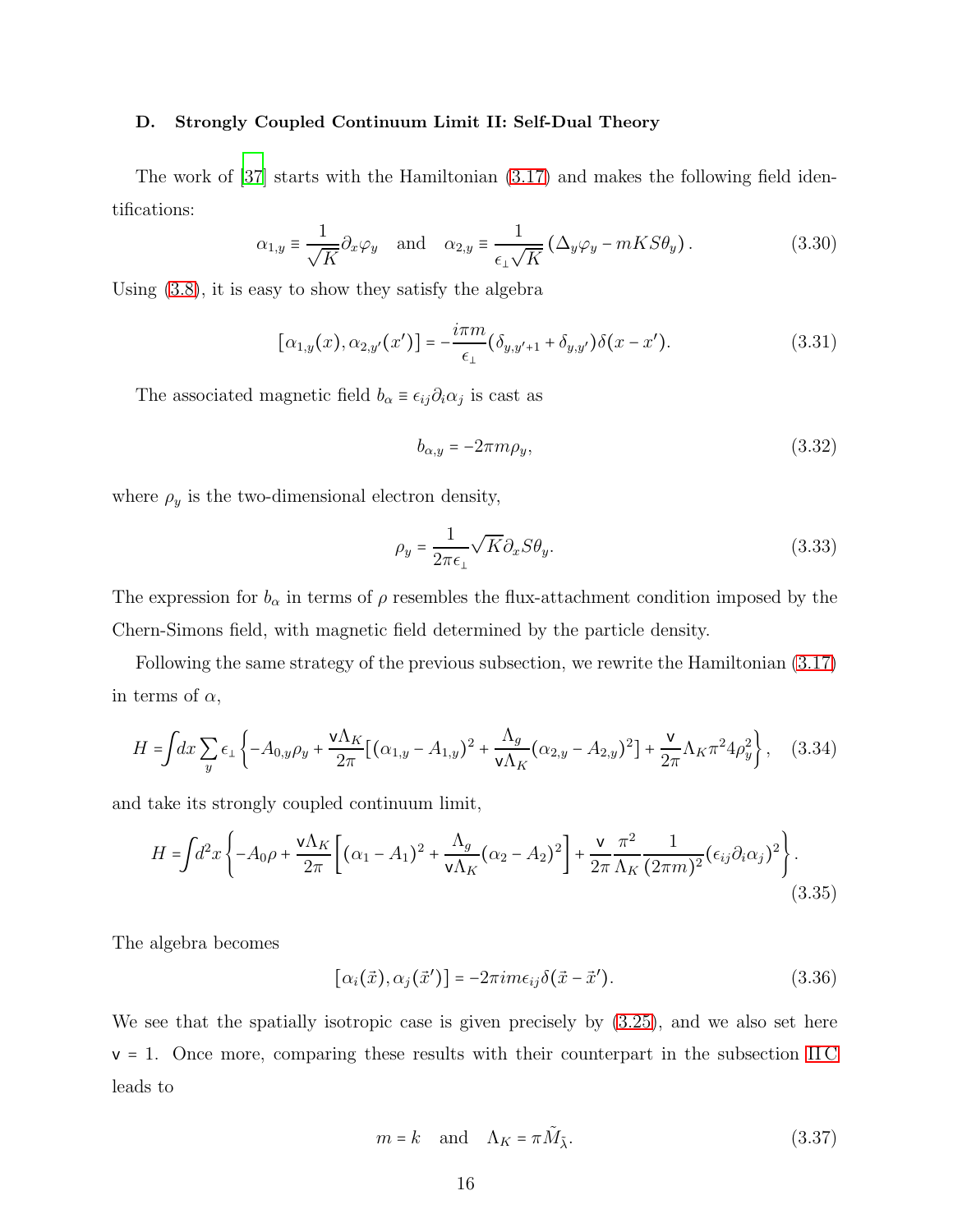Through [\(3.29\)](#page-14-2) we again find the relation between the macroscopic parameters in [\(2.4\)](#page-6-2). Therefore, the MCS/SD duality can be viewed as a macroscopic manifestation of the quantum wires description of the Laughlin states of the fractional quantum Hall effect. The duality is embodied by the underlying identification of the microscopic degrees of freedom in the bosonized description with the gauge field or its field-strength.

Finally, let us briefly comment on the relations between the identifications in the MCS and SD models with the quantum wires and the corresponding continuum theories. A direct comparison leads to the following relation between the gauge fields in the two models:

<span id="page-16-3"></span>
$$
e_{1,j} = 2\Lambda_K(\alpha_2 - A_2), \quad e_{2,j} = -2\Lambda_K(\alpha_1 - A_1), \quad b_a = -\frac{1}{m}b_\alpha.
$$
 (3.38)

We can immediately see that these equations constitute a solution to the constraint [\(2.17\)](#page-8-2) in the MCS theory. This provides an interesting perspective: we can think of the SD model as emerging from the MCS model written in terms of variables that automatically solve the constraint.

#### <span id="page-16-0"></span>IV. FROM QUANTUM WIRES TO EFFECTIVE GAUGE THEORIES

In this section, we show that the two prescriptions reviewed in the previous section, relating quantum wires variables to gauge fields, can be naturally obtained from the quantum wires formalism when embedding the model [\(3.17\)](#page-12-1) in a gauge invariant theory.

#### <span id="page-16-1"></span>A. Self-Dual Model

In order to show how the SD model can be obtained as a low-energy limit of the theory [\(3.17\)](#page-12-1) and then justify the prescriptions of section [III D,](#page-15-0) we start with its corresponding action:

<span id="page-16-2"></span>
$$
S = \int dt dx \sum_{y} \left\{ -\frac{1}{\pi} \partial_x \theta_y \left( \partial_t \varphi_y - \sqrt{K} A_{0,y} \right) - \frac{\nu}{2\pi} (\partial_x \varphi_y - \sqrt{K} A_{1,y})^2 - \frac{\nu}{2\pi} (\partial_x \theta_y)^2 \right\} + \int dt dx \sum_{y} g_{y,y+1} \cos \left( \Delta_y \varphi_y / \sqrt{K} - \epsilon_{\perp} A_{2,y} - m \sqrt{K} S \theta_y \right).
$$
 (4.1)

The charge density couples to the  $A_0$  component of the external field and is given by  $\rho_y =$  $\sqrt{K}$  $\frac{\sqrt{K}}{\pi\epsilon_{\perp}}\partial_x\theta_y.$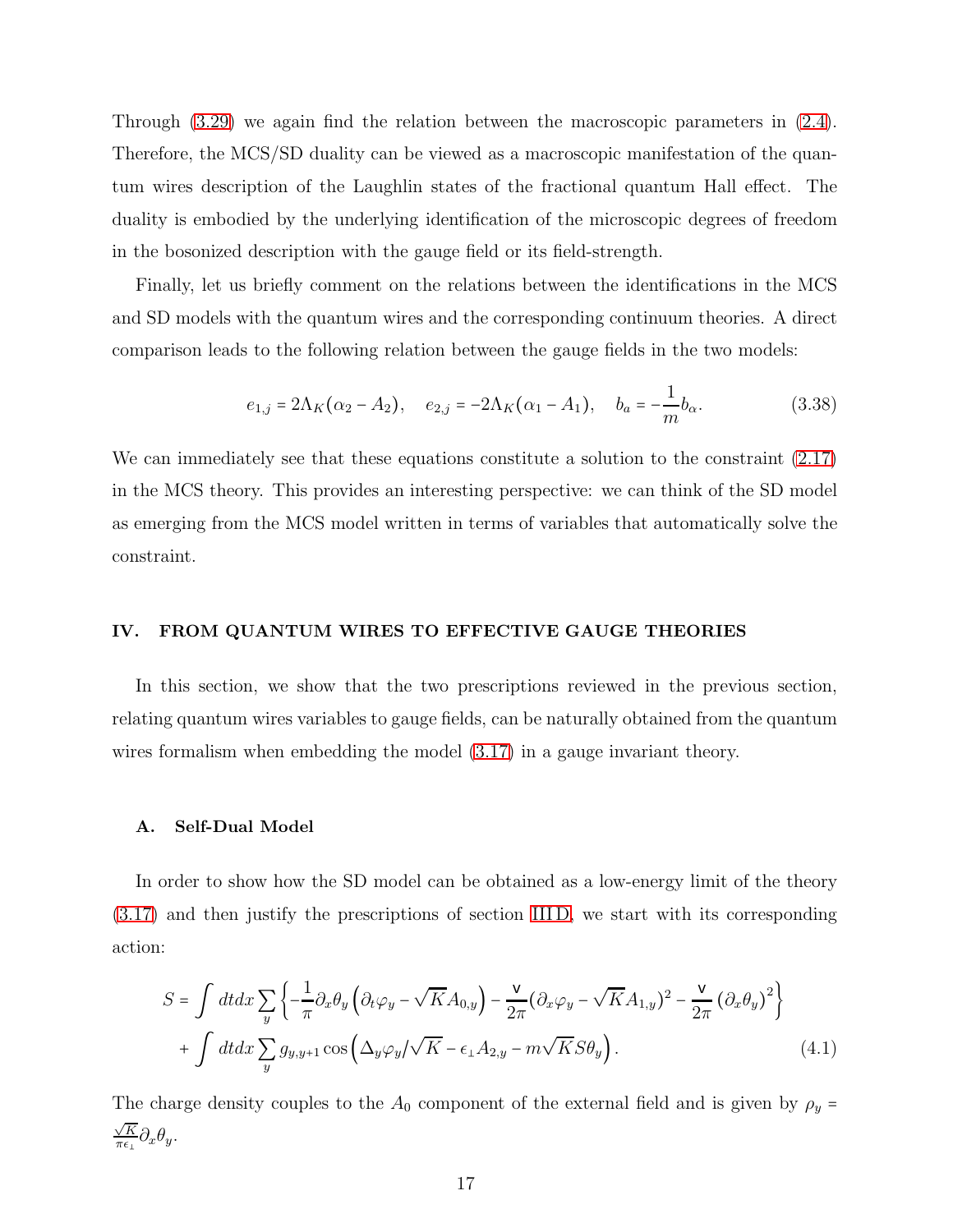The action [\(4.1\)](#page-16-2) can be seen as the low-energy limit of a complex scalar field coupled to an external gauge field  $A_\mu$  and a statistical gauge field  $\alpha_\mu$  in a specific gauge. The latter is responsible for the flux-attachment mechanism. Indeed, by choosing the gauge  $\alpha_{1,y} = 0$ , and making the identification  $\alpha_{2,y} = -\frac{m\sqrt{K}}{\epsilon_0}$  $\frac{\sqrt{K}}{\epsilon_{\perp}} S \theta_y$ , we obtain the usual relation between magnetic flux and density implied by the flux-attachment:

<span id="page-17-3"></span>
$$
b_y = \partial_x \alpha_{2,y} - \partial_y \alpha_{1,y} = -\frac{m\sqrt{K}}{\epsilon_1} \partial_x S \theta_y = -\pi m S \rho_y.
$$
\n(4.2)

This identification can be implemented using a Lagrange multiplier  $\alpha_0$  in the action,

$$
S = \int dt dx \sum_{y} \left\{ -\frac{1}{\pi} \partial_x \theta_y \left( \partial_t \varphi_y - \sqrt{K} A_{0,y} \right) - \frac{\nu}{2\pi} (\partial_x \varphi_y - \sqrt{K} A_{1,y})^2 - \frac{\nu}{2\pi} (\partial_x \theta_y)^2 \right\} + \int dt dx \sum_{y} g_{y,y+1} \cos \left( \Delta_y \varphi_y / \sqrt{K} - \epsilon_{\perp} A_{2,y} + \epsilon_{\perp} \alpha_{2,y} \right) + \int dt dx \sum_{y} \frac{\epsilon_{\perp}}{2\pi m} \partial_x \alpha_{0,y} \left( \alpha_{2,y} + \frac{m\sqrt{K}}{\epsilon_{\perp}} S \theta_y \right).
$$
(4.3)

Gauge invariance can be made explicit after integrating by parts the last line,

<span id="page-17-0"></span>
$$
S = \int dt dx \sum_{y} \left\{ -\frac{1}{\pi} \partial_x \theta_y \left( \partial_t \varphi_y - \sqrt{K} A_{0,y} + \frac{\sqrt{K}}{2} S \alpha_{0,y} \right) - \frac{\nu}{2\pi} (\partial_x \varphi_y - \sqrt{K} A_{1,y} + \sqrt{K} \alpha_{1,y})^2 \right\} + \int dt dx \sum_{y} \left\{ -\frac{\nu}{2\pi} (\partial_x \theta_y)^2 + g_{y,y+1} \cos \left( \Delta_y \varphi_y / \sqrt{K} - \epsilon_{\perp} A_{2,y} + \epsilon_{\perp} \alpha_{2,y} \right) \right\}.
$$
  
+ 
$$
\int dt dx \sum_{y} \left\{ -\frac{\epsilon_{\perp}}{4\pi m} \epsilon^{\mu\nu\rho} \alpha_{\mu,y} \partial_{\nu} \alpha_{\rho,y} \right\}.
$$
(4.4)

Finally, the field  $\theta$  can be integrated out, leading to

<span id="page-17-1"></span>
$$
S = \int dt dx \sum_{y} \left\{ \frac{1}{2v\pi} \left( \partial_t \varphi_y - \sqrt{K} A_{0,y} + \frac{\sqrt{K}}{2} S \alpha_{0,y} \right)^2 - \frac{v}{2\pi} (\partial_x \varphi_y - \sqrt{K} A_{1,y} + \sqrt{K} \alpha_{1,y})^2 \right\} + \int dt dx \sum_{y} \left\{ g_{y,y+1} \cos \left( \Delta_y \varphi_y / \sqrt{K} - \epsilon_1 A_{2,y} + \epsilon_1 \alpha_{2,y} \right) - \frac{\epsilon_1}{4\pi m} \epsilon^{\mu\nu\rho} \alpha_{\mu,y} \partial_\nu \alpha_{\rho,y} \right\}.
$$
 (4.5)

This is the low-energy limit of a Higgs phase of a complex scalar field coupled to a gauge field. To obtain the SD model we simply consider the unitary gauge  $\varphi = 0$  and then take both the continuum and isotropic limits of this action. Proceeding as in the previous section, the continuum limit reads

<span id="page-17-2"></span>
$$
S = \int d^3x \left[ \frac{\Lambda_K}{2\pi \mathbf{v}} \left( A_0 - \alpha_0 \right)^2 - \frac{\mathbf{v} \Lambda_K}{2\pi} \left( A_1 - \alpha_1 \right)^2 - \frac{\Lambda_g}{2\pi} \left( A_2 - \alpha_2 \right)^2 - \frac{1}{4\pi m} \epsilon^{\mu\nu\rho} \alpha_\mu \partial_\nu \alpha_\rho \right]. \tag{4.6}
$$

After considering the isotropic situation,  $\Lambda_K = \Lambda_g$  and  $\mathsf{v} = 1$ , and comparing this action with the right hand side of [\(2.3\)](#page-6-1), we recover the relations in [\(3.37\)](#page-15-1).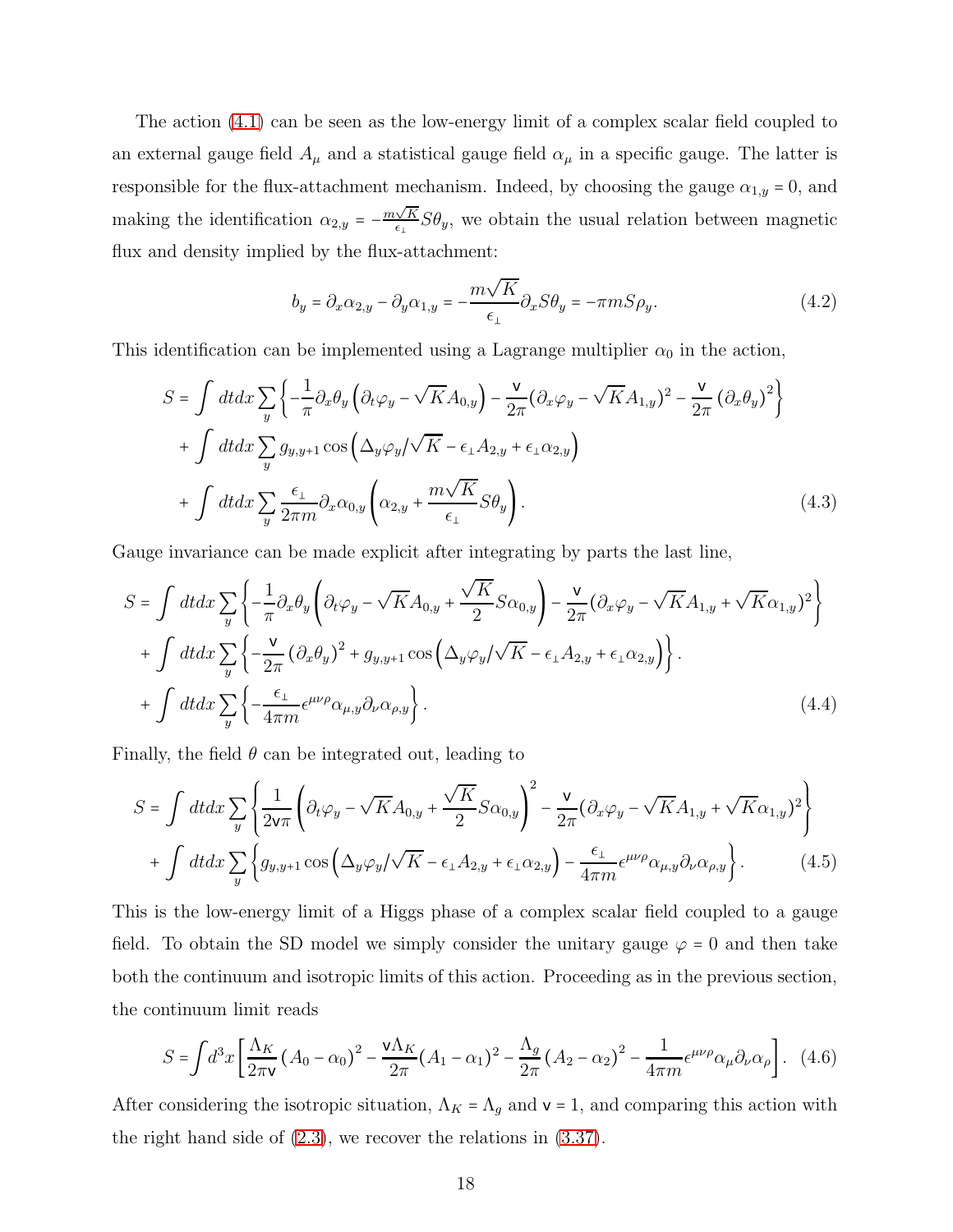#### <span id="page-18-0"></span>B. Maxwell-Chern-Simons: Particle-Vortex Duality

We have shown that the effective field theory for the Laughlin series can be naturally embedded in a gauge invariant theory, which coincides with the SD model upon a specific gauge choice. Next we will show that we can achieve the alternative MCS theory using the particle-vortex duality on the wires system in 1+1 dimensions.

It will now be convenient to consider the action [\(4.4\)](#page-17-0) in the gauge  $\alpha_2 = 0$ . After integrating out the auxiliary field  $\alpha_0$ , we are left with

<span id="page-18-3"></span>
$$
S = \int dt dx \sum_{y} \left\{ -\frac{1}{\pi} \partial_x \theta_y \left( \partial_t \varphi_y - \sqrt{K} A_{0,y} \right) - \frac{\nu}{2\pi} \left( \partial_x \varphi_y - \sqrt{K} A_{1,y} - mK \partial_x \Delta^{-1} S \theta \right)^2 \right\} + \int dt dx \sum_{y} \left\{ -\frac{\nu}{2\pi} \left( \partial_x \theta_y \right)^2 + g_{y,y+1} \cos \left( \Delta_y \varphi_y / \sqrt{K} - \epsilon_{\perp} A_{2,y} \right) \right\} + \int dt dx \sum_{y} \left\{ -\frac{\nu - \nu}{8\pi} \left[ \Delta_y \left( \partial_x \varphi_y - \sqrt{K} A_{1,y} \right) \right]^2 \right\}.
$$
 (4.7)

We have added an extra term with coupling  $u - v$  for convenience. It does not change the qualitative features of the model but makes the quantum wires description more transparent. After some rearrangements, this action can be recast as

<span id="page-18-2"></span>
$$
S = \int dt dx \sum_{y} \left\{ -\frac{1}{\pi} \partial_x \theta_y \partial_t \varphi_y + \frac{\sqrt{K}}{\pi} \partial_x \theta_y A_{0,y} - \frac{\mathsf{v}}{8\pi} \left( S \left( \partial_x \varphi_y - \sqrt{K} A_{1,y} \right) \right)^2 \right\} + \int dt dx \sum_{y} \left\{ -\frac{\mathsf{v} m^2 K^2}{2\pi} \left( \partial_x \Delta_y^{-1} S \theta \right)^2 + \frac{\mathsf{v} m K}{\pi} \left( \partial_x \varphi_y - \sqrt{K} A_{1,y} \right) \partial_x \Delta_y^{-1} S \theta - \frac{\mathsf{v}}{2\pi} \left( \partial_x \theta_y \right)^2 \right\} + \int dt dx \sum_{y} \left\{ g_{y,y+1} \cos \left( \Delta_y \varphi_y / \sqrt{K} - \epsilon_1 A_{2,y} \right) - \frac{\mathsf{u}}{8\pi} \left( \partial_x \Delta_y \varphi_y - \sqrt{K} A_{1,y} \right)^2 \right\}.
$$
 (4.8)

Now we turn to the dual theory through the particle-vortex transformation, which is explicit in terms of quantum wires variables. According to [\[38,](#page-31-0) [39](#page-31-1)], the particle-vortex transformation has the form

<span id="page-18-1"></span>
$$
\tilde{\varphi}_{y-1/2} = \sum_{y'} \text{sign}(y' - y + 1/2)\theta_{y'} = -2\Delta_y^{-1}\theta_y,\tag{4.9}
$$

$$
\tilde{\theta}_{y+1/2} = \frac{1}{2} \Delta_y \varphi_y.
$$
\n(4.10)

The second equality in [\(4.9\)](#page-18-1) follows form the identity  $\sum_{y'} (\Delta_y)_{yy'}$  sign $(y'-y''+1/2) = 2\delta_{yy''}$ , with  $(\Delta_y)_{yy'} = \delta_{y+1,y'} - \delta_{y,y'}$  being the matrix elements of the  $\Delta_y$  operator. The inverse transformations are given by

$$
\varphi_y = 2\Delta_y^{-1} \tilde{\theta}_{y+1/2},\tag{4.11}
$$

$$
\theta_y = -\frac{1}{2} \Delta_y \tilde{\varphi}_{y-1/2}.
$$
\n(4.12)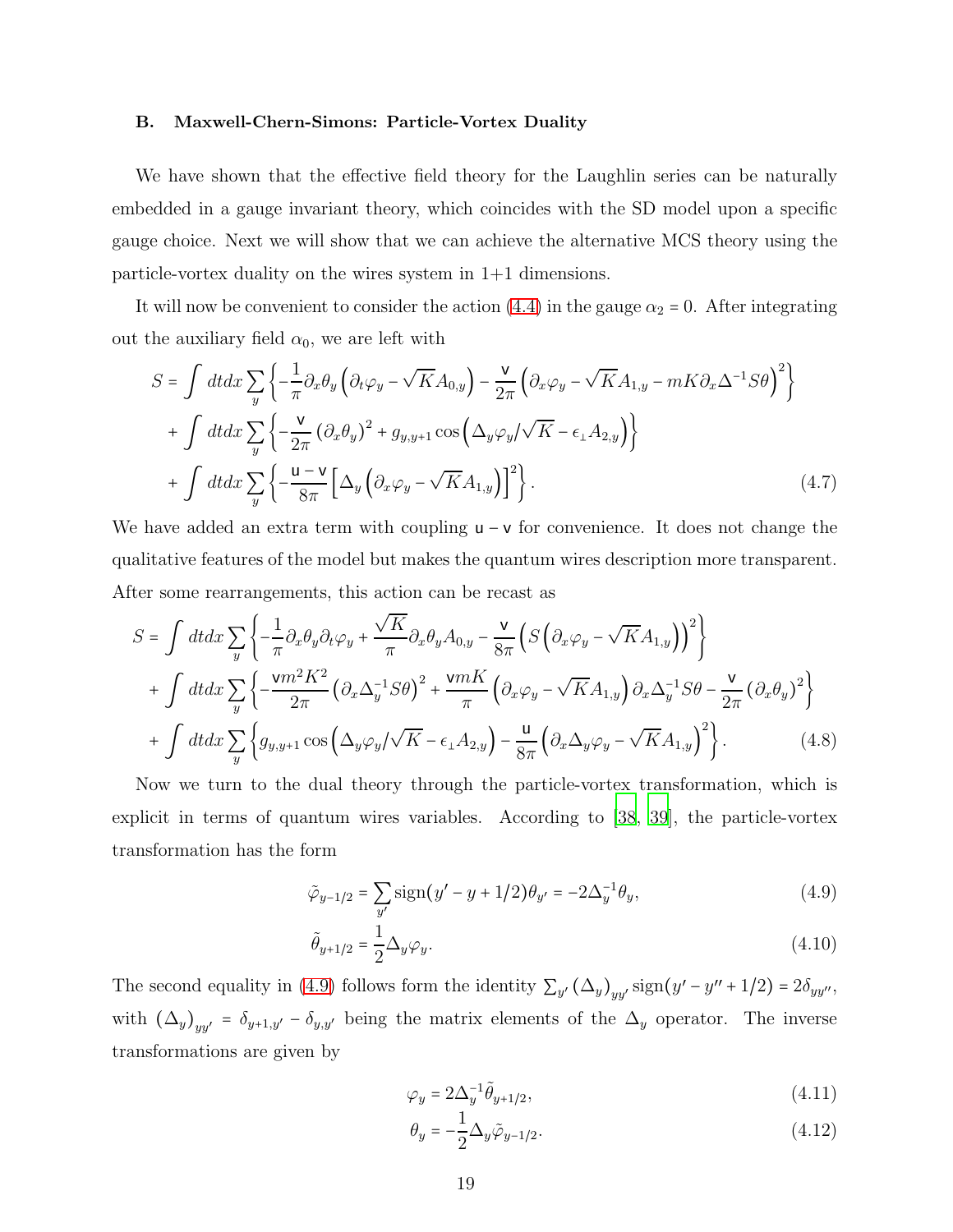Applying these transformations to the action [\(4.8\)](#page-18-2), we obtain

<span id="page-19-0"></span>
$$
S = \int dt dx \sum_{y} \left\{ -\frac{1}{\pi} \partial_x \tilde{\theta}_{y+1/2} \partial_t \tilde{\varphi}_{y+1/2} + \frac{\sqrt{K}}{2\pi} \partial_x \Delta_y^T \tilde{\varphi}_{y+1/2} A_{0,y} - \frac{\nu m^2 K^2}{8\pi} \left( \partial_x S^T \tilde{\varphi}_{y+1/2} \right)^2 \right\} + \int dt dx \sum_{y} \left\{ -\frac{\nu m K}{\pi} \left( \partial_x \Delta_y^{-1} \tilde{\theta}_{y+1/2} - \frac{1}{2} \sqrt{K} A_{1,y} \right) \left( \partial_x S^T \tilde{\varphi}_{y+1/2} \right) \right\} + \int dt dx \sum_{y} \left\{ -\frac{\nu K}{2\pi} \left( S \left( \partial_x \tilde{\theta}_{y+1/2} - \frac{1}{2} \sqrt{K} \Delta_y A_{1,y} \right) \right)^2 - \frac{\mu}{2\pi} \left( \partial_x \tilde{\theta}_{y+1/2} - \frac{1}{2} \sqrt{K} \Delta_y A_{1,y} \right)^2 \right\} + \int dt dx \sum_{y} \left\{ g_{y,y+1} \cos \left( 2 \tilde{\theta}_{y+1/2} / \sqrt{K} - \epsilon_{\perp} A_{2,y} \right) - \frac{\nu}{8\pi} \left( \partial_x \Delta_y^T \tilde{\varphi}_{y+1/2} \right)^2 \right\},
$$
(4.13)

which is nonlocal because of the presence of  $\Delta_y^{-1}$ . However, we show in the [A](#page-26-1)ppendix A that this nonlocal action is equivalent to the following local model:

<span id="page-19-2"></span>
$$
S = \int dt dx \sum_{y} \left\{ -\frac{1}{\pi} \partial_x \tilde{\theta}_{y+1/2} \partial_t \tilde{\varphi}_{y+1/2} + \frac{\sqrt{K}}{2\pi} \partial_x \Delta_y^T \tilde{\varphi}_{y+1/2} A_{0,y} - \frac{\gamma}{2\pi} \left( \partial_x \tilde{\varphi}_{y+1/2} - \sqrt{K} a_{1,y+1/2} \right)^2 \right\}
$$
  
+ 
$$
\int dt dx \sum_{y} \left\{ -\frac{\lambda}{8\pi} \left( \partial_x \Delta_y^T \tilde{\varphi}_{y+1/2} \right)^2 - \frac{\omega}{2\pi} \left( \partial_x \tilde{\theta}_{y+1/2} - \frac{\sqrt{K}}{2} \Delta_y A_{1,y} \right)^2 \right\}
$$
  
+ 
$$
\int dt dx \sum_{y} \left\{ g_{y,y+1} \cos \left( 2 \tilde{\theta}_{y+1/2} / \sqrt{K} - \epsilon_{\perp} A_{2,y} \right) + \frac{m}{4\pi} \Delta_y a_{0,y} S a_{1,y+1/2} \right\}
$$
  
+ 
$$
\int dt dx \sum_{y} \left\{ + \frac{1}{\pi K^{3/2}} a_{0,y} \left( \partial_x \tilde{\theta}_{y+1/2} - \frac{\sqrt{K}}{2} \Delta_y A_{1,y} \right) \right\}
$$
  
+ 
$$
\int dt dx \sum_{y} \left\{ \frac{1}{8\pi} \left[ \frac{\alpha}{\gamma} \left( \Delta_y a_{0,y} \right)^2 + \beta \gamma \left( \Delta_y a_{1,y+1/2} \right)^2 \right] \right\},
$$
(4.14)

where the new parameters  $\gamma, \lambda, \omega, \alpha, \beta$  are such that

<span id="page-19-1"></span>
$$
\frac{\gamma}{K^2(\alpha K + m^2)} = \mathbf{v}, \quad \omega + \frac{\gamma}{\alpha K^3} = \mathbf{u}, \quad \text{and} \quad \lambda = \mathbf{v} \left( 1 + k^2 m^2 \right), \tag{4.15}
$$

leading to the expected match with [\(4.13\)](#page-19-0) after integration over the emergent gauge fields. The above action describes scalar fields on the wires, minimally coupled to an emergent gauge field in the presence of Chern-Simons and Maxwell terms. We notice that this description is in the  $a_2 = 0$  gauge and there is no x-component of the electric field. However, this component will emerge when we integrate over the matter fields.

In order to show that this local action reduces to Maxwell-Chern-Simons at low energies,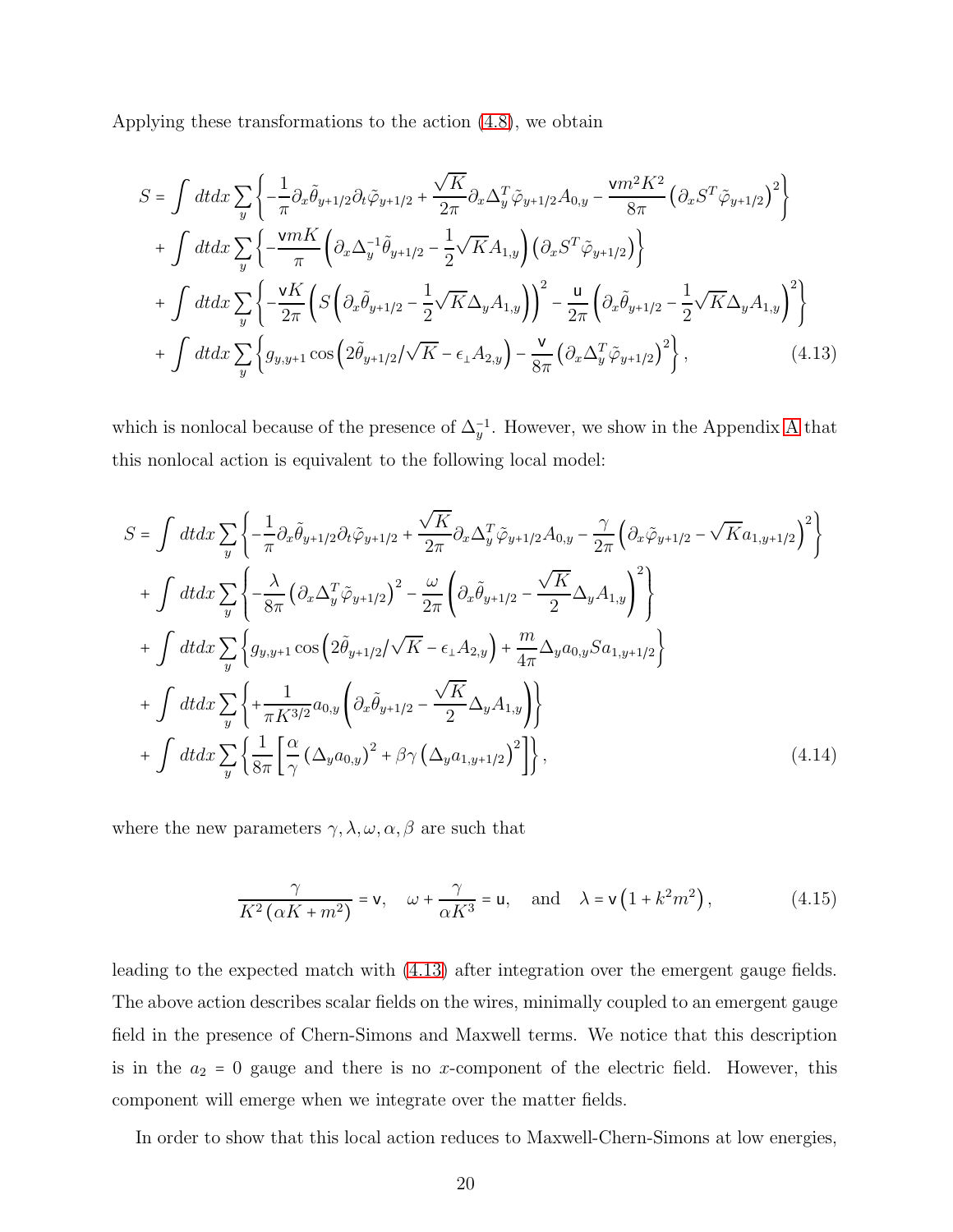we use the first relation in [\(4.15\)](#page-19-1) to recast the local action [\(4.14\)](#page-19-2) in terms of  $\gamma$  instead of v:

$$
S = \int dt dx \sum_{y} \left\{ -\frac{1}{\pi} \partial_{x} \tilde{\theta}_{y+1/2} \partial_{t} \tilde{\varphi}_{y+1/2} + \frac{\sqrt{K}}{2\pi} \partial_{x} \Delta_{y}^{T} \tilde{\varphi}_{y+1/2} A_{0,y} - \frac{\gamma}{2\pi} \left( \partial_{x} \tilde{\varphi}_{y+1/2} - \sqrt{K} a_{1,y+1/2} \right)^{2} \right\} + \int dt dx \sum_{y} \left\{ -\frac{\gamma}{8\pi K^{2}} \frac{1 - K^{2} m^{2}}{\alpha K + m^{2}} \left( \partial_{x} \Delta_{y}^{T} \tilde{\varphi}_{y+1/2} \right)^{2} - \frac{u \alpha K^{3} - \gamma}{2\pi \alpha K^{3}} \left( \partial_{x} \tilde{\theta}_{y+1/2} - \frac{\sqrt{K}}{2} \Delta_{y} A_{1,y} \right)^{2} \right\} + \int dt dx \sum_{y} \left\{ g_{y,y+1} \cos \left( 2 \tilde{\theta}_{y+1/2} / \sqrt{K} - \epsilon_{\perp} A_{2,y} \right) + \frac{m}{4\pi} \Delta_{y} a_{0,y} S a_{1,y+1/2} \right\} + \int dt dx \sum_{y} \left\{ \frac{1}{\pi K^{3/2}} a_{0,y} \left( \partial_{x} \tilde{\theta}_{y+1/2} - \frac{\sqrt{K}}{2} \Delta_{y} A_{1,y} \right) \right\} + \int dt dx \sum_{y} \left\{ \frac{1}{8\pi} \left[ \frac{\alpha}{\gamma} \left( \Delta_{y} a_{0,y} \right)^{2} + \beta \gamma \left( \Delta_{y} a_{1,y+1/2} \right)^{2} \right] \right\}.
$$
 (4.16)

Towards the continuum limit, we expand the cosine interaction up to quadratic terms and integrate out the  $\theta$ . We disregard terms with more than two derivatives since they are irrelevant at low energies. In addition, we rescale the fields  $a_0$  and  $a_1$  to  $Ka_0$  and  $\frac{1}{K}a_1$ , without affecting the Chern-Simons coefficient, and reintroduce the  $a_2$  component to restore the gauge invariance of the model. We then have

$$
S = \int dt dx \sum_{y} \left\{ -\frac{\gamma}{2\pi} \left( \partial_x \tilde{\varphi}_{y+1/2} - \frac{1}{\sqrt{K}} a_{1,y+1/2} \right)^2 + \frac{\alpha K^2 (\epsilon_{\perp})^2}{8\pi \gamma} (e_{2,y})^2 + \frac{\beta \gamma (\epsilon_{\perp})^2}{8\pi K^2} (b_{y+1/2})^2 \right\} + \int dt dx \sum_{y} \left\{ \frac{K}{8g\pi} \left( \partial_t \partial_x \tilde{\varphi}_{y+1/2} - \frac{1}{\sqrt{K}} \partial_x a_0 \right)^2 + \frac{\epsilon_{\perp}}{2\pi} \left( \partial_t \partial_x \tilde{\varphi}_{y+1/2} - \frac{1}{\sqrt{K}} \partial_x a_{0,y} \right) \sqrt{K} A_{2,y} \right\} + \int dt dx \sum_{y} \left\{ \frac{m\epsilon_{\perp}}{8\pi} \epsilon^{\mu\nu\rho} (Sa_{\mu}) \partial_{\nu} a_{\rho} + \frac{\epsilon_{\perp}}{2\pi} A_{1,y} \left( \frac{1}{\epsilon_{\perp}} \Delta_y a_{0,y-1} - \partial_t a_{2,y} \right) \right\} + \int dt dx \sum_{y} \left\{ \frac{\sqrt{K}}{2\pi} \left( \Delta_y \tilde{\varphi}_{y-1/2} - \frac{1}{\sqrt{K}} a_{2,y-1/2} \right) \partial_x A_{0,y} \right\},
$$
(4.17)

where  $e_{2,y} = \partial_t a_2 - \partial_y a_0$ ,  $b_{y+1/2} = \partial_x a_2 - \partial_y a_1$ , and  $\partial_y \equiv \frac{\Delta_y}{\epsilon_1}$  $\frac{\Delta y}{\epsilon_1}$ . Integrating out the  $\tilde{\varphi}$ -field and retaining only two derivatives terms, we finally obtain

$$
S = \int dt dx \sum_{y} \left\{ \frac{\alpha K^2 (\epsilon_{\perp})^2}{8\pi \gamma} (e_{2,y})^2 + \frac{\beta \gamma (\epsilon_{\perp})^2}{8\pi K^2} (b_{y+1/2})^2 + \frac{1}{8g\pi^2} (e_{1,y})^2 \right\} \qquad (4.18)
$$

$$
+ \int dt dx \sum_{y} \left\{ + \frac{m\epsilon_{\perp}}{8\pi} \epsilon^{\mu\nu\rho} (Sa_{\mu}) \partial_{\nu} a_{\rho} + \frac{\epsilon_{\perp}}{2\pi} \epsilon^{\mu\nu\rho} A_{\mu,y} \partial_{\nu} a_{\rho} \right\}.
$$

This is an anisotropic version of the MCS model on the wires system. For the continuum limit, we consider as before  $\epsilon_{\perp} \to 0$ ,  $K \to 0$ , and  $g \to \infty$ , while keeping  $K \epsilon_{\perp}^{-1} \equiv \Lambda_K$  and  $\pi g \epsilon_{\perp} \equiv \Lambda_g$  fixed. To have finite Maxwell terms, we also consider that  $\alpha$  and  $\beta$  go to infinity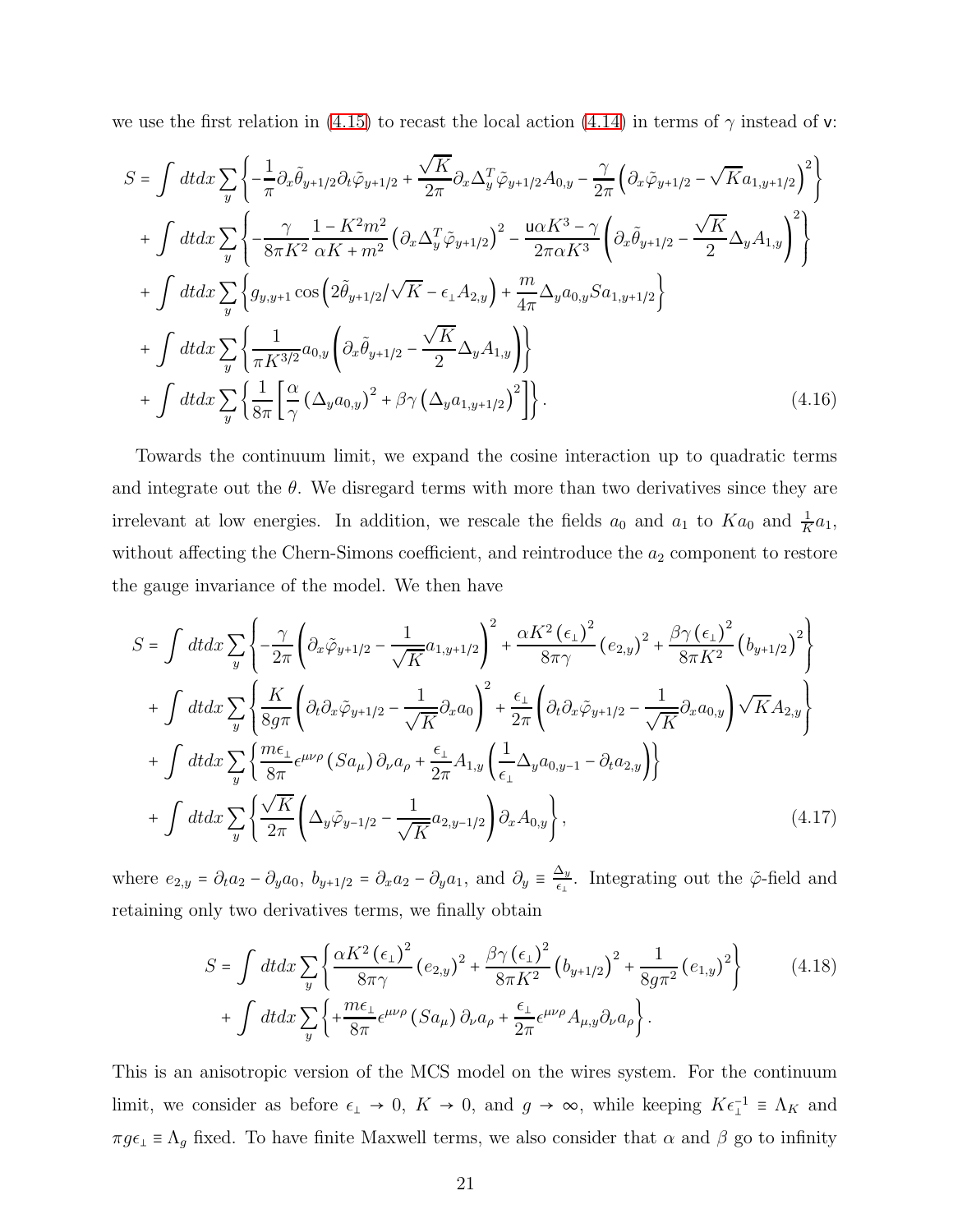as  $1/K$ , i.e., given constants c and d, we take  $\alpha = c/K$  and  $\beta = -d/K$ . With these choices, we obtain

<span id="page-21-1"></span>
$$
S = \int d^3x \left\{ \frac{1}{8\pi \tilde{v} \Lambda_K} (e_2)^2 - \frac{c d\tilde{v}}{8\pi \Lambda_K} b^2 + \frac{1}{8\pi \Lambda_g} (e_1)^2 \right\} + \int d^3x \left\{ \frac{m}{4\pi} \epsilon^{\mu\nu\rho} a_\mu \partial_\nu a_\rho + \frac{1}{2\pi} \epsilon^{\mu\nu\rho} A_\mu \partial_\nu a_\rho \right\},
$$
\n(4.19)

where the renormalized velocity is  $\tilde{\mathbf{v}} \equiv \frac{\mathbf{v}(c+m^2)}{c}$  $\frac{cm}{c}$ . Now, in order to compare it with the MCS theory in [II C,](#page-8-0) we consider again the isotropic limit of this action, which is attained by making  $\Lambda_K = \Lambda_g = 6M$ ,  $d = 1/c$  and  $\tilde{v} = 1$ .

#### <span id="page-21-0"></span>C. A More Direct Route to Maxwell-Chern-Simons Theory

As discussed in section [III C,](#page-13-0) the same effective theory [\(4.19\)](#page-21-1) was obtained in [\[36](#page-30-8)] using quantum wires, but relating the scalar field  $\varphi$  with components of the field strength of the emergent gauge fields. This can be seen as a shortcut of the above description, leading to the microscopic theory directly to the low-energy effective model. Here instead, we have attained the low-energy theory [\(4.19\)](#page-21-1) using the particle-vortex transformation in the wires language and only after taking the low-energy limit. Therefore, it would be interesting to recast the results of [\[36\]](#page-30-8) in a more convenient language, making explicit the connection with particle-vortex duality. To this end, we first obtain the relation between the canonical momenta and gauge fields from  $(3.26)-(3.28)$  $(3.26)-(3.28)$ ,

$$
\Pi_{1,y} = \frac{1}{4\pi\Lambda_g} e_{1,y} + \frac{1}{2\pi} A_{2,y} + \frac{m}{4\pi} a_{2,y}
$$
\n(4.20)

$$
\Pi_{2,y} = \frac{1}{4\pi\mathbf{v}\Lambda_K}e_{2,y} - \frac{1}{2\pi}A_{1,y} - \frac{m}{4\pi}a_{1,y},\tag{4.21}
$$

and rewrite the relations [\(3.18\)](#page-13-3) accordingly, obtaining

<span id="page-21-2"></span>
$$
\Pi_{1,y} + \frac{m}{4\pi} a_{2,y} = \frac{1}{2\pi\sqrt{K}\epsilon_{\perp}} \Delta_y \varphi_y \tag{4.22}
$$

$$
\Pi_{2,y} - \frac{m}{4\pi} a_{1,y} = -\frac{1}{2\pi\sqrt{K}} \partial_x \varphi_y
$$
\n(4.23)

$$
\partial_x a_{2,y} - \frac{1}{\epsilon_\perp} \Delta_y a_{1,y} = \frac{2\sqrt{K}}{\epsilon_\perp} \partial_x \theta_y. \tag{4.24}
$$

In the gauge  $a_{1,y} = 0$  we immediately have  $a_{2,y} = \frac{2\sqrt{K}}{\epsilon}$  $\frac{\sqrt{K}}{\epsilon_1} \theta_y$ , yielding the constraint

$$
\partial_x \Pi_{1,y} + \frac{1}{\epsilon_{\perp}} \Delta_y \Pi_{2,y} + \frac{m}{4\pi} b = 0.
$$
 (4.25)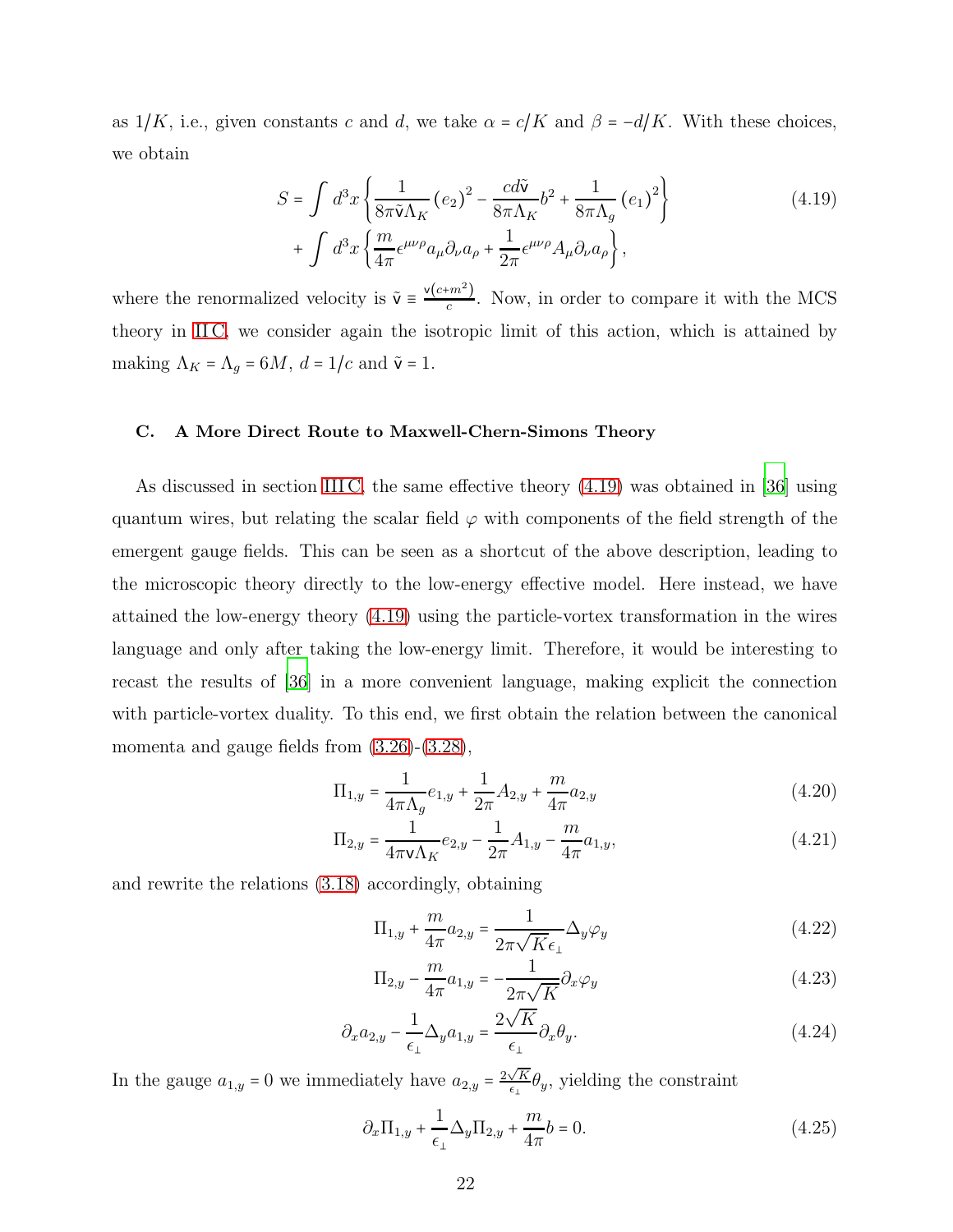The relations above can be seen as a generalization of winding-momentum duality between Maxwell theory and the XY model in  $2+1$  dimensions, which is an equivalent way to view the particle-vortex duality. Alternatively, we can view  $(4.22)-(4.24)$  $(4.22)-(4.24)$  as a direct connection between the action [\(4.5\)](#page-17-1), which is the SD model after choosing the unitary gauge, and the MCS model. This is made explicit after rewriting [\(4.22\)](#page-21-2)-[\(4.24\)](#page-21-2) in a covariant form,

<span id="page-22-1"></span>
$$
\frac{1}{4\pi\Lambda_K}f_{\mu\nu} - \frac{m}{2\pi}\epsilon_{\mu\nu\rho}a^{\rho} - \frac{1}{2\pi}\epsilon_{\mu\nu\rho}A^{\rho} = -\frac{1}{2\pi\sqrt{\Lambda_K}}\epsilon_{\mu\nu\rho}\partial^{\rho}\varphi,
$$
(4.26)

where we already considered the isotropic and continuum limits  $(\Lambda_K = \Lambda_g$  and  $\varphi(x, y, t) =$ 1  $\frac{1}{\epsilon_1}\varphi_y(x,t)$ . To obtain the last relation [\(4.24\)](#page-21-2) from [\(4.26\)](#page-22-1), we use the equation of motion for  $\theta$  in [\(4.7\)](#page-18-3), given by

$$
\partial_x \theta_y = -\frac{1}{\mathsf{v}} \left( \partial_t \varphi_y + \frac{\sqrt{K}}{2} S \alpha_{0,y} - \sqrt{K} A_{0,y} \right),\tag{4.27}
$$

and make the identification  $a_{\mu} = -m^{-1}\alpha_{\mu}$  between the gauge fields in the two models. Furthermore, we can express the inverse of the relation [\(4.26\)](#page-22-1) as

<span id="page-22-2"></span>
$$
\frac{1}{4\pi\sqrt{\Lambda_K}}\epsilon^{\mu\nu\rho}f_{\nu\rho} = -\frac{1}{\pi}\left(\partial^{\mu}\varphi + \sqrt{\Lambda_K}\alpha^{\mu} - \sqrt{\Lambda_K}A^{\mu}\right). \tag{4.28}
$$

Notice we recover the equations in [\(3.38\)](#page-16-3) in the gauge  $\varphi = 0$ . The relations [\(4.26\)](#page-22-1) and [\(4.28\)](#page-22-2) clearly display a winding-momentum structure, which is typical of particle-vortex duality: the equation of motion of the MCS model is obtained taking the divergence of [\(4.26\)](#page-22-1), which from the form of the left hand side of this equation is identically satisfied in terms of the  $\varphi$  variable. Analogously, the equation of motion for  $\varphi$  is obtained by taking the divergence of [\(4.28\)](#page-22-2), which is again trivially satisfied in terms of the gauge field  $a_{\mu}$  from the Bianchi identity.

We conclude this subsection by pointing out that the relation between the prescriptions used in [\[37\]](#page-30-7) and [\[36](#page-30-8)] are connected by particle-vortex duality. This can be verified either from the quantum wires approach using the particle-vortex transformation proposed in [\[39\]](#page-31-1), which lead us from  $(4.7)$  to  $(4.19)$ , or via the expressions relating momentum and winding number  $(4.22)-(4.24)$  $(4.22)-(4.24)$  or  $(4.26)$  and  $(4.28)$ , which directly lead to the low-energy effective theory.

#### <span id="page-22-0"></span>D. Vortex Creation Operators

In the previous section we have shown that the microscopic Hamiltonian for the Laughlin series of QH states can be macroscopically described either by the SD or MCS models, and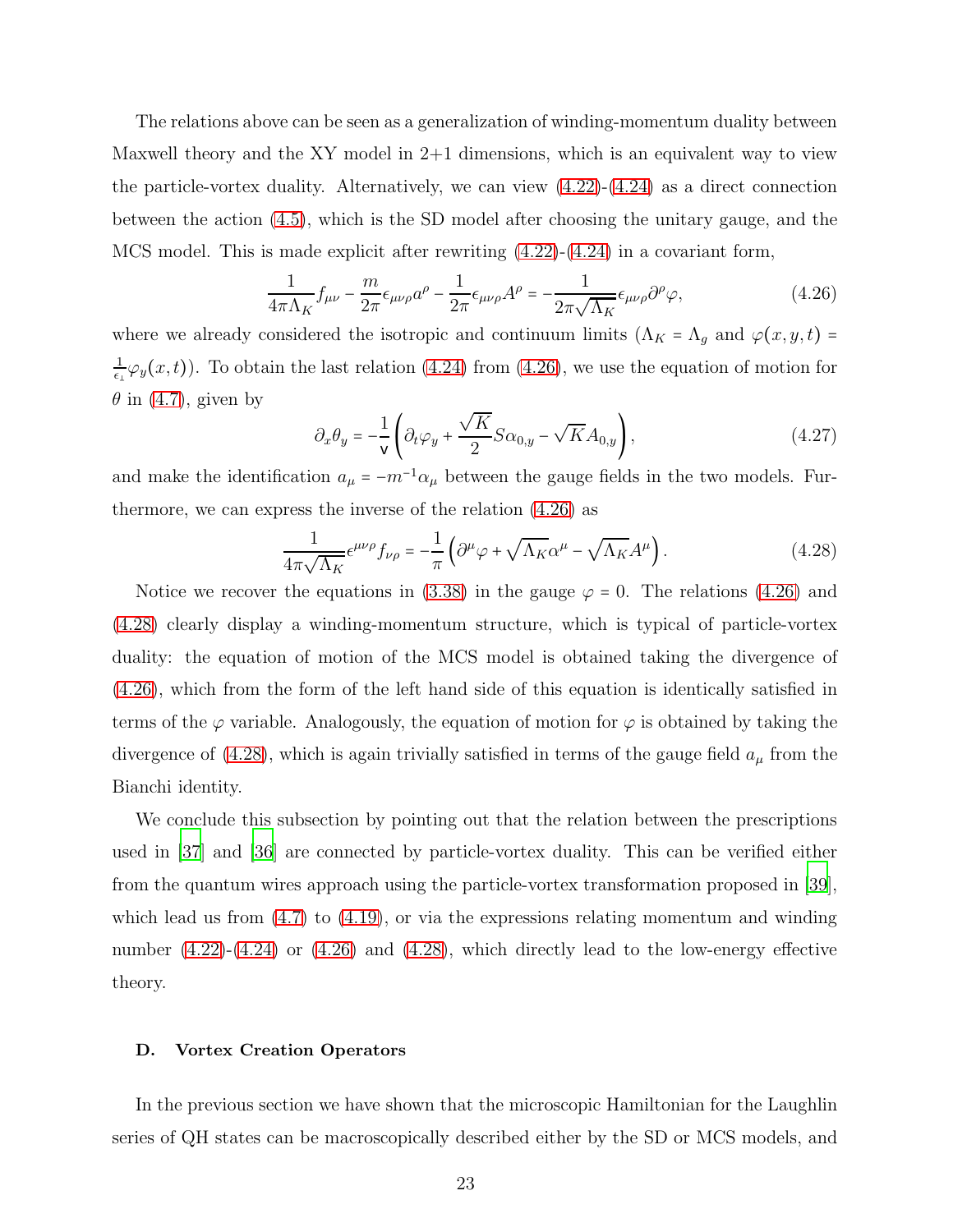that these descriptions are connected by the particle-vortex duality transformations [\(4.26\)](#page-22-1)- [\(4.28\)](#page-22-2). This duality was derived both from the microscopic wires in 1+1 dimensions and directly in terms of emergent gauge fields in 2+1 dimensions. Here we furhter explore this view and investigate the vortex creation operators in terms of both wires and emergent gauge fields in the continuum.

Applying  $\Delta_y \partial_x$  to particle vortex relations [\(4.9\)](#page-18-1) and  $\partial_x$  to [\(4.10\)](#page-18-1), we get

<span id="page-23-0"></span>
$$
\frac{1}{2\pi}\partial_x \Delta_y \tilde{\varphi}_{y-1/2} = p_y \tag{4.29}
$$

$$
\tilde{p}_{y+1/2} = -\frac{1}{2\pi} \Delta_y \partial_x \varphi_y,\tag{4.30}
$$

where  $p_y \equiv -\frac{1}{\pi}$  $\frac{1}{2}\partial_x\theta_y$  and  $\tilde{p}_{y+1/2} \equiv -\frac{1}{\pi}$  $\frac{1}{2}\partial_x \tilde{\theta}_{y+1/2}$  are the canonical momentum of  $\varphi_y$  and  $\tilde{\varphi}_{y+1/2}$ , respectively. We will show that  $\Delta_y \partial_x \varphi_y$  measures the winding number of a specific vortex configuration of  $\varphi$  in 2+1 dimensions with the branch cut of the compact variable  $\varphi$  running along the y direction. Thus,  $(4.29)$  and  $(4.30)$  $(4.30)$  $(4.30)$  express the momentum-winding duality in the quantum wires variables.

To understand how the winding number can be described this way, we note that the operator

$$
e^{i\tilde{\varphi}_{y+1/2}} = \dots e^{-i\theta_{y-1}} e^{-i\theta_y} e^{i\theta_{y+1}} \dots \tag{4.31}
$$

creates a half-phase slip of  $-\pi$  in all the wires with  $y' \leq y$  and a half-phase slip of  $+\pi$  in all the wires with  $y' > y$ , both for  $x' > x$ . Since,  $\varphi$  is a compact variable, a nontrivial winding configuration around  $x, y + 1/2$  contains a branch cut starting at this point and extending to infinity along some line through which  $\varphi$  is discontinuous.

For the vortex configuration created by  $e^{i\tilde{\varphi}}$ , which we will denote by  $\lambda_{y'}(x')$ , the branch cut is a straight line along the dual wire  $y + 1/2$ . The circulation of  $\lambda_{y'}(x')$  along a small square centered at the point  $x, y + 1/2$  in the quantum wires system can be calculated by  $\Sigma \eta^i \overline{\Delta}_i \lambda_y(x) = \Sigma \overline{\Delta}_x \lambda_y(x) + \overline{\Delta}_y \lambda_y(x)$ , with  $\eta^i$  being an unitary vector tangent to the closed path and  $\bar{\Delta}_i \equiv \Delta_i \mod 2\pi$ . For smooth  $\varphi$  configurations,  $\bar{\Delta}_i \varphi \equiv \Delta_i \varphi$ . Considering the branch cut position for the vortex field  $\lambda$ , we have  $\bar{\Delta}_x \lambda_y = \Delta_x \lambda_y$  and  $\bar{\Delta}_{y'} \lambda_{y'} = \Delta_{y'} \lambda_{y'} 2\pi\Theta(x'-x)\delta_{y,y'}$ . Therefore,  $\Sigma \eta^i \bar{\Delta}_i \lambda_y(x) = \epsilon_{ij} \Delta_i \bar{\Delta}_j \lambda_y(x) = \Delta_y \Delta_x \lambda_y(x)$ . Considering the continuum limit of the relations [\(4.29\)](#page-23-0) and [\(4.30\)](#page-23-0) and taking into account our discussion of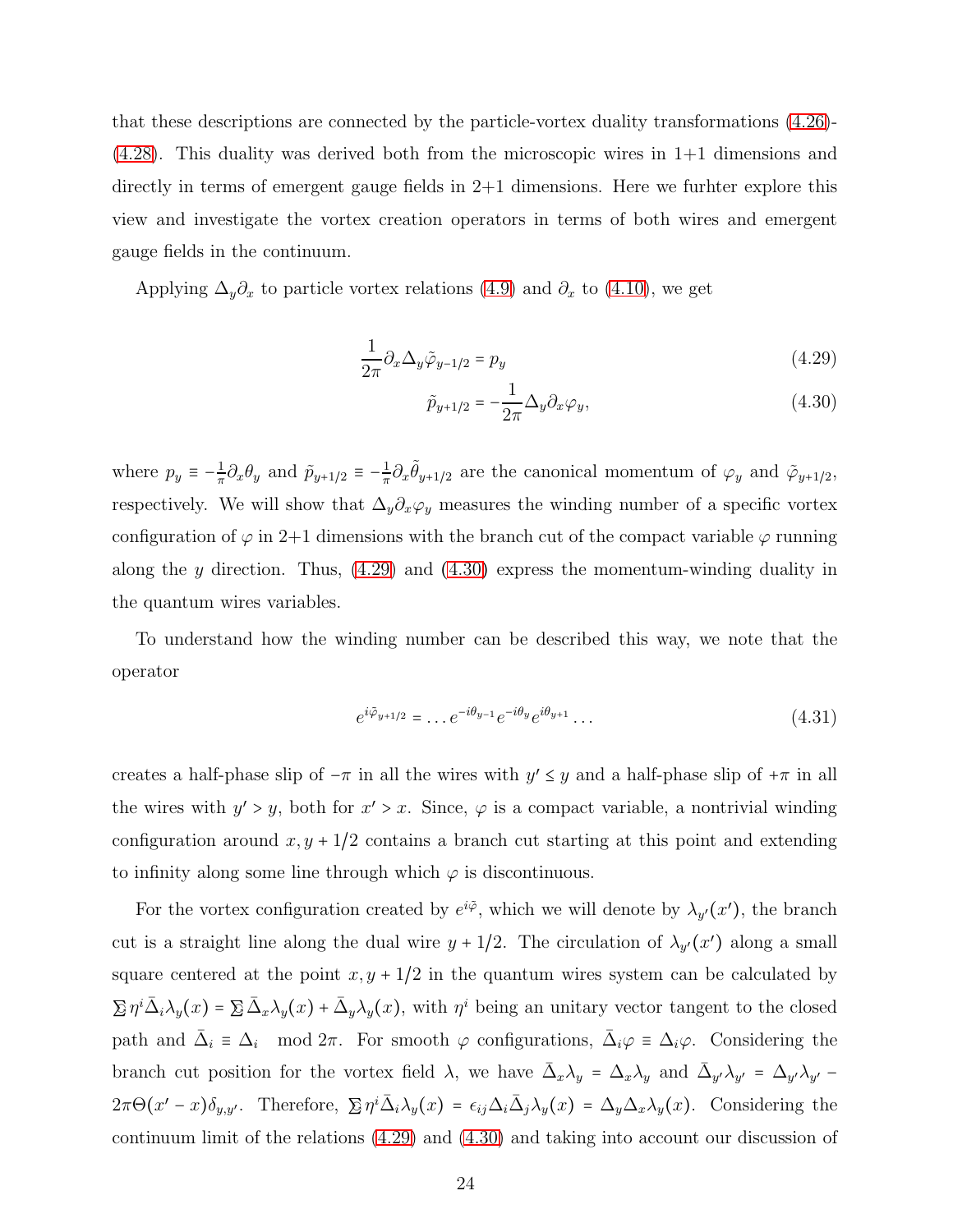the mod  $2\pi$  derivative, we can rewrite them in a more convenient form as

<span id="page-24-0"></span>
$$
\frac{1}{2\pi}\epsilon_{ij}\partial_i\bar{\partial}_j\tilde{\varphi}(x,y) = p(x,y)
$$
\n(4.32)

$$
\tilde{p}(x,y) = -\frac{1}{2\pi} \epsilon_{ij} \partial_i \bar{\partial}_j \varphi(x,y). \tag{4.33}
$$

Here  $p(x, y) = -\frac{1}{\pi}$  $\frac{1}{\pi} \partial_x \theta(x, y), \tilde{p} = -\frac{1}{\pi}$  $\frac{1}{\pi} \partial_x \tilde{\theta}(x, y)$ , with  $\tilde{\varphi}(x, y) = \lim_{\epsilon \to 0} \epsilon_{\perp} \tilde{\varphi}_{y+1/2}(x)$  and  $\tilde{\theta}(x, y) =$  $\lim_{\epsilon_{\perp}\to 0} \frac{1}{\epsilon^{3/2}}$  $\frac{1}{\epsilon_{\perp}^{3/2}} \tilde{\theta}_{y+1/2}(x).$ 

Defining  $\Pi_i$  and  $a_i$  via

<span id="page-24-1"></span>
$$
\tilde{p} = -\sqrt{\Lambda_K} \left( \nabla \cdot \Pi + \frac{m}{4\pi} \epsilon_{ij} \partial_i a_j \right),\tag{4.34}
$$

$$
a_i = -\sqrt{\Lambda_K} \bar{\partial}_i \tilde{\varphi}, \qquad (4.35)
$$

we finally obtain

$$
-\frac{1}{2\pi}\epsilon_{ij}\partial_i a_j = \sqrt{\Lambda_K}p(x,y),\tag{4.36}
$$

$$
\Pi_i + \frac{m}{4\pi} \epsilon_{ij} a_j = \frac{1}{2\pi \sqrt{\Lambda_K}} \epsilon_{ij} \bar{\partial}_j \varphi(x, y), \qquad (4.37)
$$

which are the relations  $(4.22)-(4.24)$  $(4.22)-(4.24)$  for the winding-momentum duality.

From this discussion and the rescaling [\(3.16\)](#page-12-3) we see that  $e^{i\sqrt{K}\tilde{\varphi}_{y+1/2}(x)}$  creates a vortex of  $\varphi_y$  at the dual wire  $y+1/2$  and  $x'=x$ , whereas  $e^{\frac{1}{\sqrt{K}}\varphi_y(x)}$  creates a vortex of  $\tilde{\varphi}_{y+1/2}$  at the wire y and  $x' = x$ . We have shown that when taking the continuum limit, the original quantum wires system  $(3.17)$  can be identified directly as the self dual model  $(4.6)$ , and with the MCS model [\(4.19\)](#page-21-1) using the particle-vortex duality [\(4.9\)](#page-18-1)-[\(4.10\)](#page-18-1). Therefore, we should be able to show that when written in terms of the emergent gauge fields  $\alpha_{\mu}$  and  $a_{\mu}$ , the operators  $e^{i\sqrt{K}\tilde{\varphi}_{y+1/2}(x)}$  and  $e^{i\frac{1}{\sqrt{K}}\varphi_y(x)}$  create vortices in the SD and MCS models, respectively.

We start with  $e^{i\sqrt{K}\tilde{\varphi}_{y+1/2}(x)}$ . From [\(4.29\)](#page-23-0),

$$
\sqrt{K}\tilde{\varphi}_{y+1/2}(x) = \pi \sqrt{\Lambda_K} \int^x dx' \left( \int_{-\infty}^y dy' p(x', y') - \int_y^\infty dy' p(x', y') \right), \tag{4.38}
$$

where we took the continuum limit on the right hand side. Since  $p(x, y) = -\frac{1}{\pi}$  $\frac{1}{\pi} \partial_x \theta(x, y)$  and using  $(4.2)$ , we get

$$
\sqrt{K}\tilde{\varphi}_{y+1/2}(x) = \frac{1}{2m} \int dx'dy' \Theta(x-x') \left(\Theta(y-y') - \Theta(y'-y)\right) b_{\alpha}(x',y'). \tag{4.39}
$$

Defining  $\lambda(\vec{r}-\vec{r}') \equiv \pi \Theta(x-x')[\Theta(y-y')-\Theta(y'-y)],$  we can write the vortex creating operator in the SD model as

$$
V_{\alpha}(\vec{r}) = \exp \frac{i}{2\pi m} \int d^2 \vec{r}' \lambda (\vec{r} - \vec{r}') b_{\alpha}(\vec{r}'). \qquad (4.40)
$$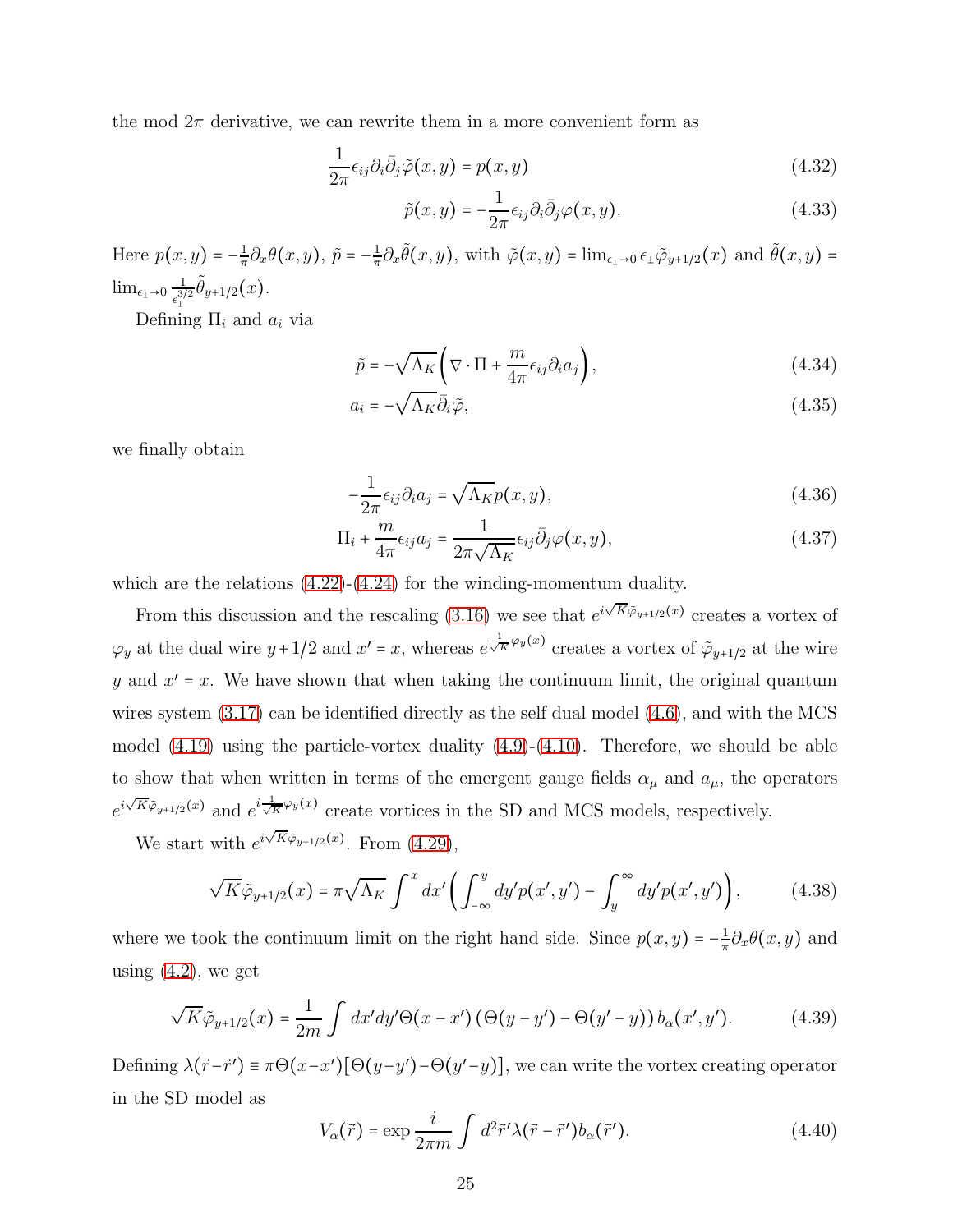From the algebra [\(2.26\)](#page-9-1) with  $k = m$ , we can show how the gauge field  $\alpha_i$  transforms under the action of  $V_{\alpha}$ :

$$
V_{\alpha}(\vec{r})\alpha_i(\vec{r}')V_{\alpha}^{\dagger}(\vec{r}) = \alpha_i(\vec{r}') + \bar{\partial}_i\lambda(\vec{r} - \vec{r}'). \qquad (4.41)
$$

The function  $\lambda$  has a  $2\pi$  discontinuity at  $y' = y$  for  $x' < x$  and discontinuities  $\pi$  or  $-\pi$  at  $x' = x$ depending if  $y > y'$  or  $y < y'$ . Since the derivative  $\overline{\partial}$  is mod  $2\pi$ , the operator  $V_{\alpha}$  generates singular gauge transformations over  $\alpha_i$ , such that  $\alpha'_i = V_\alpha \alpha_i V_\alpha^\dagger$  satisfies

$$
\epsilon_{ij}\partial_i\alpha'_j(\vec{r}') = \epsilon_{ij}\partial_i\alpha_j(\vec{r}') + 2\pi\delta(\vec{r} - \vec{r}'),\tag{4.42}
$$

which corresponds to a creation of a unit of flux at  $\vec{r} = \vec{r}'$ .

Similarly, we can investigate the vortex creating operator  $V_a(\vec{r}) = e^{i\frac{1}{\sqrt{K}}\varphi(\vec{r})}$  in the MCS model. From  $(4.33)$  and  $(4.34)$ , we obtain

$$
V_a(\vec{r}) = \exp i \int d^2 \vec{r}' \lambda (\vec{r} - \vec{r}') \left( \nabla \cdot \Pi (\vec{r}') + \frac{m}{4\pi} b_a(\vec{r}') \right).
$$
 (4.43)

Then, using the canonical algebra between  $\pi_i$  and  $a_j$ , we obtain

$$
a_i'(\vec{r}') = a_i(\vec{r}') - \bar{\partial}_i \lambda(\vec{r} - \vec{r}'), \qquad (4.44)
$$

which again represents a creation of a negative unit of flux at  $\vec{r}' = \vec{r}$ .

The above discussion provides an alternative way to understand the identification of the low-energy effective theory for the Laughlin series of QH effect either as the SD or MCS models. In the previous sections we have shown that the SD model can be identified directly in terms of a statistical gauge field, whereas MCS is the effective theory describing low-energy vortices of the original quantum wires model. And now we have presented the low-energy limit of the particle and vortex creating operators in the quantum wires model and shown that they indeed coincide with the corresponding operators in the effective theories in the low-energy limit.

#### <span id="page-25-0"></span>V. FINAL REMARKS

The emergence of gauge fields (hydrodynamical or statistical) is one of the imprints of low-energy effective descriptions of the fractional quantum Hall system, encoding the highly complex internal structure due to the collective behavior of the electrons of the quantum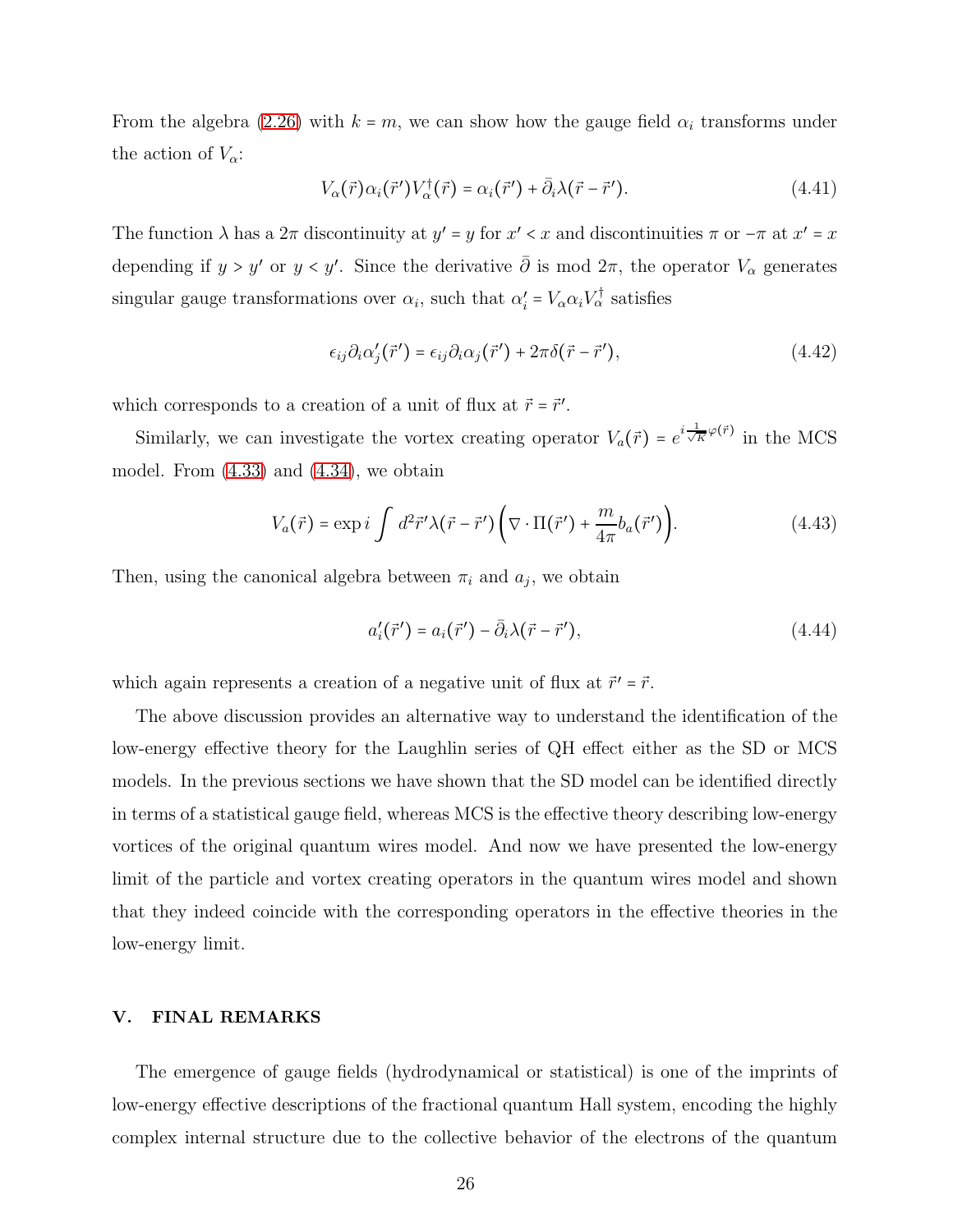fluid. At first sight it seems to be inconceivable to establish any kind of direct connection between emergent gauge degrees of freedom and the electrons. However, the quantum wires formulation represents a remarkable achievement in this direction, enabling an explicit identification between the original microscopic degrees of freedom and the emergent gauge theory in the infrared limit. In fact, being a microscopical description, the quantum wires are expected to somehow encompass both hydrodynamical and statistical gauge structures.

We have discussed how these structures emerge when simultaneously taking the strong coupling and continuum limits. There are two equivalent identifications between the quantum wires variables and the gauge fields in the continuum. These two facets become physically transparent when we further consider the vortex dual of the original model and embed both original and dual models in gauge invariant theories. The Maxwell-Chern-Simons and the Self-Dual theories emerge in the IR limit of Wen-Zee and ZHK theories, respectively. Therefore, we have provided a unified framework for describing the Laughlin states of the quantum Hall system. As a by-product of our analysis, we have discussed that the wellknown connection between SD and MCS models is essentially a particle-vortex relation.

Given the interesting interplay between quantum wires and the theories in the continuum, leading to a series of relations between different approaches, one is tempted to extend this construction to other quantum Hall phases. In particular, our results might be applied to certain non-Abelian phases, like the Moore-Read phase. Their quantum wires formulation has been discussed in [\[12\]](#page-29-1), and the corresponding non-Abelian Chern-Simons theories were investigated in [\[51,](#page-31-11) [52\]](#page-31-12). We believe it would be enlightening to find explicit relations between such approaches using the type of connections we have discussed here.

#### <span id="page-26-0"></span>VI. ACKNOWLEDGMENTS

This work is partially funded by CNPq.

# <span id="page-26-1"></span>Appendix A: Emergence of Maxwell and Chern-Simons Terms in the Quantum Wires System

In this Appendix we show how the non-local quantum wires model [\(4.13\)](#page-19-0) can be obtained from the local action [\(4.14\)](#page-19-2) by integrating out the emergent gauge fields  $a_0$  and  $a_1$  in (4.14).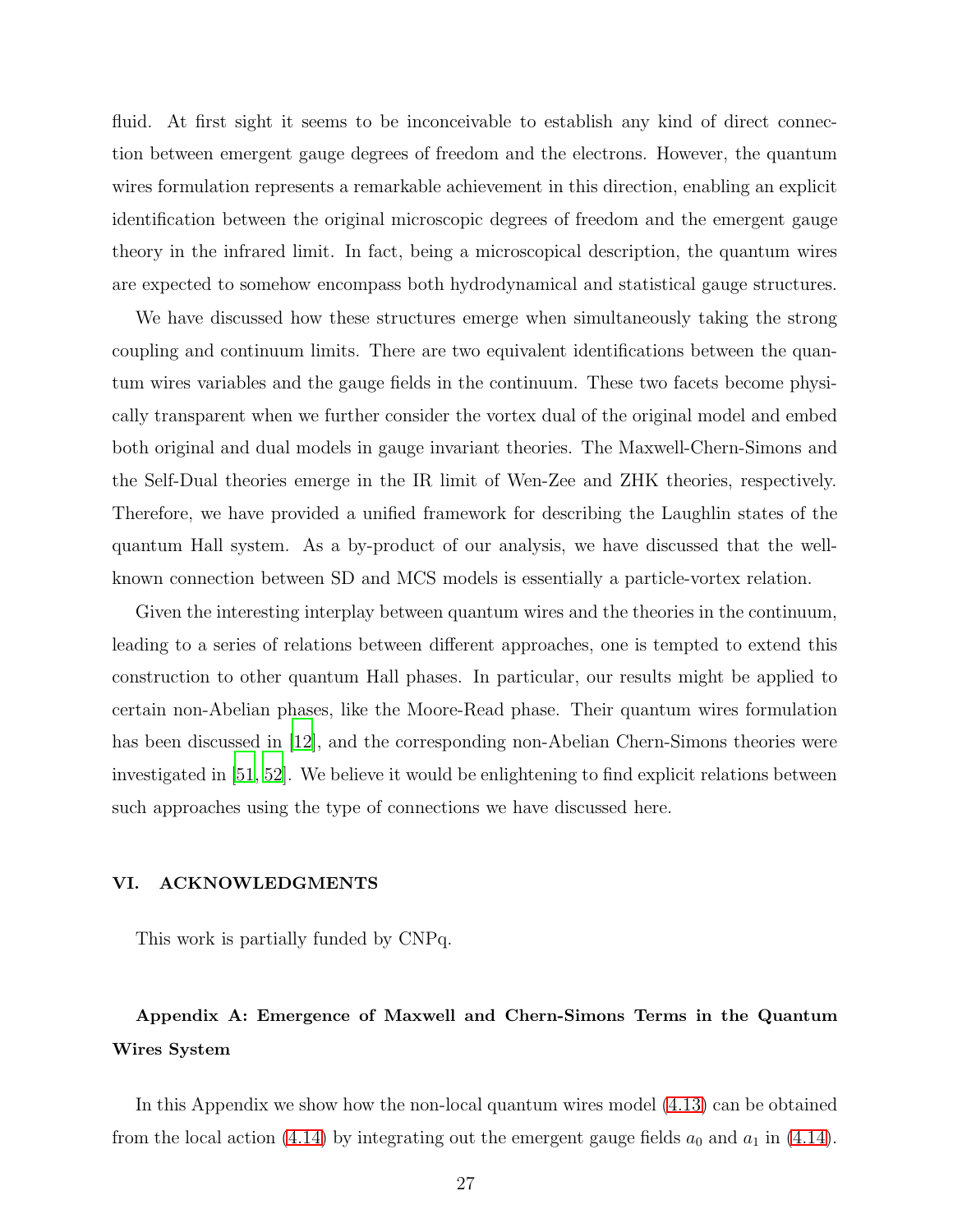After integrating out  $a_0$ , we get

<span id="page-27-0"></span>
$$
S = \int dt dx \sum_{y} \left\{ -\frac{1}{\pi} \partial_x \tilde{\theta}_{y+1/2} \partial_t \tilde{\varphi}_{y+1/2} + \frac{\sqrt{K}}{2\pi} \partial_x \Delta_y^T \tilde{\varphi}_{y+1/2} A_{0,y} - \frac{\gamma}{2\pi} \left( \partial_x \tilde{\varphi}_{y+1/2} \right)^2 \right\} + \int dt dx \sum_{y} \left\{ -\frac{\omega}{2\pi} \left( \partial_x \tilde{\theta}_{y+1/2} - \frac{\sqrt{K}}{2} \Delta_y A_{1,y} \right)^2 - \frac{2\gamma}{\pi \alpha K^3} \left( \Delta_y^{-1T} \left( \partial_x \tilde{\theta}_{y+1/2} - \frac{\sqrt{K}}{2} \Delta_y A_{1,y} \right) \right)^2 \right\} + \int dt dx \sum_{y} \left\{ -\frac{\lambda}{8\pi} \left( \partial_x \Delta_y^T \tilde{\varphi}_{y+1/2} \right)^2 + g_{y,y+1} \cos \left( 2 \tilde{\theta}_{y+1/2} / \sqrt{K} - \epsilon_{\perp} A_{2,y} \right) \right\} + \int dt dx \sum_{y} \left\{ \frac{\gamma}{\pi} \left( \partial_x \tilde{\varphi}_{y+1/2} - \frac{m}{\alpha K^2} S^T \Delta_y^{-1T} \left( \partial_x \tilde{\theta}_{y+1/2} - \frac{\sqrt{K}}{2} \Delta_y A_{1,y} \right) \right) \sqrt{K} a_{1,y+1/2} \right\} + \int dt dx \sum_{y} \left\{ -\frac{\gamma}{2\pi} \sqrt{K} a_{1,y+1/2} M \sqrt{K} a_{1,y+1/2} \right\},
$$
(A1)

where

$$
M = \left[1 + \frac{m^2}{\alpha K} - \frac{\beta + \frac{m^2}{\alpha}}{4K} \Delta_y^T \Delta_y\right].
$$
 (A2)

Here we used the property

$$
S^T S + \Delta_y^T \Delta_y = 4. \tag{A3}
$$

Next we integrate out the component  $a_1$  in the action  $(A1)$  to obtain

<span id="page-27-1"></span>
$$
S = \int dt dx \sum_{y} \left\{ -\frac{1}{\pi} \partial_x \tilde{\theta}_{y+1/2} \partial_t \tilde{\varphi}_{y+1/2} + \frac{\sqrt{K}}{2\pi} \partial_x \Delta_y^T \tilde{\varphi}_{y+1/2} A_{0,y} - \frac{\gamma m^2}{8\pi (\alpha K + m^2)} \left( \partial_x S^T \tilde{\varphi}_{y+1/2} \right)^2 \right\}
$$
  
+ 
$$
\int dt dx \sum_{y} \left\{ -\frac{\gamma}{2\pi K^2 (\alpha K + m^2)} \left( S^T \Delta_y^{-1T} \left( \partial_x \tilde{\theta}_{y+1/2} - \frac{\sqrt{K}}{2} \Delta_y A_{1,y} \right) \right)^2 \right\}
$$
  
+ 
$$
\int dt dx \sum_{y} \left\{ -\frac{m\gamma}{\pi K (\alpha K + m^2)} \left( \partial_x \tilde{\varphi}_{y+1/2} \right) S^T \Delta_y^{-1T} \left( \partial_x \tilde{\theta}_{y+1/2} - \frac{\sqrt{K}}{2} \Delta_y A_{1,y} \right) \right\}
$$
  
+ 
$$
\int dt dx \sum_{y} \left\{ -\frac{\omega \alpha K^3 + \gamma}{2\pi \alpha K^3} \left( \partial_x \tilde{\theta}_{y+1/2} - \frac{\sqrt{K}}{2} \Delta_y A_{1,y} \right)^2 \right\}
$$
  
+ 
$$
\int dt dx \sum_{y} \left\{ -\frac{\lambda (\alpha K + m^2) + \gamma m^2}{8\pi (\alpha K + m^2)} \left( \partial_x \Delta_y^T \tilde{\varphi}_{y+1/2} \right)^2 + g_{y,y+1} \cos \left( 2 \tilde{\theta}_{y+1/2} / \sqrt{K} - \epsilon_{\perp} A_{2,y} \right) \right\}
$$
  
+ 
$$
\int dt dx \sum_{y,y'} \frac{\gamma}{2\pi} \left( \partial_x \tilde{\varphi}_{y+1/2} - \frac{m}{\alpha K^2} S^T \Delta_y^{-1T} \left( \partial_x \tilde{\theta}_{y+1/2} - \frac{\sqrt{K}}{2} \Delta_y A_{1,y} \right) \right) \left( \Delta_y^T W \Delta_y \right)_{yy} \times
$$
  
+ 
$$
\left( \partial_x \tilde{\varphi}_{y'+1/2} - \frac{m}{\alpha K^
$$

with  $\boldsymbol{W}$  implicitly defined by

$$
M^{-1} = \frac{\alpha K}{\alpha K + m^2} + \Delta_y^T W \Delta_y,\tag{A5}
$$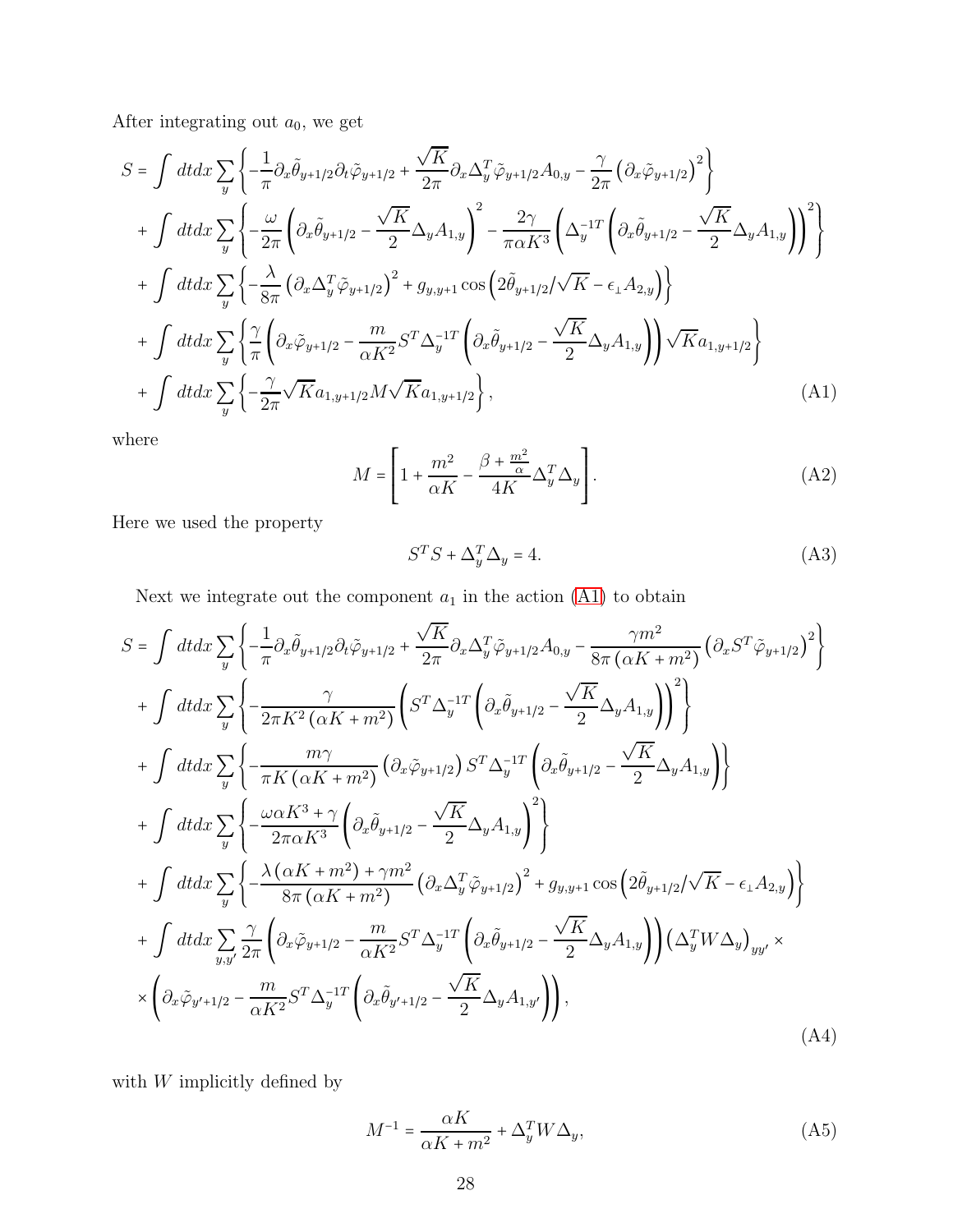or directly via

$$
W = \frac{(\beta\alpha + m^2)\,\alpha K}{4\left(\alpha K + m^2\right)^2} \left[1 - \frac{\beta\alpha + m^2}{4\left(\alpha K + m^2\right)} \Delta_y^T \Delta_y\right]^{-1}.\tag{A6}
$$

The interaction mediated by the term  $\Delta_y^T W \Delta_y$  decays exponentially with  $|y - y'|$  and does not affect the universal long-distance properties of the model. Since, we are interested in the low-energy effective theory, we will ignore this term from now on. By comparing [\(A4\)](#page-27-1) with  $(4.13)$ , we arrive at the following identifications between parameters:

<span id="page-28-0"></span>
$$
\frac{\gamma}{K^2(\alpha K + m^2)} = \mathsf{v}, \quad \omega + \frac{\gamma}{\alpha K^3} = \mathsf{u}, \quad \text{and} \quad \lambda = \mathsf{v}\left(1 + k^2 m^2\right). \tag{A7}
$$

Therefore, these choices help us rewrite the nonlocal action [\(4.13\)](#page-19-0) as the local model [\(4.14\)](#page-19-2) with an emergent gauge field.

- <span id="page-28-1"></span>[1] X.-G. Wen, Theory of the edge states in fractional quantum Hall effects, [Int. J. Mod. Phys. B](https://doi.org/10.1142/S0217979292000840) 6, 1711 (1992).
- <span id="page-28-8"></span>[2] X.-G. Wen, Topological orders and edge excitations in FQH states, Adv. Phys. 44[, 405 \(1995\),](https://doi.org/10.1080/00018739500101566) [arXiv:cond-mat/9506066.](https://arxiv.org/abs/cond-mat/9506066)
- <span id="page-28-2"></span>[3] X.-G. Wen, Topological order: from long-range entangled quantum matter to an unification of light and electrons, [ISRN Cond. Matt. Phys.](https://doi.org/10.1155/2013/198710) 2013, 198710 (2013), [arXiv:1210.1281 \[cond-mat.str-el\].](https://arxiv.org/abs/1210.1281)
- <span id="page-28-3"></span>[4] R. B. Laughlin, Anomalous quantum Hall effect: An Incompressible quantum fluid with fractionallycharged excitations, [Phys. Rev. Lett.](https://doi.org/10.1103/PhysRevLett.50.1395) 50, 1395 (1983).
- <span id="page-28-4"></span>[5] S. Girvin and R. Prange, The quantum hall effect, (1987).
- <span id="page-28-5"></span>[6] J. K. Jain, Composite Fermions (Cambridge University Press, 2007).
- [7] D. Tong, Lectures on the Quantum Hall Effect (2016) [arXiv:1606.06687 \[hep-th\].](https://arxiv.org/abs/1606.06687)
- <span id="page-28-6"></span>[8] S. C. Zhang, T. H. Hansson, and S. Kivelson, An effective field theory model for the fractional quantum hall effect, [Phys. Rev. Lett.](https://doi.org/10.1103/PhysRevLett.62.82) 62, 82 (1988).
- <span id="page-28-7"></span>[9] S.-C. Zhang, The Chern-Simons-Landau-Ginzburg theory of the fractional quantum Hall effect, [Int. J. Mod. Phys. B](https://doi.org/10.1142/S0217979292000037) 6, 25 (1992).
- <span id="page-28-9"></span>[10] X. G. Wen and A. Zee, Compressibility and Superfluidity in the Fractional Statistics Liquid, [Phys. Rev. B](https://doi.org/10.1103/PhysRevB.41.240) 41, 240 (1990).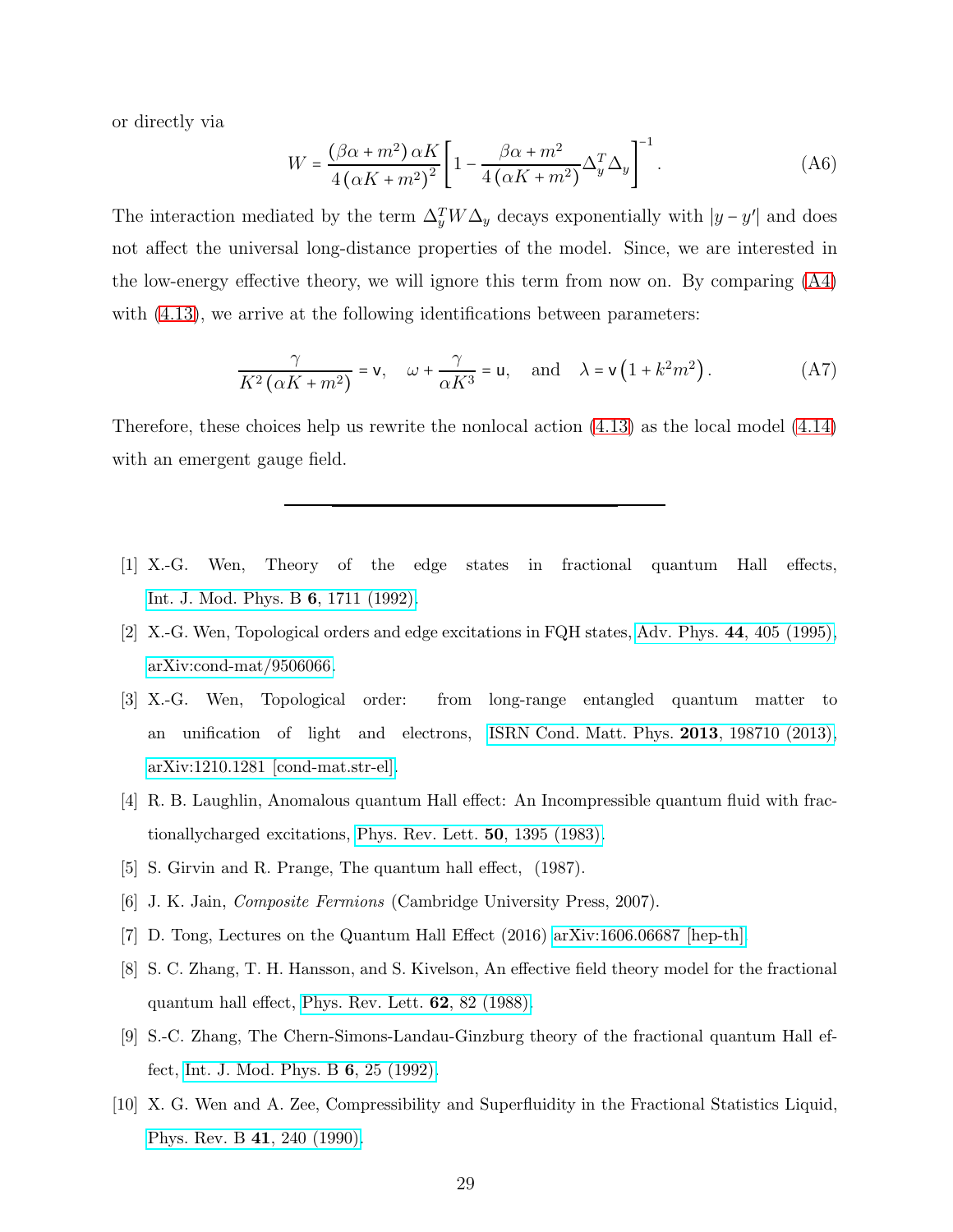- <span id="page-29-0"></span>[11] C. L. Kane, R. Mukhopadhyay, and T. C. Lubensky, Fractional quantum hall effect in an array of quantum wires, [Phys. Rev. Lett.](https://doi.org/10.1103/PhysRevLett.88.036401) 88, 036401 (2002).
- <span id="page-29-1"></span>[12] J. C. Y. Teo and C. L. Kane, From Luttinger liquid to non-Abelian quantum Hall states, Phys. Rev. B 89[, 085101 \(2014\),](https://doi.org/10.1103/PhysRevB.89.085101) [arXiv:1111.2617 \[cond-mat.mes-hall\].](https://arxiv.org/abs/1111.2617)
- <span id="page-29-2"></span>[13] J. Klinovaja and D. Loss, Integer and fractional quantum Hall effect in a strip of stripes, [European Physical Journal B](https://doi.org/10.1140/epjb/e2014-50395-6) 87, 171 (2014), [arXiv:1305.1569 \[cond-mat.mes-hall\].](https://arxiv.org/abs/1305.1569)
- [14] J. Klinovaja and Y. Tserkovnyak, Quantum Spin Hall Effect in Strip of Stripes Model, Phys. Rev. B 90[, 115426 \(2014\),](https://doi.org/10.1103/PhysRevB.90.115426) [arXiv:1405.4793 \[cond-mat.mes-hall\].](https://arxiv.org/abs/1405.4793)
- [15] J. Klinovaja, Y. Tserkovnyak, and D. Loss, Integer and fractional quantum anomalous Hall effect in a strip of stripes model, Phys. Rev. B 91[, 085426 \(2015\),](https://doi.org/10.1103/PhysRevB.91.085426) [arXiv:1412.0548 \[cond-mat.mes-hall\].](https://arxiv.org/abs/1412.0548)
- [16] J. Cano, T. L. Hughes, and M. Mulligan, Interactions along an Entanglement Cut in  $2+1D$  Abelian Topological Phases, Phys. Rev. B **92**[, 075104 \(2015\),](https://doi.org/10.1103/PhysRevB.92.075104) [arXiv:1411.5369 \[cond-mat.str-el\].](https://arxiv.org/abs/1411.5369)
- [17] Y. Fuji and P. Lecheminant, Non-Abelian SU(N−1) singlet fractional quantum Hall states from coupled wires, Phys. Rev. B 95[, 125130 \(2017\),](https://doi.org/10.1103/PhysRevB.95.125130) [arXiv:1611.07968 \[cond-mat.mes-hall\].](https://arxiv.org/abs/1611.07968)
- [18] Y. Fuji and A. Furusaki, Quantum Hall hierarchy from coupled wires, Phys. Rev. B 99[, 035130 \(2019\),](https://doi.org/10.1103/PhysRevB.99.035130) [arXiv:1808.07648 \[cond-mat.str-el\].](https://arxiv.org/abs/1808.07648)
- <span id="page-29-3"></span>[19] C. L. Kane and A. Stern, Coupled wire model of  $Z_4$  orbifold quantum Hall states, Phys. Rev. B 98[, 085302 \(2018\),](https://doi.org/10.1103/PhysRevB.98.085302) [arXiv:1804.02177 \[cond-mat.str-el\].](https://arxiv.org/abs/1804.02177)
- <span id="page-29-4"></span>[20] T. Neupert, C. Chamon, C. Mudry, and R. Thomale, Wire deconstructionism of twodimensional topological phases, Phys. Rev. B 90[, 205101 \(2014\),](https://doi.org/10.1103/PhysRevB.90.205101) [Erratum: Phys.Rev.B 93, 039905 (2016)], [arXiv:1403.0953 \[cond-mat.str-el\].](https://arxiv.org/abs/1403.0953)
- [21] E. Sagi and Y. Oreg, Non-Abelian topological insulators from an array of quantum wires, Phys. Rev. B 90[, 201102 \(2014\),](https://doi.org/10.1103/PhysRevB.90.201102) [arXiv:1403.1791 \[cond-mat.str-el\].](https://arxiv.org/abs/1403.1791)
- [22] R. A. Santos, C.-W. Huang, Y. Gefen, and D. Gutman, Fractional topological insulators: From sliding luttinger liquids to chern-simons theory, Physical Review B 91, 205141 (2015).
- <span id="page-29-5"></span>[23] R. A. Santos and B. Béri, Fractional topological insulator precursors in spin-orbit fermion ladders, Phys. Rev. B 100[, 235122 \(2019\),](https://doi.org/10.1103/PhysRevB.100.235122) [arXiv:1806.02874 \[cond-mat.str-el\].](https://arxiv.org/abs/1806.02874)
- <span id="page-29-6"></span>[24] S. Sahoo, Z. Zhang, and J. C. Y. Teo, Coupled wire model of symmetric Majorana surfaces of topological superconductors, Phys. Rev. B 94[, 165142 \(2016\),](https://doi.org/10.1103/PhysRevB.94.165142)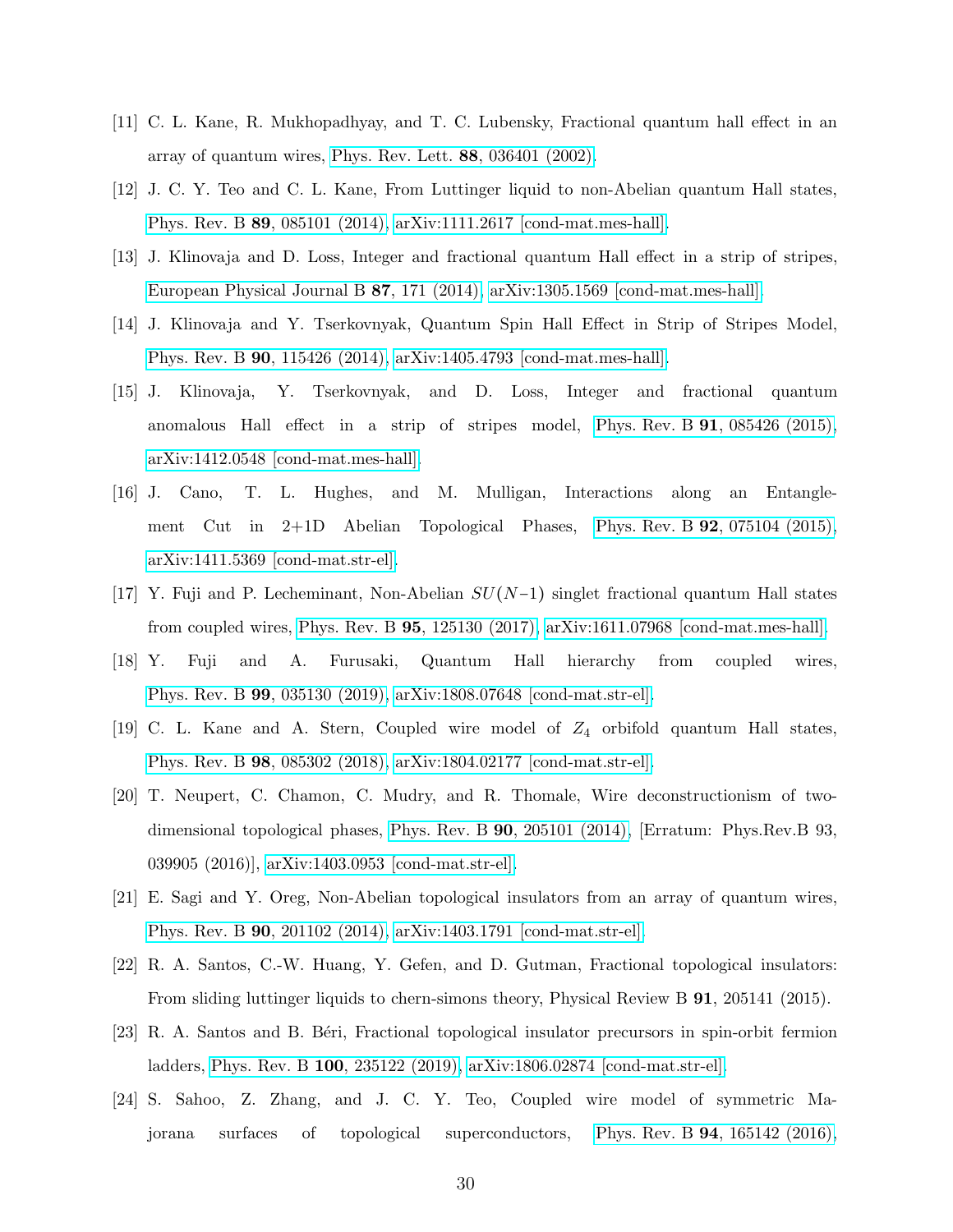[arXiv:1509.07133 \[cond-mat.str-el\].](https://arxiv.org/abs/1509.07133)

- <span id="page-30-0"></span>[25] M. J. Park, S. Raza, M. J. Gilbert, and J. C. Y. Teo, Coupled wire models of interacting Dirac nodal superconductors, Phys. Rev. B 98[, 184514 \(2018\),](https://doi.org/10.1103/PhysRevB.98.184514) [arXiv:1806.09599 \[cond-mat.str-el\].](https://arxiv.org/abs/1806.09599)
- <span id="page-30-1"></span>[26] G. Gorohovsky, R. G. Pereira, and E. Sela, Chiral Spin Liquids in Arrays of Spin Chains, Phys. Rev. B 91[, 245139 \(2015\),](https://doi.org/10.1103/PhysRevB.91.245139) [arXiv:1503.05050 \[cond-mat.str-el\].](https://arxiv.org/abs/1503.05050)
- [27] T. Meng, T. Neupert, M. Greiter, and R. Thomale, Coupled wire construction of chiral spin liquids, Phys. Rev. B 91[, 241106 \(2015\),](https://doi.org/10.1103/PhysRevB.91.241106) [arXiv:1503.05051 \[cond-mat.mes-hall\].](https://arxiv.org/abs/1503.05051)
- [28] P.-H. Huang, J.-H. Chen, P. R. S. Gomes, T. Neupert, C. Chamon, and C. Mudry, Non-Abelian topological spin liquids from arrays of quantum wires or spin chains, Phys. Rev. B 93[, 205123 \(2016\),](https://doi.org/10.1103/PhysRevB.93.205123) [arXiv:1601.01094 \[cond-mat.str-el\].](https://arxiv.org/abs/1601.01094)
- [29] A. A. Patel and D. Chowdhury, Two dimensional spin liquids with  $\mathbb{Z}_2$  topological order in an array of quantum wires, Phys. Rev. B 94[, 195130 \(2016\),](https://doi.org/10.1103/PhysRevB.94.195130) [arXiv:1608.01996 \[cond-mat.str-el\].](https://arxiv.org/abs/1608.01996)
- <span id="page-30-2"></span>[30] C. A. Hernaski and P. R. S. Gomes, Effective Theories for 2+1 Dimensional Non-Abelian Topological Spin Liquids, [JHEP](https://doi.org/10.1007/JHEP10(2017)021) 10, 021, [arXiv:1706.07113 \[cond-mat.str-el\].](https://arxiv.org/abs/1706.07113)
- <span id="page-30-3"></span>[31] T. Meng, Fractional topological phases in three-dimensional coupled-wire systems, Phys. Rev. B 92[, 115152 \(2015\).](https://doi.org/10.1103/PhysRevB.92.115152)
- [32] E. Sagi and Y. Oreg, From an array of quantum wires to three-dimensional fractional topological insulators, Phys. Rev. B 92[, 195137 \(2015\),](https://doi.org/10.1103/PhysRevB.92.195137) [arXiv:1506.02033 \[cond-mat.mes-hall\].](https://arxiv.org/abs/1506.02033)
- <span id="page-30-4"></span>[33] T. Iadecola, T. Neupert, C. Chamon, and C. Mudry, Wire constructions of abelian topological phases in three or more dimensions, Physical Review B 93, 195136 (2016).
- <span id="page-30-5"></span>[34] T. Meng, Coupled-wire constructions: a Luttinger liquid approach to topology, [Eur. Phys. J. ST](https://doi.org/10.1140/epjst/e2019-900095-5) 229, 527 (2020), [arXiv:1906.09771 \[cond-mat.mes-hall\].](https://arxiv.org/abs/1906.09771)
- <span id="page-30-6"></span>[35] R. A. Santos, C.-W. Huang, Y. Gefen, and D. B. Gutman, Fractional Topological Insulators: from sliding Luttinger Liquids to Chern-Simons theory, Phys. Rev. B 91[, 205141 \(2015\),](https://doi.org/10.1103/PhysRevB.91.205141) [arXiv:1502.00236 \[cond-mat.str-el\].](https://arxiv.org/abs/1502.00236)
- <span id="page-30-8"></span>[36] W. B. Fontana, P. R. S. Gomes, and C. A. Hernaski, From Quantum Wires to the Chern-Simons Description of the Fractional Quantum Hall Effect, Phys. Rev. B 99[, 201113 \(2019\),](https://doi.org/10.1103/PhysRevB.99.201113) [arXiv:1902.02347 \[cond-mat.str-el\].](https://arxiv.org/abs/1902.02347)
- <span id="page-30-7"></span>[37] Y. Imamura, K. Totsuka, and T. H. Hansson, From coupled-wire construction of quantum Hall states to wave functions and hydrodynamics, Phys. Rev. B 100[, 125148 \(2019\),](https://doi.org/10.1103/PhysRevB.100.125148) [arXiv:1904.10404 \[cond-mat.str-el\].](https://arxiv.org/abs/1904.10404)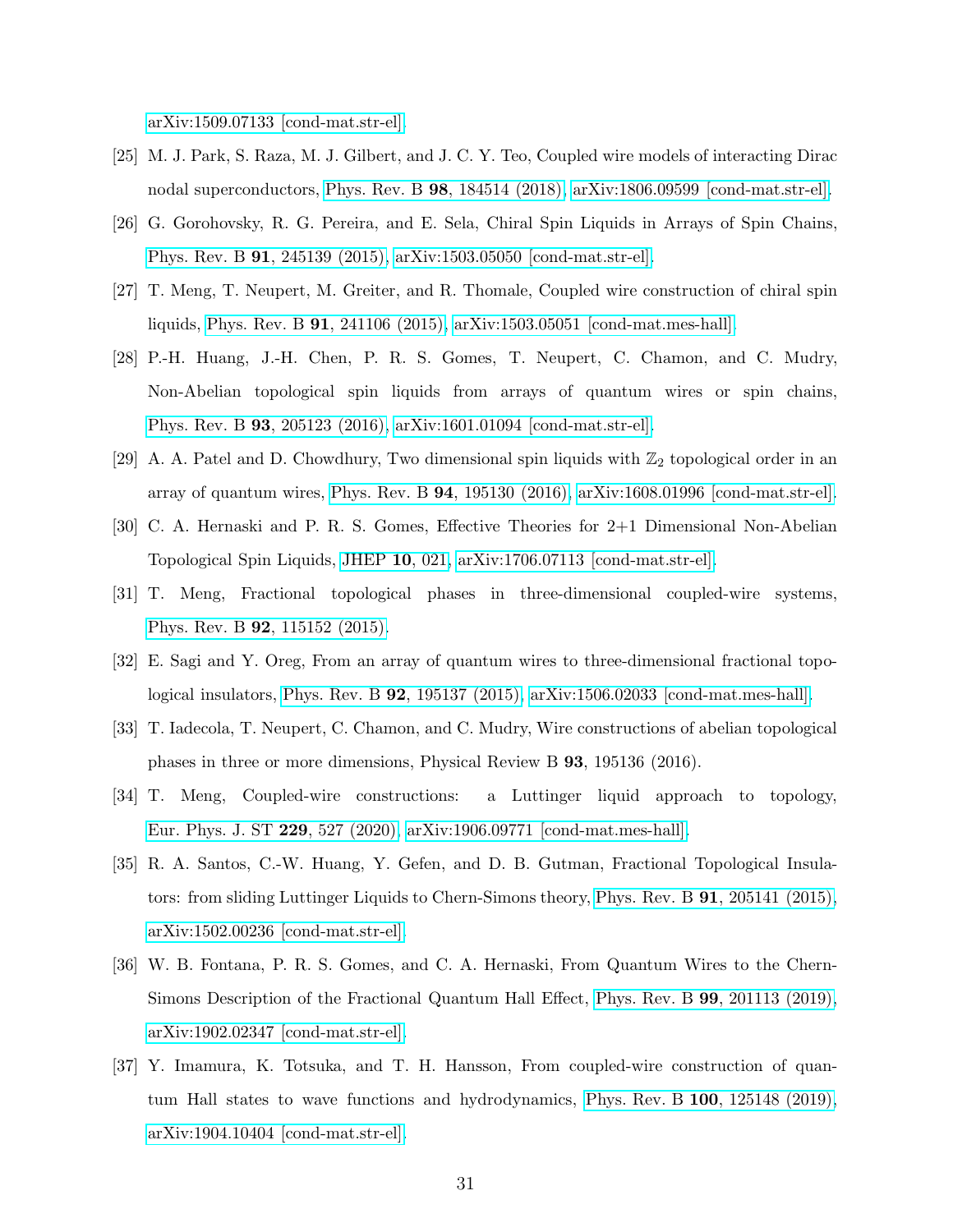- <span id="page-31-0"></span>[38] D. F. Mross, J. Alicea, and O. I. Motrunich, Explicit derivation of duality between a free Dirac cone and quantum electrodynamics in (2+1) dimensions, [Phys. Rev. Lett.](https://doi.org/10.1103/PhysRevLett.117.016802) 117, 016802 (2016), [arXiv:1510.08455 \[cond-mat.str-el\].](https://arxiv.org/abs/1510.08455)
- <span id="page-31-1"></span>[39] D. F. Mross, J. Alicea, and O. I. Motrunich, Symmetry and duality in bosonization of two-dimensional Dirac fermions, Phys. Rev. X 7[, 041016 \(2017\),](https://doi.org/10.1103/PhysRevX.7.041016) [arXiv:1705.01106 \[cond-mat.str-el\].](https://arxiv.org/abs/1705.01106)
- <span id="page-31-2"></span>[40] A. Karch and D. Tong, Particle-Vortex Duality from 3d Bosonization, Phys. Rev. X 6[, 031043 \(2016\),](https://doi.org/10.1103/PhysRevX.6.031043) [arXiv:1606.01893 \[hep-th\].](https://arxiv.org/abs/1606.01893)
- [41] N. Seiberg, T. Senthil, C. Wang, and E. Witten, A Duality Web in 2+1 Dimensions and Condensed Matter Physics, [Annals Phys.](https://doi.org/10.1016/j.aop.2016.08.007) 374, 395 (2016), [arXiv:1606.01989 \[hep-th\].](https://arxiv.org/abs/1606.01989)
- <span id="page-31-3"></span>[42] J. Murugan and H. Nastase, Particle-vortex duality in topological insulators and superconductors, [JHEP](https://doi.org/10.1007/JHEP05(2017)159) 05, 159, [arXiv:1606.01912 \[hep-th\].](https://arxiv.org/abs/1606.01912)
- <span id="page-31-4"></span>[43] D. T. Son, Is the Composite Fermion a Dirac Particle?, Phys. Rev. X 5[, 031027 \(2015\),](https://doi.org/10.1103/PhysRevX.5.031027) [arXiv:1502.03446 \[cond-mat.mes-hall\].](https://arxiv.org/abs/1502.03446)
- <span id="page-31-5"></span>[44] T. Senthil, D. T. Son, C. Wang, and C. Xu, Duality between (2+ 1) d quantum critical points, Physics Reports 827, 1 (2019).
- <span id="page-31-6"></span>[45] C. Turner, Dualities in  $2+1$  Dimensions, PoS Modave 2018, 001 (2019), [arXiv:1905.12656 \[hep-th\].](https://arxiv.org/abs/1905.12656)
- <span id="page-31-7"></span>[46] Y. Fuji and A. Furusaki, Quantum Hall hierarchy from coupled wires, Phys. Rev. B 99[, 035130 \(2019\),](https://doi.org/10.1103/PhysRevB.99.035130) [arXiv:1808.07648 \[cond-mat.str-el\].](https://arxiv.org/abs/1808.07648)
- <span id="page-31-8"></span>[47] S. Deser and R. Jackiw, 'Selfduality' of Topologically Massive Gauge Theories, [Phys. Lett. B](https://doi.org/10.1016/0370-2693(84)91833-1) 139, 371 (1984).
- <span id="page-31-9"></span>[48] D.-H. Lee and M. P. A. Fisher, Anyon Superconductivity and Charge-Vortex Duality, [International Journal of Modern Physics B](https://doi.org/10.1142/S0217979291001061) 5, 2675 (1991).
- [49] C. P. Burgess and B. P. Dolan, Particle vortex duality and the modular group: Applications to the quantum Hall effect and other 2-D systems, Phys. Rev. B 63[, 155309 \(2001\),](https://doi.org/10.1103/PhysRevB.63.155309) [arXiv:hep-th/0010246.](https://arxiv.org/abs/hep-th/0010246)
- <span id="page-31-10"></span>[50] A. Zee, Quantum Hall fluids, [Lect. Notes Phys.](https://doi.org/10.1007/BFb0113369) 456, 99 (1995), [arXiv:cond-mat/9501022.](https://arxiv.org/abs/cond-mat/9501022)
- <span id="page-31-11"></span>[51] E. H. Fradkin, C. Nayak, A. Tsvelik, and F. Wilczek, A Chern-Simons effective field theory for the Pfaffian quantum Hall state, [Nucl. Phys. B](https://doi.org/10.1016/S0550-3213(98)00111-4) 516, 704 (1998), [arXiv:cond-mat/9711087.](https://arxiv.org/abs/cond-mat/9711087)
- <span id="page-31-12"></span>[52] E. H. Fradkin, C. Nayak, and K. Schoutens, Landau-Ginzburg theories for non-Abelian quan-